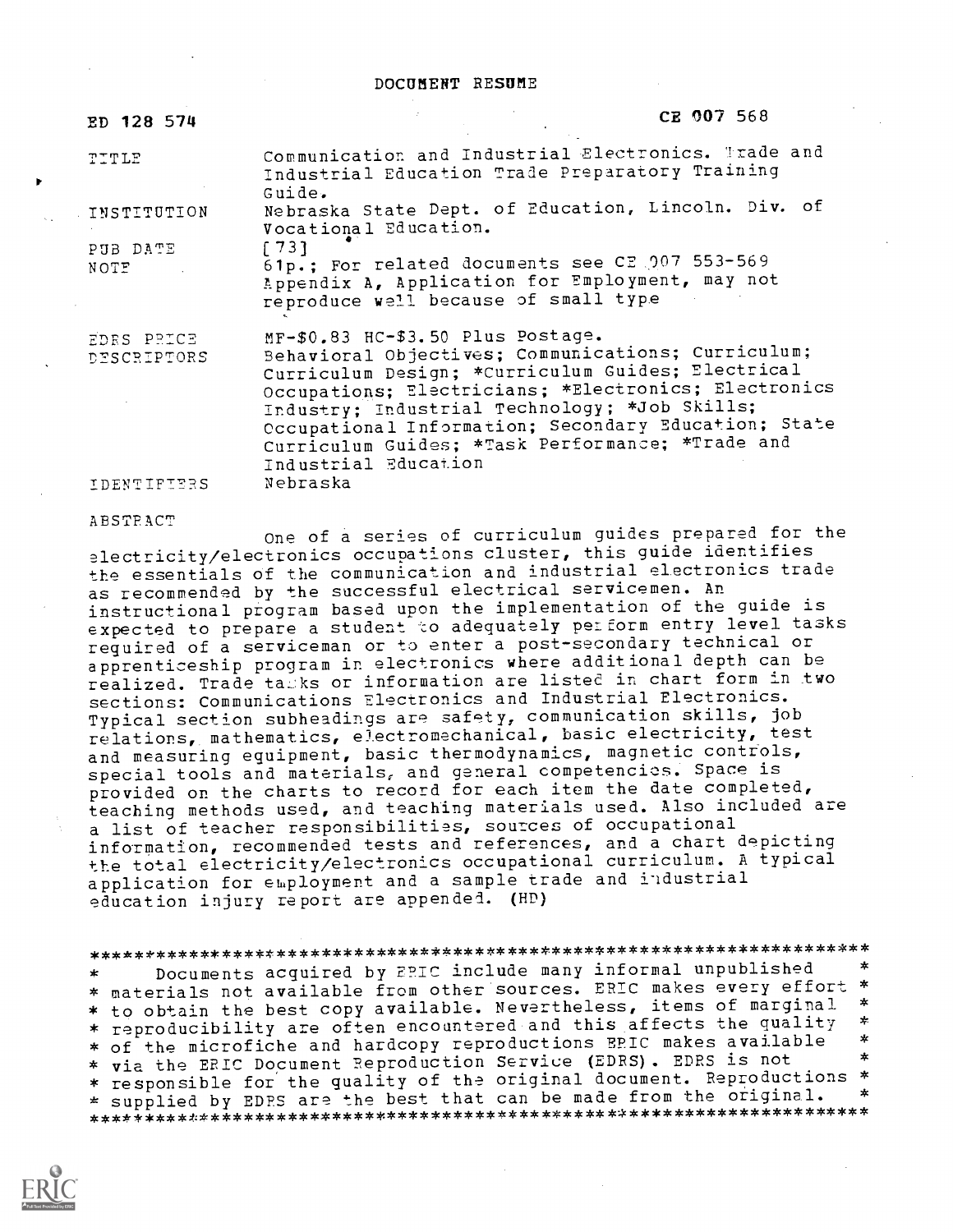$\rightarrow$  $\overline{r}$  $\overline{5}$  $\frac{1}{2}$  $\overline{\phantom{a}}$  $\Box$ w

 $\sim$ 

 $\mathcal{A}_k$ 

 $\mathcal{F}$ 

 $\sim$ 

TOW THE TRILETTEL FINCATION

TRADE PREPARATORY TRAINING GUIDE

# COMMUNICATION AND INDUSTRIAL ELECTRONICS

US DEPARTMENTOF HEALTH.<br>
EDUCATION & WELFARE<br>
NATIONAL INSTITUTE OF<br>
EDUCATION<br>
THE VOCUPENT INSIDE BEEN REPRO<br>
THE VALUE TO NOT A REPRODUCED AT THE VALUE OF A CHANGE AND ONE OF A CHANGE AND THE REPRODUCED AND NOT DUCK A

 $\bar{z}$ 

 $\sim 10^7$ 

 $\mathcal{A}^{\mathcal{A}}$ 

 $\sim 10^7$ 

 $\Delta$ 

グ

 $\ddot{\Gamma}$  $\ddot{\phantom{1}}$  $\mathcal{L}$ .

 $\overline{1}$  $\tilde{\mathscr{C}}_{\tilde{\mathcal{A}}}$ 

 $\sim$   $\sim$ 

 $\sim 10^7$ 

NEBRASKA DEPARTMENT OF EDUCATION Cecil E. Stanley, Commissioner Glen H. Strain, Assistant Commissioner ග Division of Vocational Education  $\infty$ 233 South Tenth Street Lincoln, Nebraska 68508 独议业书

 $\overline{2}$ 

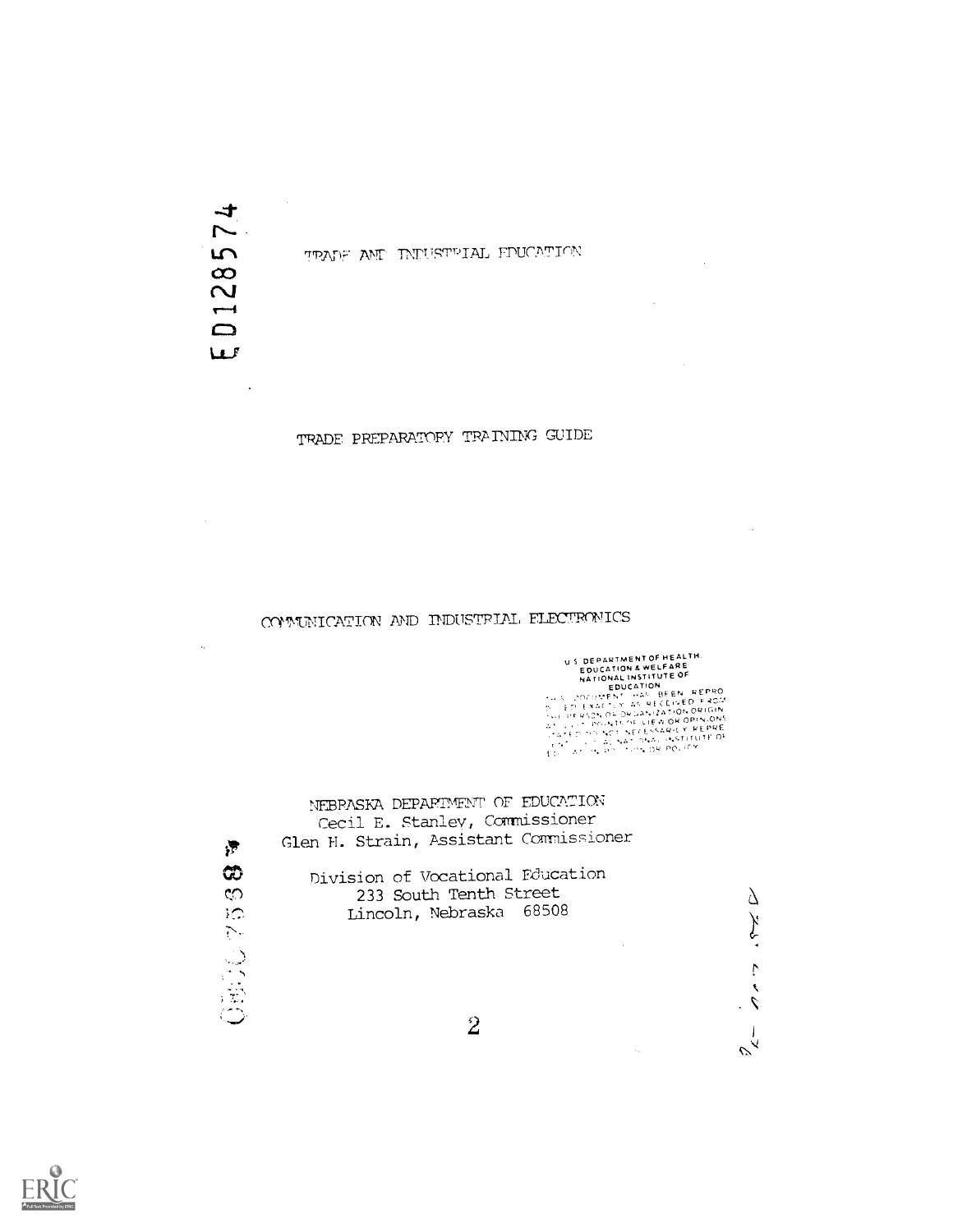# TABLE OF CONTENTS

 $\hat{\mathbf{v}}$ 

 $\mathcal{L}(\mathcal{A})$  and  $\mathcal{L}(\mathcal{A})$  .

 $\label{eq:2.1} \mathcal{F}^{\text{max}}_{\text{max}}(\mathcal{F}^{\text{max}}_{\text{max}}, \mathcal{F}^{\text{max}}_{\text{max}})$ 

 $\label{eq:2} \frac{1}{\sqrt{2}}\sum_{i=1}^n\frac{1}{\sqrt{2}}\sum_{i=1}^n\frac{1}{\sqrt{2}}\sum_{i=1}^n\frac{1}{\sqrt{2}}\sum_{i=1}^n\frac{1}{\sqrt{2}}\sum_{i=1}^n\frac{1}{\sqrt{2}}\sum_{i=1}^n\frac{1}{\sqrt{2}}\sum_{i=1}^n\frac{1}{\sqrt{2}}\sum_{i=1}^n\frac{1}{\sqrt{2}}\sum_{i=1}^n\frac{1}{\sqrt{2}}\sum_{i=1}^n\frac{1}{\sqrt{2}}\sum_{i=1}^n\frac{1$ 

 $\mathcal{L}^{\text{max}}_{\text{max}}$  and  $\mathcal{L}^{\text{max}}_{\text{max}}$ 

| Definitions Used In This Guide 3                                                                                |
|-----------------------------------------------------------------------------------------------------------------|
| Occupational Analysis Chart. 4                                                                                  |
| Introduction $\ldots \ldots \ldots \ldots \ldots \ldots \ldots 5$                                               |
| Communication and Industrial Flectronics Guide 6                                                                |
| Use Of This Guide. 7                                                                                            |
| Teacher Responsibilities8-9                                                                                     |
| Communication Electronics Content. 10-27                                                                        |
| Industrial Flectronics Content 28-55                                                                            |
| Appendix $A \cdot \cdot \cdot \cdot \cdot \cdot \cdot \cdot \cdot \cdot \cdot \cdot \cdot \cdot \cdot \cdot 56$ |
| Application For Employment 57                                                                                   |
| Appendix B58                                                                                                    |
| Pecommended Texts and References 59-60                                                                          |



 $\overline{3}$ 

1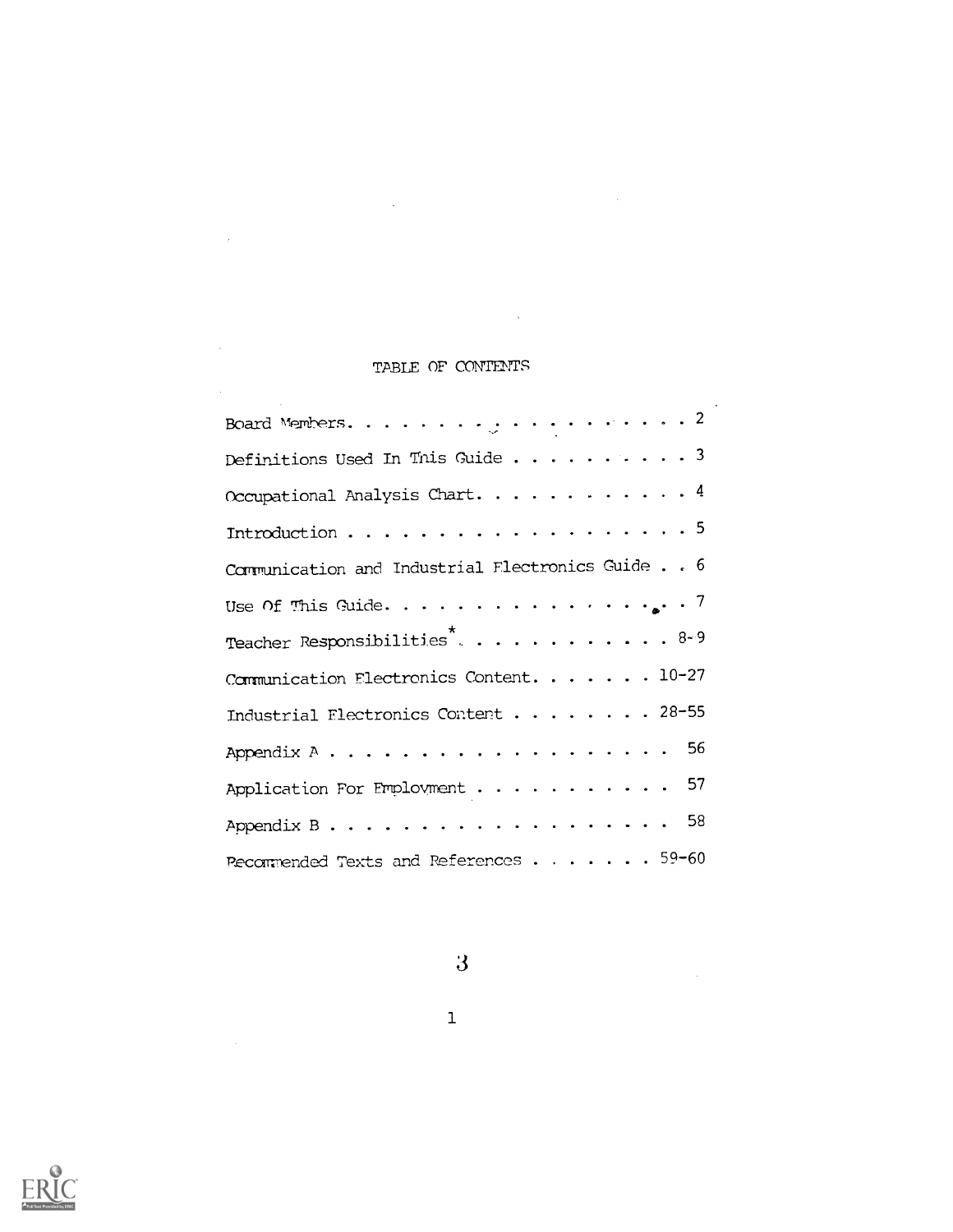# NEBRASKA STATE BOARD OF VOCATIONAL FINICATION

Gerald T. Whelan, Pres. Frank E. Landis R. Jerry Hargitt Walter L. Moller

 $\Lambda$ 

Mts. Marilyn Fowler, Vice Pres. Willard H. Waldo Mrs. Shirley A. Peterson F. Y. Knapple

Nebraska Department of Education Division <u>ot</u> Vocational Education

Mr. Cecil E. Stanley Commissioner of Education Mr. Glen H. Strain Assistant Commissioner Vocational Education

Mr. Walter F. Erdkamp Administrative Director Trade and Industrial, Technical and Health Occupations Education

Mr. Lloyd D. Mather Consultant, Trade and Industrial Education

mr. Elton B. Mendenhall, Director Nebraska Research Coordinating Unit

> Nebraska Technical Competency Project Staff Center for Vocational and Technical Education Kearney State College

Dr. L. Dean McClellan Dr. James A. Miller

Graduate Assistants

Mr. Larry Kness Mr. Michael Kenny Mr. Ronald Veal

#### CONTRIBUTORS

Mt. Jim Detcher Hastings, NE

McMartin Industries Inc. Mr. Dennis Bernadt<br>
Omaha, NE (Omaha, NE

Industrial Electric Service Kearney, NF

Western Electric Omaha, NE

 $\mathbb{R}^{\mathbb{Z}^2}$ 

Mr. Rill S, Mr. Norman Loseke Valentine, Mr. Norman Loseke Valentine, Mr. Norman Loseke Valentine, COlumbus, NE

> Mr. G. D. muirhead NOrth Platte, NE

Omaha, NE Omaha, NE

Western TV Kearney, NE

Nel Wattles Kearney, NE

COmponents Concepts Corporation Omaha, NE



 $\sim$ 

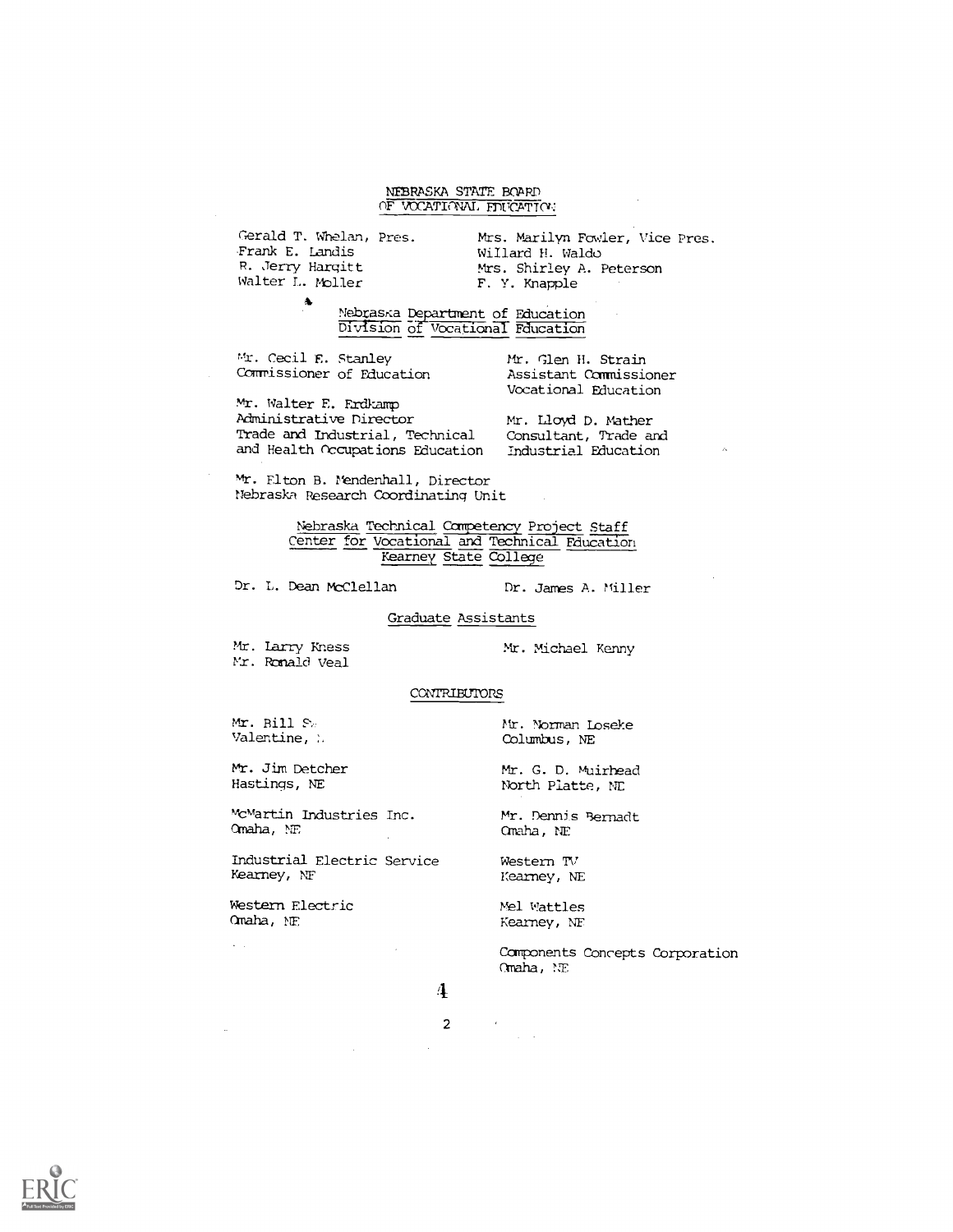## DEFINITIONS USED IN THIS GUIDE

# Major Occupational Group

A grouping of similar and related occupational area clusters. These roups include occupations that have been determined to be the most releant and pertinent for inclusion in vocational education in Nebraska.

# Occupational Area Clusters

These clusters are distinguishable in terms of similar-work performed, materials used, products produced, and 'or services rendered. ney include a wide variety of common occupational skill; and knowledge.

# Occupation

The career or employment engaged in by an individual for remuneration. This activity includes technical competencies and related technical information often referred to as one's vocation.

## Technical Competency

The specific tasks required for a vocational trade and industrial graduate to perform successfully at the entry level in an occupational area. These technical competencies apply to the psychomotor domain and include elements which emphasize motor skills such as: operate a machine; measure; etc.

# Related Technical Information

 $\sim$ 

The information the entry level worker must know in order to make appropriate trade decisions which will allow him to adequately perform the tasks or technical competencies of his occupation. This information applies to the cognitive domain and includes elements which are intellectual outcomes such as: knowledge and understanding.

#### Related General Information

Information which is desirable and good for the tradesman to know but which is not necessary to do his work properly; information that is nice toknow, such as the history and development of his trade.

#### Related Guidance Information

Information that helps the student choose, prepare for, secure, hold. and make progress in an occupation.

# Entry Level

The technical competencies and related technical information deemed necessary by industry for obtaining and holding a job in a specific occupational area. This level of employment includes the technical competencies and related technical information that wi!I be utilized by the employee within the first year of employment.

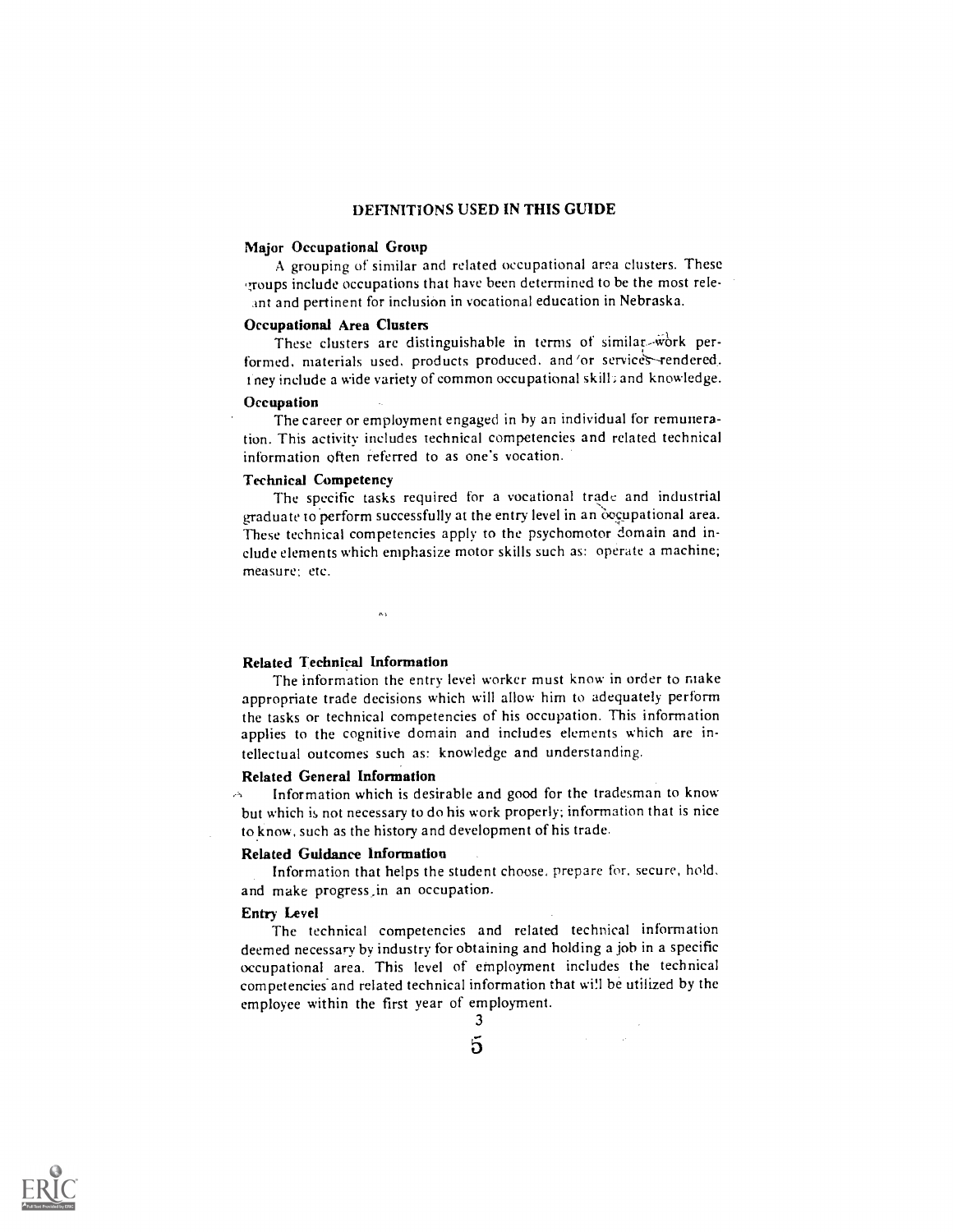# OCCUPATIONAL ANALYSIS CHART

The chart on this page shows Communication Flectronics and Industrial Flectronics as they re-1. e o other occupations within the Electricity/ Electronics cluster. This guide is concerned with Communication Electronics and Industrial Electronics only. Other guides have been prepared for each of<br>the coupations found in this chart and are available through the Nebraska State Department of Education.



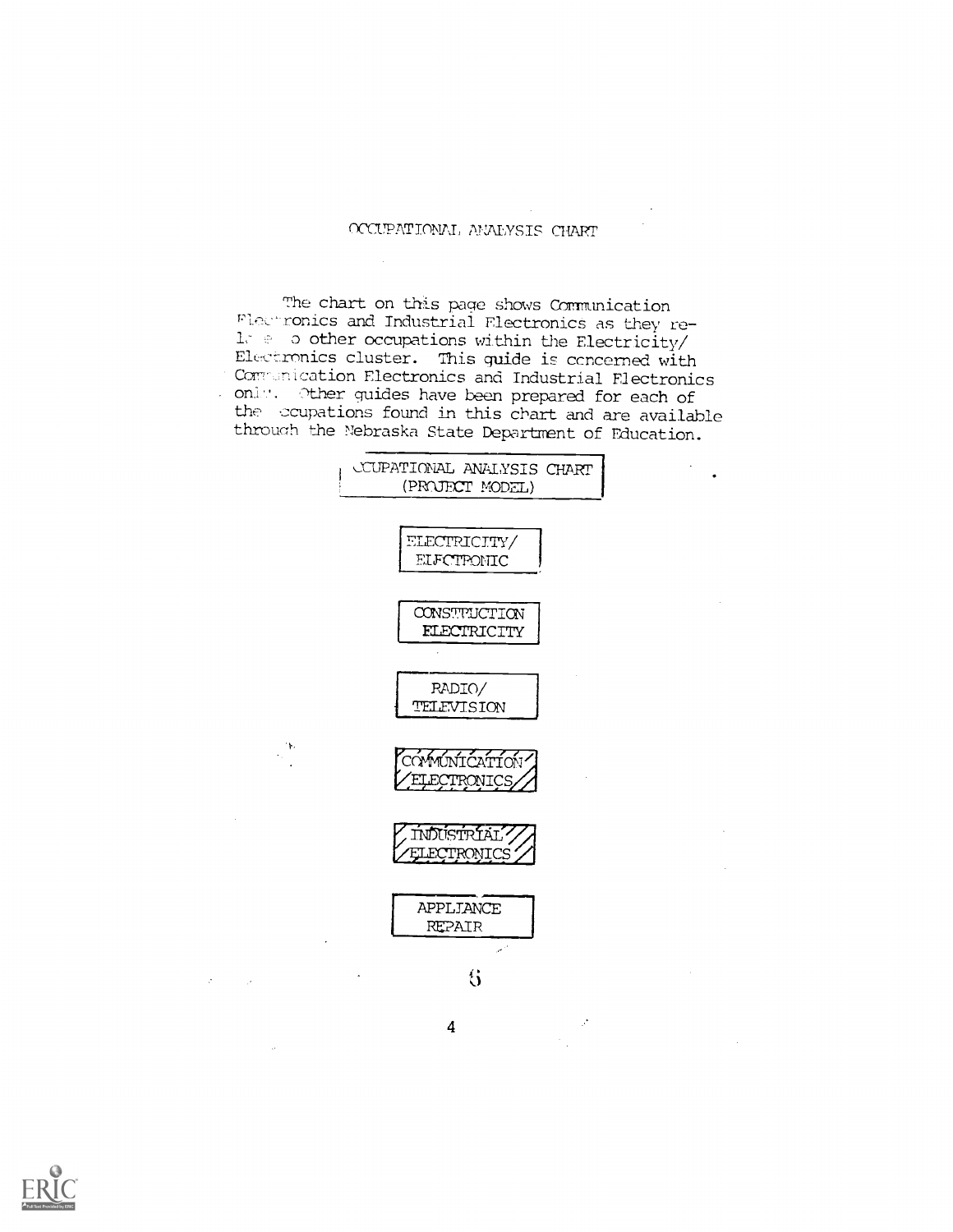#### INTRODUCTION

This curriculum guide has heen prepared with the help of competent craftsmen in the electricity/electronics trades. The funds that male this guide a reality were provided through a federal research grant in cooperation with the Nebraska State' Board for Yorationa, Education and sponsored by the Nebraska Pesearc. Coordinating Unit.

Curriculum guiles have been prepared for several trade and industrial occupational clusters from which high school teachers can develop appropriate occupational related experiences for their students. The major occupational groups, nccupational area clusters, and occupations are Shown in graphic form on pages of this guide.

Selection of trades within four major occupational groups have been made based on a three year survey by the Nebraska Research Coordinating Unit on needs of Nebraska business and Industry. This study has identified the occupations with the greatest need for employees. A related set of curriculum guides have been prepared for those occupations. Guidance Information

The U. S. Department of Labor has deVeloped an extremely helpful book entitled, "Occupational Outlook Handbook". This annual publication provides a very complete lescription of the activities of the persons employed in the occupations represented in the 'Jebraska trade and industrial curriculum quides. Tnformation concerni .,! current and future opportunities is a major portion of this publication. Inexpensive reprints in booklet form that describe individual occupations are available through the Department of Labor. These booklets should be used by trade and industrial teachers and school guidance counselors for the most up-to-date guidance information about particular occupation.

A listing of these reprints from the "Occupational Outlook Handbook", the order nurher, and price per copy is listed below for those occupations in the occunational area cluster of "F2lectrcit/Flectonics Occupations.'

|          | UI LIEUULIUIVAI ITULIUILUS TESABALLANDI           |  |
|----------|---------------------------------------------------|--|
| Mumber   | Price<br>Title                                    |  |
|          | 1700-86 Appl. Servicemen 0                        |  |
|          | 1700-95 Television & Padio Survice Technicians 10 |  |
| 1700-91  | Maintenance Electricians Industrial               |  |
|          | Machinery Repairmen, Millwrights 15               |  |
|          | 1700-130 Electric Power Industry Power Plant      |  |
|          | Occupations, Transmissions and                    |  |
|          | Distribution Occupations, Customer                |  |
|          | Service Occupation 15                             |  |
| 1700-134 | Telephone Industry. Central Office                |  |
|          | Craftsmen, Central Office Equipment               |  |
|          | Installers, Linemen & Cable Splicers,             |  |
|          | Telephone & PBX Installers, and                   |  |
|          | Repairmen. $\ldots$                               |  |

7 <sup>5</sup>

all and country

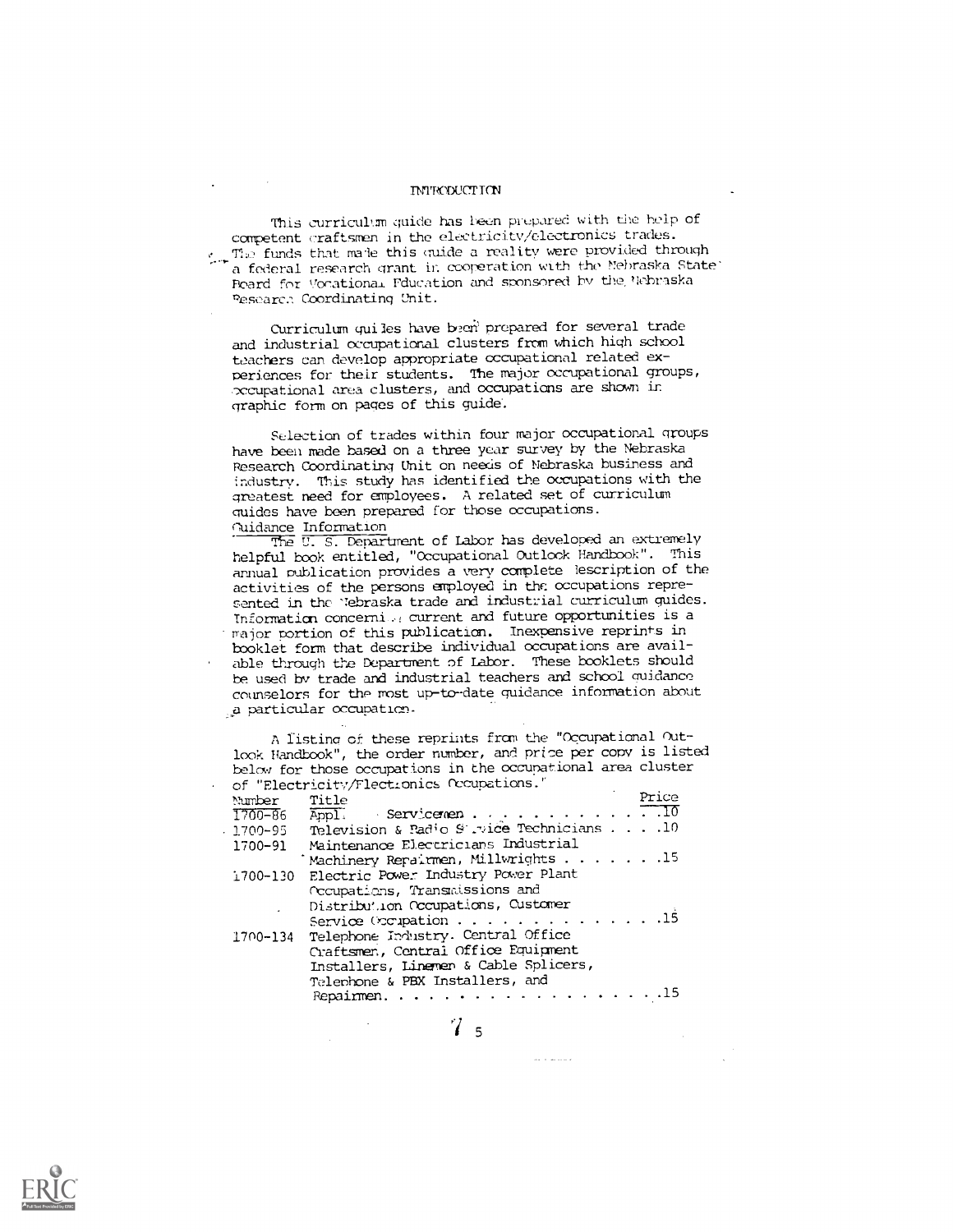The Communication and Industrial Electronics Guide

This quide uses the title Communication and Industrial Electronics as the most logical descriptive term for identifying a particular related group of vorkers. Identification of specific job titles within this group should be dete<sup>rmi</sup>ned by referring to the "Dictionary of Occupational Titles." The USOF classification system for coding instructional programs has assigned 822.281 to the instructional program, Communication Electronics and 825.281 and 829.134 to Industrial Electronics.

The information within this quide identifies the essentials of the communication and industrial electronics trade as recommended by the successful electrical servicemen. An instru<sup>cti</sup>onal program based uron implementation of this quide will prepare a student to adequately perform entry level tasks required of a serviceman or to enter a postsecondary technical or apprenticeship program in electronics where additional depth can be realized.

<sup>The</sup> tasks and/or competencies identified within these covers are those agreed upon by a jury <sup>Of</sup> reputable Nebraska electrical serviceployed within this trade in Nebraska have further verified these tasks and/or competencies. Jury members, tradesmen, and educators who contributed toward the development of content for this quide are listed in the front.

 $c_{\texttt{Our}\texttt{sc}}$  offerings in trade and industrial education in Nebraska are to be organized within two period blocks of time each day, five days a week. Time is to be set aside for classroom instruction directly related to manipulative laboratory instruction. The remainder of the student's school day is to be utilized for<br>general education subjects.

6

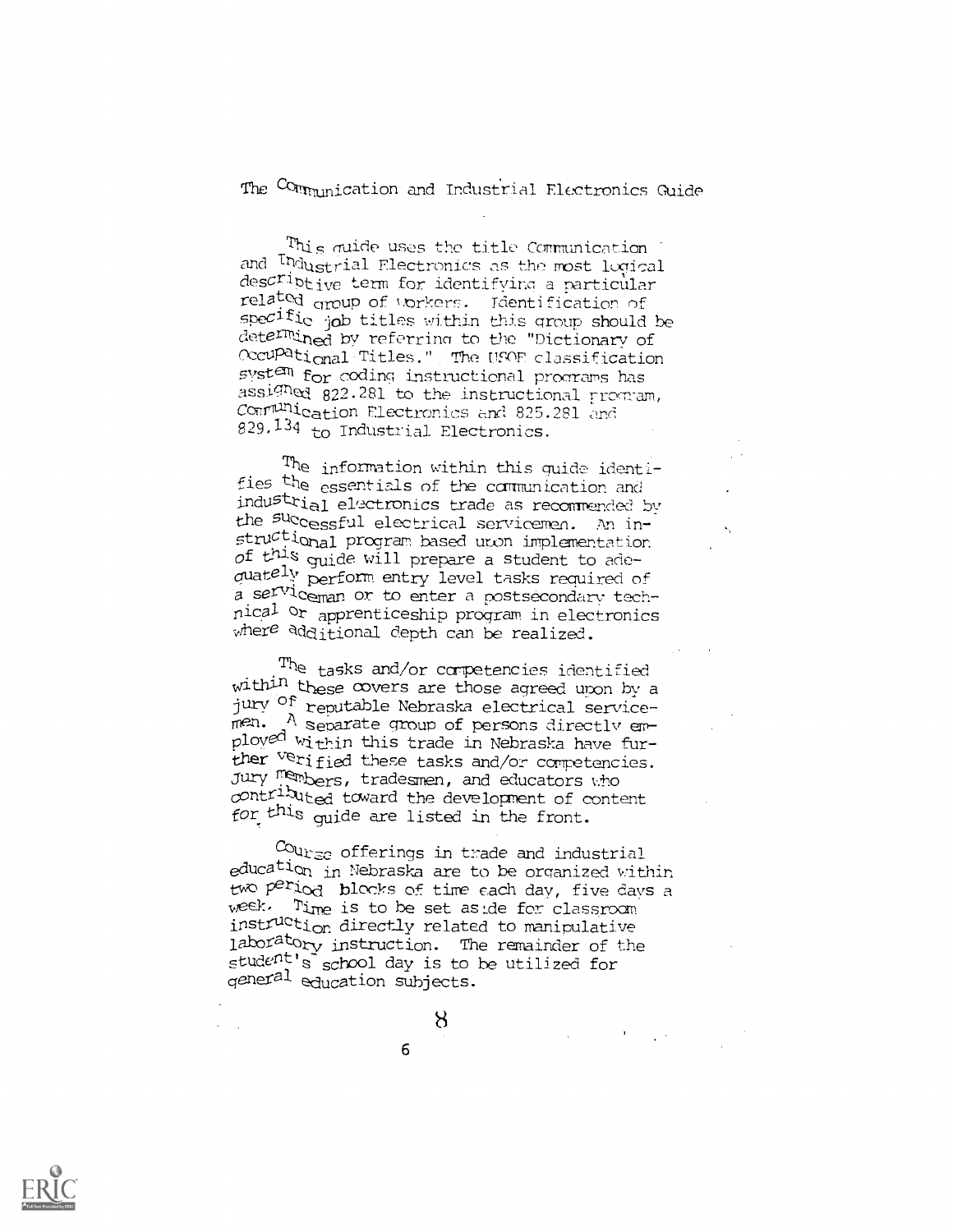The use of curriculum quides for trade and industrial education in Nebraska secondary schools may vary greatly, depending upon the depth and breadth of each school district's vocational program.' Large school districts, for example, may utilize one particular curriculum quide to develop a course in a trade area such as commnication and industrial eletronics. A small school district may, on the other hand, incorporate several curriculum guides to develop a course in the electricity/electronics occupational cluster.

The manipulative content identified in this guide is deemed necessary for inclusion in a course that is designed to prepare entry level communications and industrial electronic workers. While not all secondary school facilities in Nebraska are equipped to expose students to all of this content through hands-on experience, it is assumed that this content will through some media become related technical information. This will insure inclusion of all content and provide at least discussioh level understanding.

This quide is written with the assumption and expectation that the related technical information necessary to perform technical competencies will be an integral part of instruction. Thus, occupational d'ecisions that must be made by an entry level worker will be developed along wjth each related manipulative activity.

The communication and industrial electronics instructor who uses this guide is responsible for including the identified related technical information as well as the identified manipulative tasks. He is also responsible for the identification of competencies pertaining to general and quidance information, even though this information is not specifically identified for him.

Definitions for various terms used in this guide are presented in the front. 9



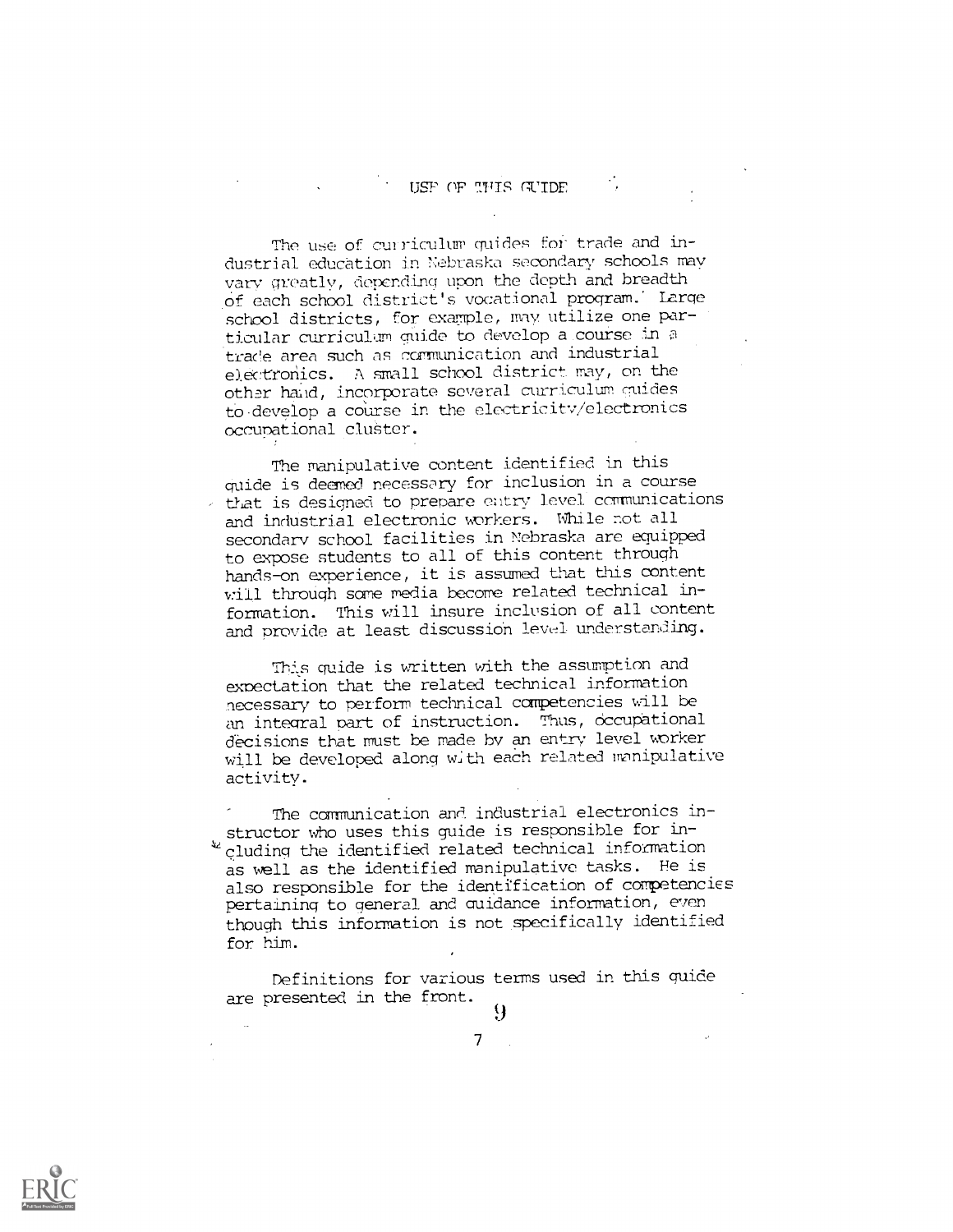## TEACHER RESPONSIBILITIL.V\*

1. Use the American Vocational Association National Safety Council's "National Standards School Shop Safety Inspection Check List" for shop safety inspections. (Available from Ameri.an'Vocation-Al Association, 1510 "H" Street, N.W., Washington, D.C. 20005)

2. Use safety check list to assure safe factors exist.

3. ReqUire students to report ALL accidents to instructor.

4. Keep complete records of ALL accidents on file.

- 5. Report ALL accidents to the school administrator.
- 6. Develop safety consciousness in the students through teacher example--always doing things in the safe way.

7. Give shop demonstrations stressing safe use of machines.

- 8. Give shop demonstrations stressing safe use of hand tools.
- 9. Provide instruction on what to do in case of an accident.

10. Develop information sheets dealing with the safe use of specific machines.

11. Give demonstrations on the proper use and care of personal protective devices.

\*These responsibilities are necessary for inclusion in all trade and industry programs in the State of Nebraska. 10

-8-

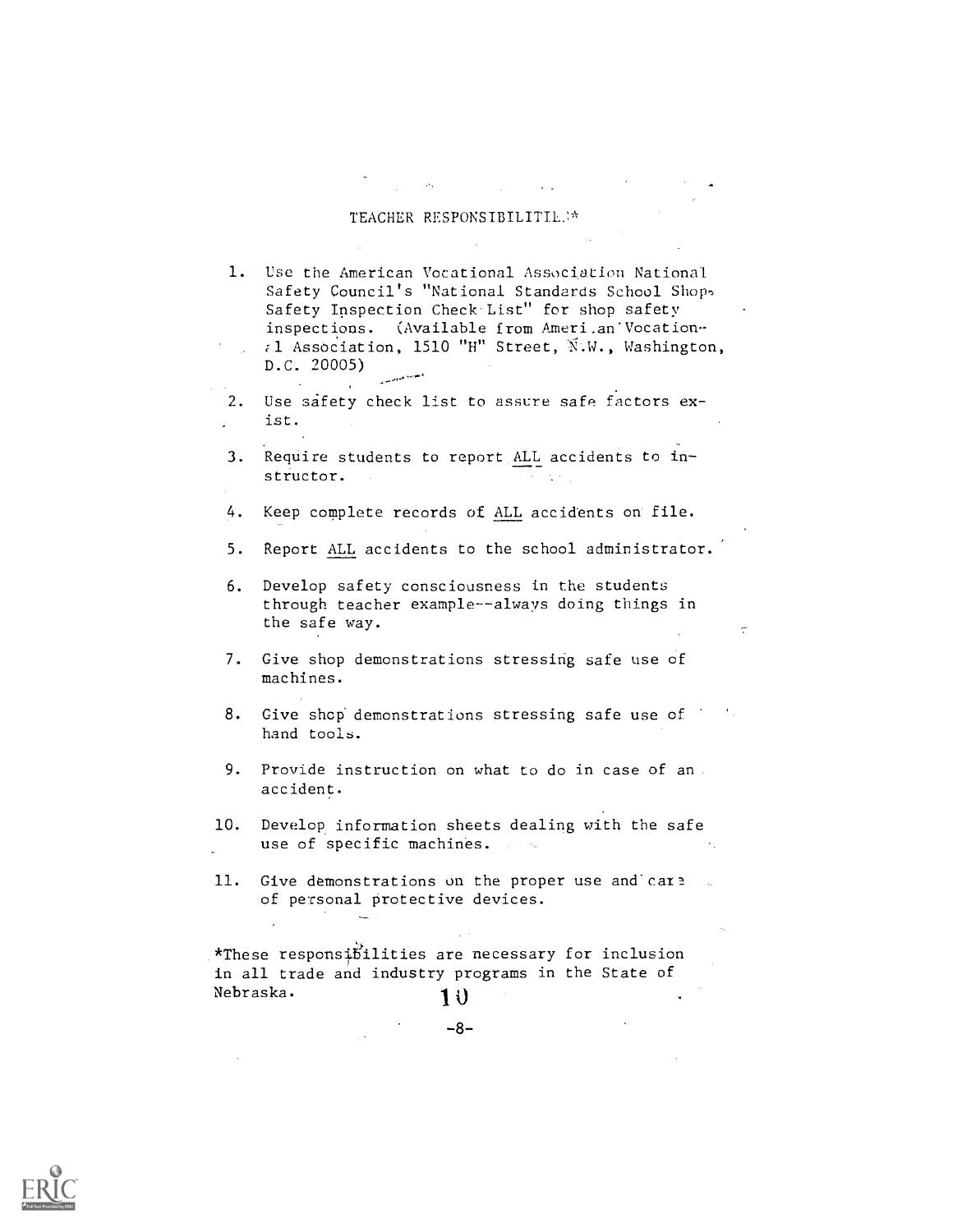| 12.  | Develop information sheets dealing with the gen-<br>eral safety rules for the trade.                                                                      |
|------|-----------------------------------------------------------------------------------------------------------------------------------------------------------|
|      |                                                                                                                                                           |
| ,13. | Enclose all gears, moving belts, and other power<br>transmission devices with permanent guards.                                                           |
|      | 14. Prohibit students from operating machines when<br>instructor is not present.                                                                          |
|      | 15. Prohibit the removal of guards and safety devices,<br>even for a brief period, without the approval of<br>the instructor.                             |
| 16.  | Prohibit more than onl operator from using a<br>machine at one time.                                                                                      |
| 17.  | Determine personal liability factors and liability<br>coverage afforded through your school.                                                              |
| -18. | Provide for the bulk storage of rlammable materials.                                                                                                      |
| 19.  | Mark the location of fire-fighting equipment.                                                                                                             |
|      | 20. Post instructions and inform students of building<br>evacuation procedures.                                                                           |
| 21.  | Require the wearing of appropriate eye protection<br>as specified by the State'cf Nebraska eye safety<br>regulations.                                     |
| 22.  | Keep tools sharp, clean and in good working con-<br>dition.                                                                                               |
| 23.  | All shop personnel should be thoroughly familiar<br>with the location of fire extinguishers and the<br>type fire for which each extinguisher is designed. |
|      |                                                                                                                                                           |
|      |                                                                                                                                                           |
|      |                                                                                                                                                           |
|      |                                                                                                                                                           |
|      |                                                                                                                                                           |
|      |                                                                                                                                                           |

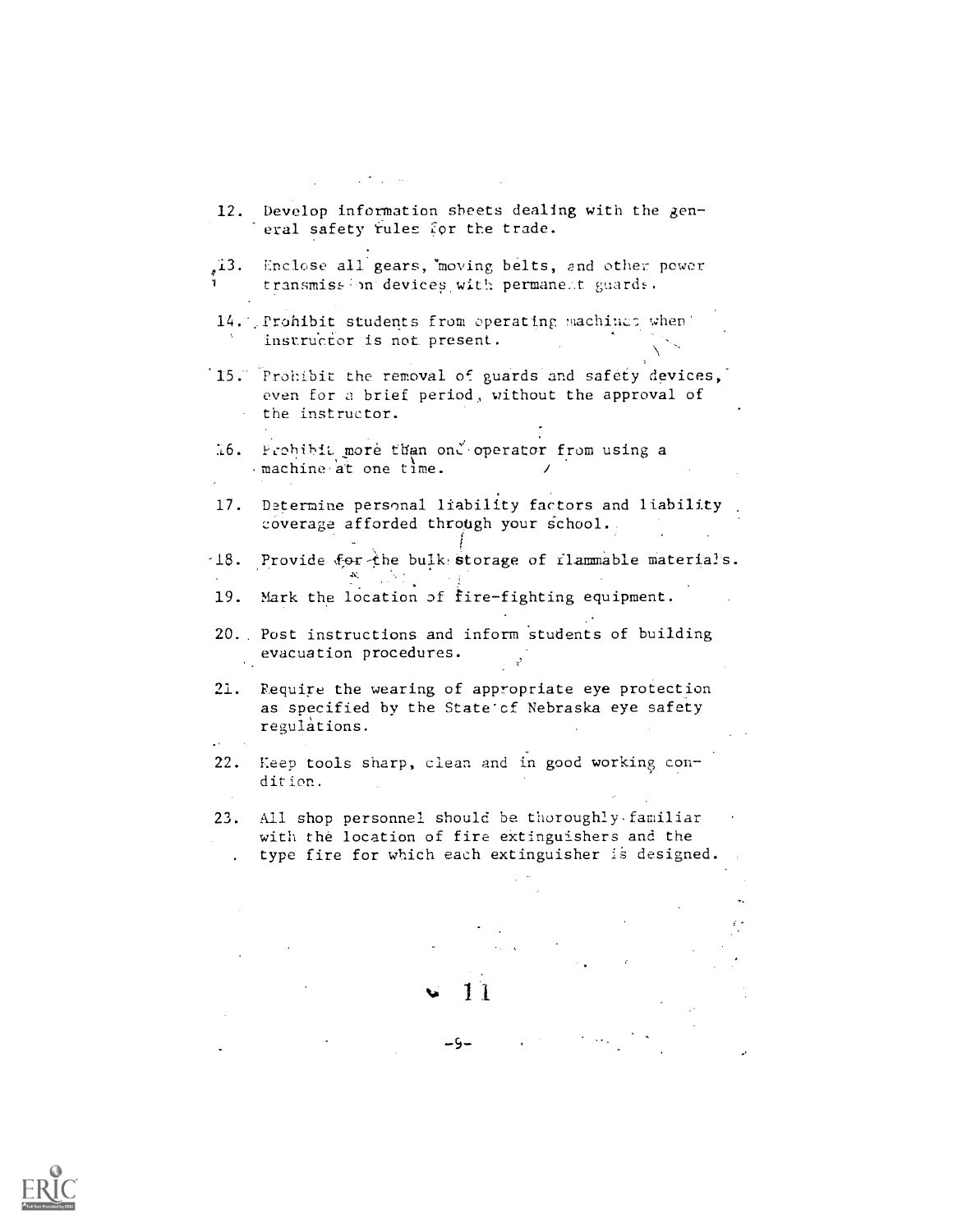COMMUNICATION ELEXTRONICS CONTENT

(Identified Trade Tasks or Information)

 $12$ 



 $\frac{1}{1}$ 

 $\overline{\mathsf{C}}$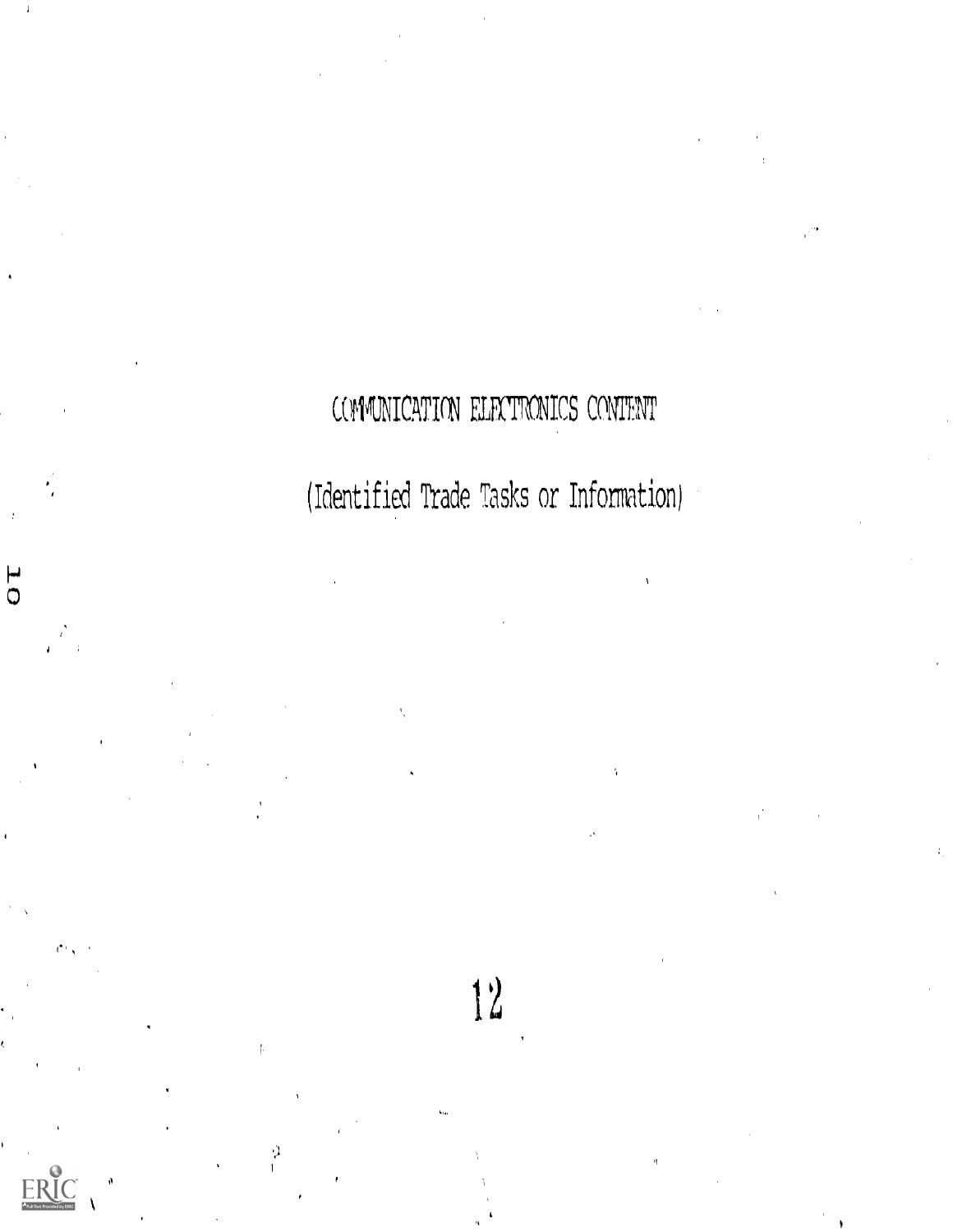# TRADE TASX OR TNT

# **SAFETY**

| A | Provide first aid |
|---|-------------------|
|   | victims of electr |
|   | shock, chemical a |
|   | electrical burns, |
|   | poisoning, atc.   |

Exercise care in  $\frac{1}{2}$ and storing infla mables and combus

 $\mathcal{L}_{\text{eff}}$ 

Provide appropria ty precautions to injury to oneself others as eguipme undergoes operati testing, and main

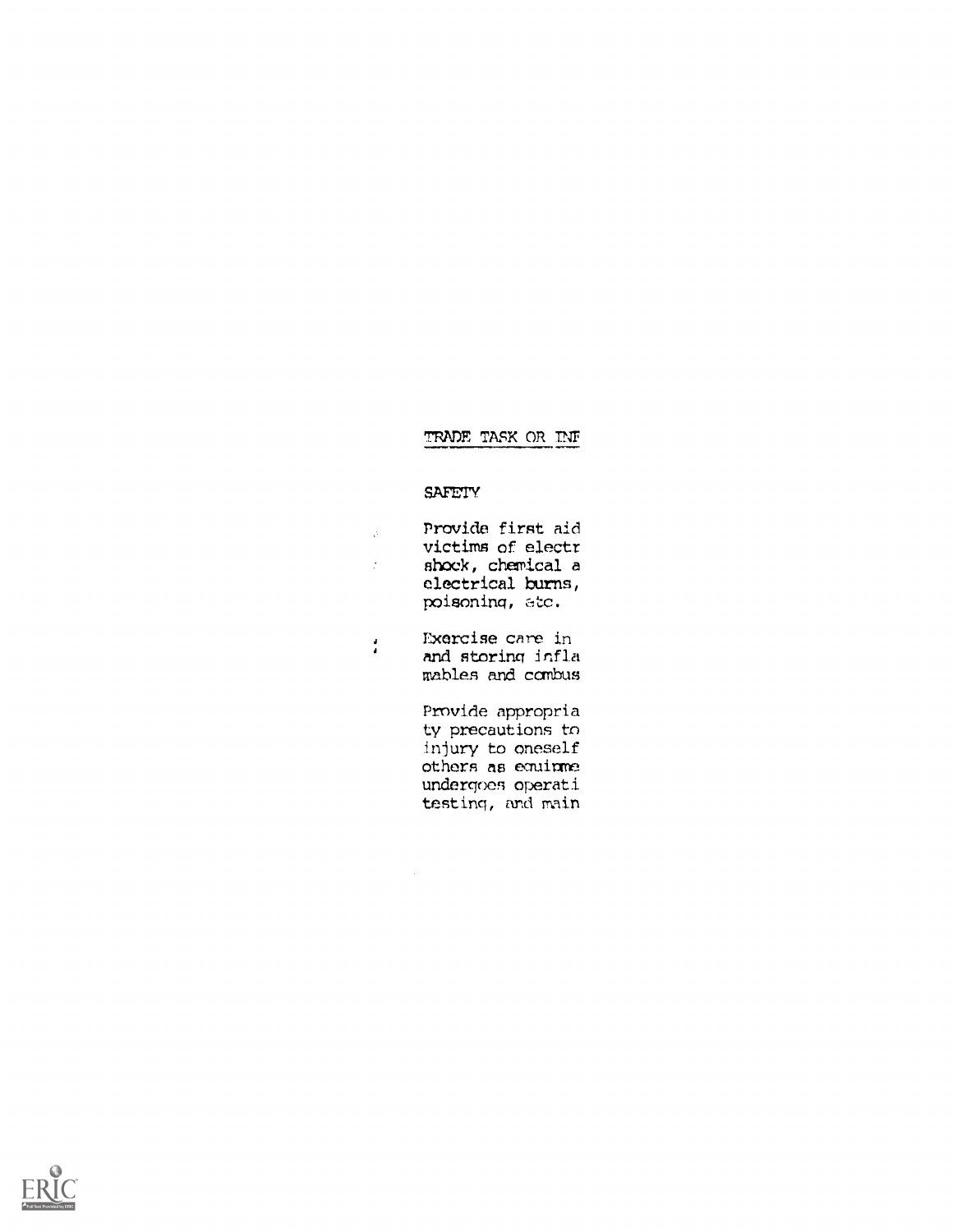| ATION                                                                                                  | DATE<br>COMPLETED | TEACHING<br>METHODS USED | TEACHING MATERIALS USED |
|--------------------------------------------------------------------------------------------------------|-------------------|--------------------------|-------------------------|
|                                                                                                        |                   |                          |                         |
|                                                                                                        |                   |                          |                         |
|                                                                                                        |                   |                          |                         |
|                                                                                                        |                   |                          |                         |
| lvent                                                                                                  |                   |                          |                         |
|                                                                                                        |                   |                          |                         |
| ΊÀ                                                                                                     |                   |                          |                         |
| bles.                                                                                                  |                   |                          |                         |
| safe-                                                                                                  |                   |                          |                         |
| wmt                                                                                                    |                   |                          |                         |
|                                                                                                        |                   |                          |                         |
| mce.                                                                                                   |                   |                          |                         |
|                                                                                                        |                   |                          |                         |
| $\mathop{\mathrm{ERIC}}_{\raisebox{-1pt}{\text{\circle*{1.5}}{A\text{-rall test Proof of type EBC}}}}$ |                   | 13                       |                         |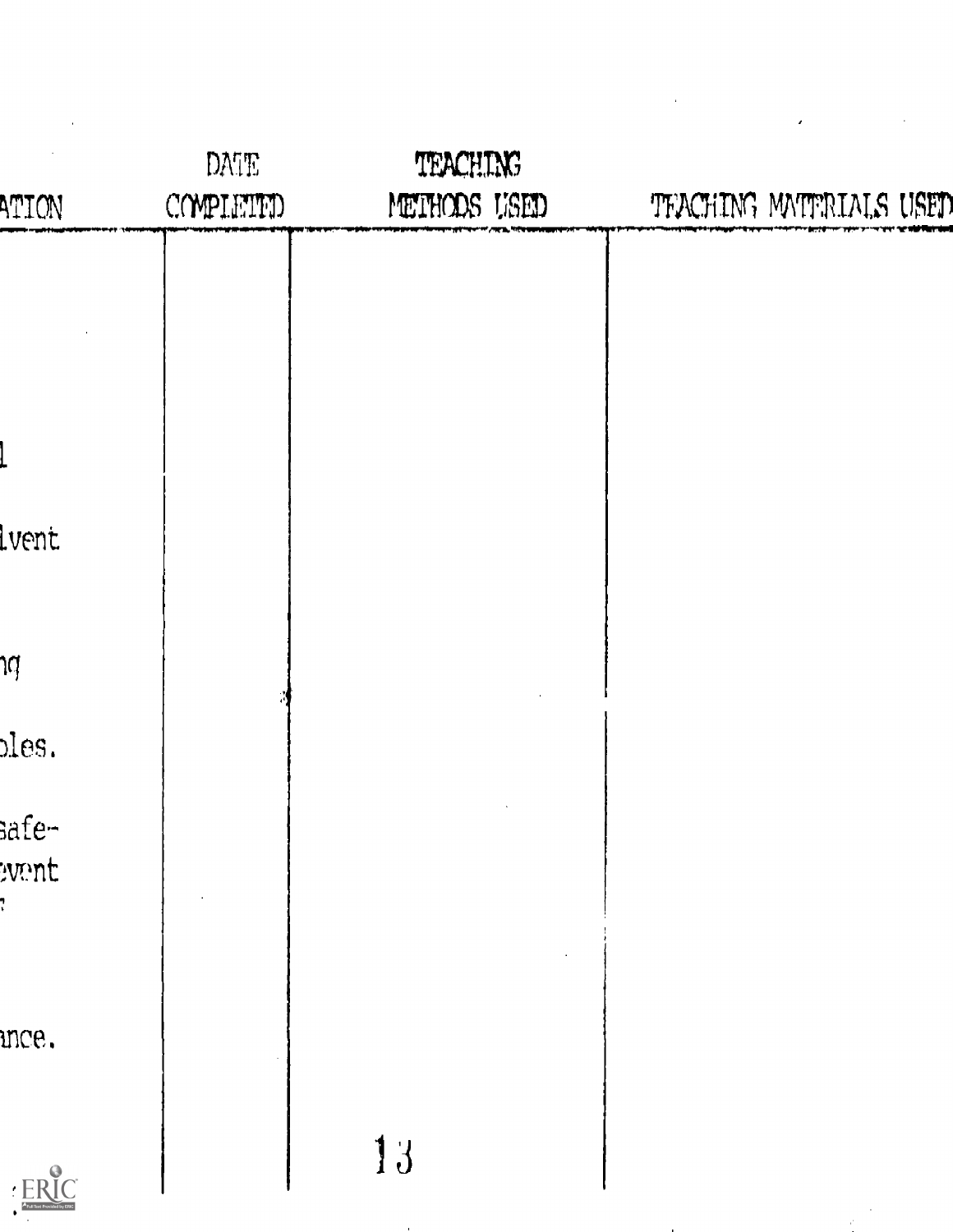|                                                                                                  | DATE      | <b>TEACHING</b> |                         |
|--------------------------------------------------------------------------------------------------|-----------|-----------------|-------------------------|
| TRADE TASK OR INFORMATION                                                                        | COMPLETED | METHODS USED    | TEACHING MATERIALS USED |
|                                                                                                  |           |                 |                         |
| Identify fire extinguish-<br>ers and their use.                                                  |           |                 |                         |
| Operate fire extinquish-<br>ers.                                                                 |           |                 |                         |
| Recognize safe and un-<br>safe areas--avoid areas<br>of possible danger.                         |           |                 |                         |
| Recognize safe and un-<br>safe methods or prac-<br>tices--avoid those which<br>may be dangerous. |           |                 |                         |
| Select appropriate cloth-<br>ing and safety apparel.                                             |           |                 |                         |
| Exercise care in handling                                                                        |           |                 |                         |
|                                                                                                  |           |                 |                         |

 $\sim 10^6$ 



 $\frac{1}{2}$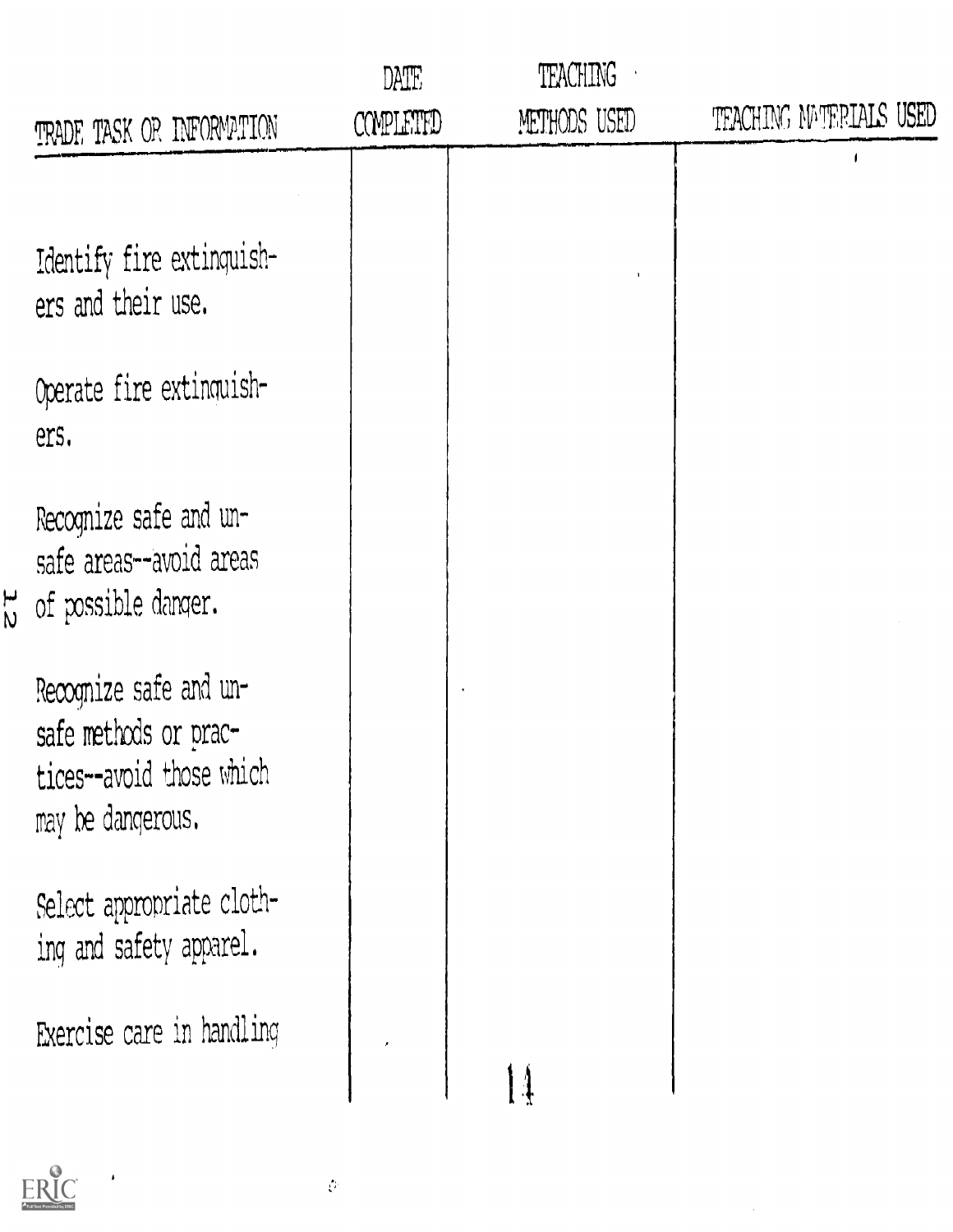and using test/measuring instruments.

Fxercise care in handling and using hand and power tools.

Pecognize and report unsafe conditions to immediate supervisor.

 $\mapsto$  Follow Federal Occupational Safety Laws re- $\omega$ lating to communications occupations.

COMMUNICATION SKILLS

Exercise competent communication skills with supervisor and fellow workers.



j (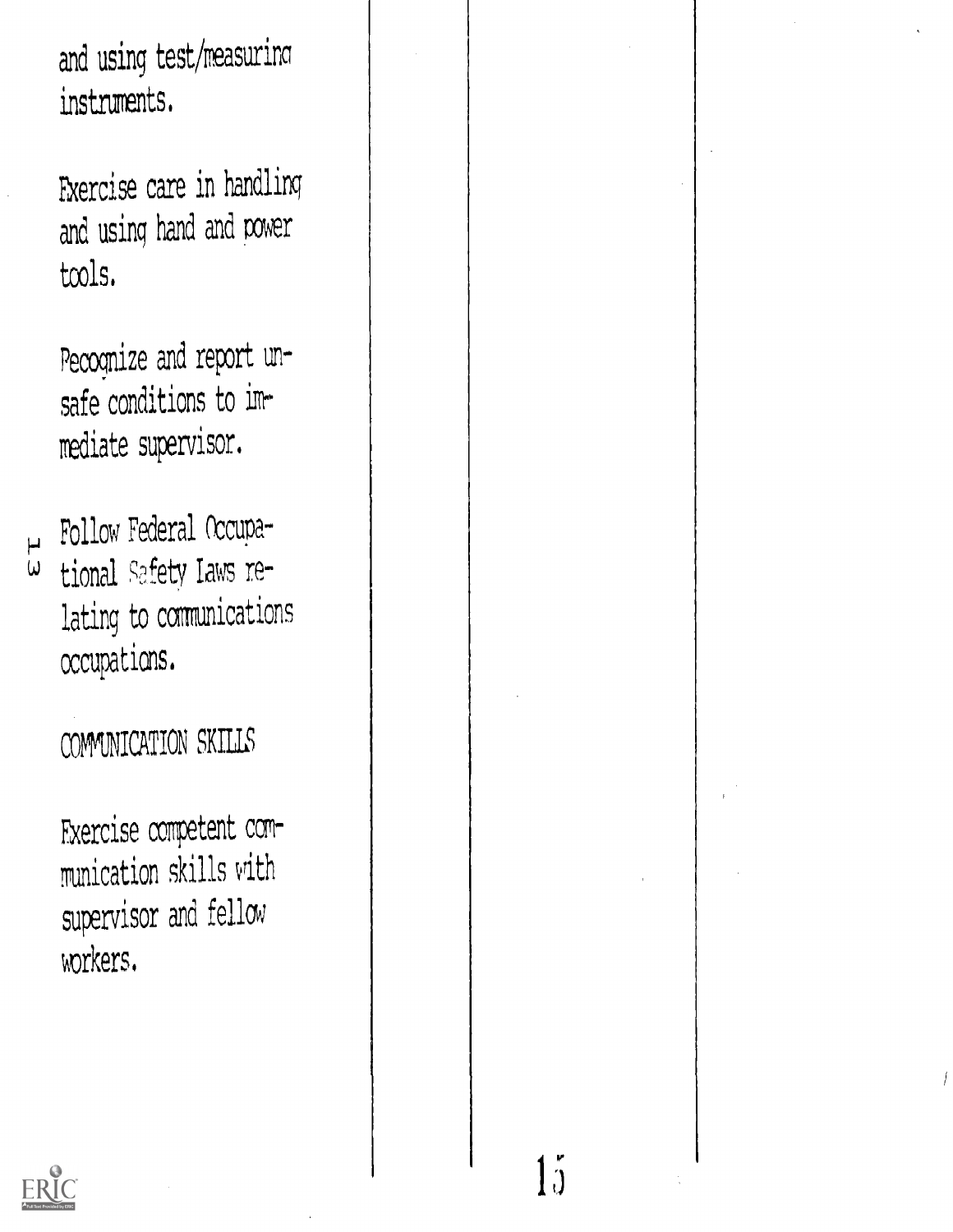Locate defective components.

Replace defective components.

Pepair defective components.

Clean parts or equipment.

 $\hat{\phi}$ 

 $27$ 

 $\frac{N}{n}$ 

Inspect and install grounding devices on equipment.

Inspect equipment for wear/malfunctioning.

Adjust and calibrate equipment.

Analyze test data.

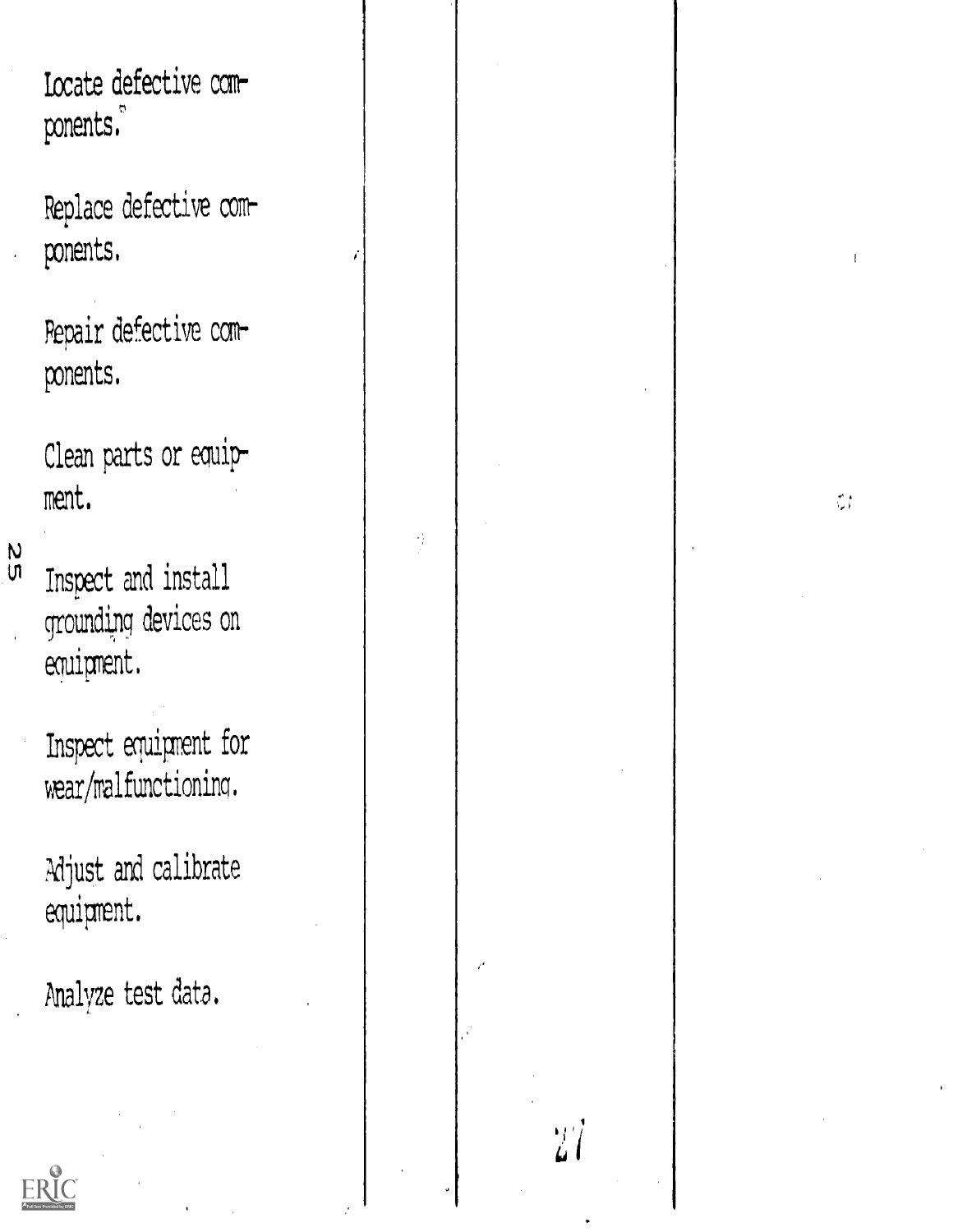|                                                             | DATE             | <b>TEACHING</b> |                         |
|-------------------------------------------------------------|------------------|-----------------|-------------------------|
| TRADE TASK OR INFORMATION                                   | <b>COMPLETED</b> | METHODS USED    | TEACHING MATFRIALS USED |
|                                                             |                  |                 |                         |
| Follow manufacturer's<br>specifications.                    |                  |                 |                         |
| Apply electrical theory.                                    |                  |                 |                         |
| Apply electron theory.                                      |                  |                 |                         |
| $\frac{N}{N}$ Observe functioning<br>equipment for defects. |                  |                 |                         |
|                                                             |                  |                 | $\mathbf{c}_s$          |
|                                                             |                  |                 |                         |
|                                                             |                  |                 |                         |
|                                                             |                  |                 |                         |
|                                                             |                  | 28              |                         |
|                                                             |                  |                 |                         |
|                                                             |                  |                 |                         |

 $ERIC$ 

 $\sim$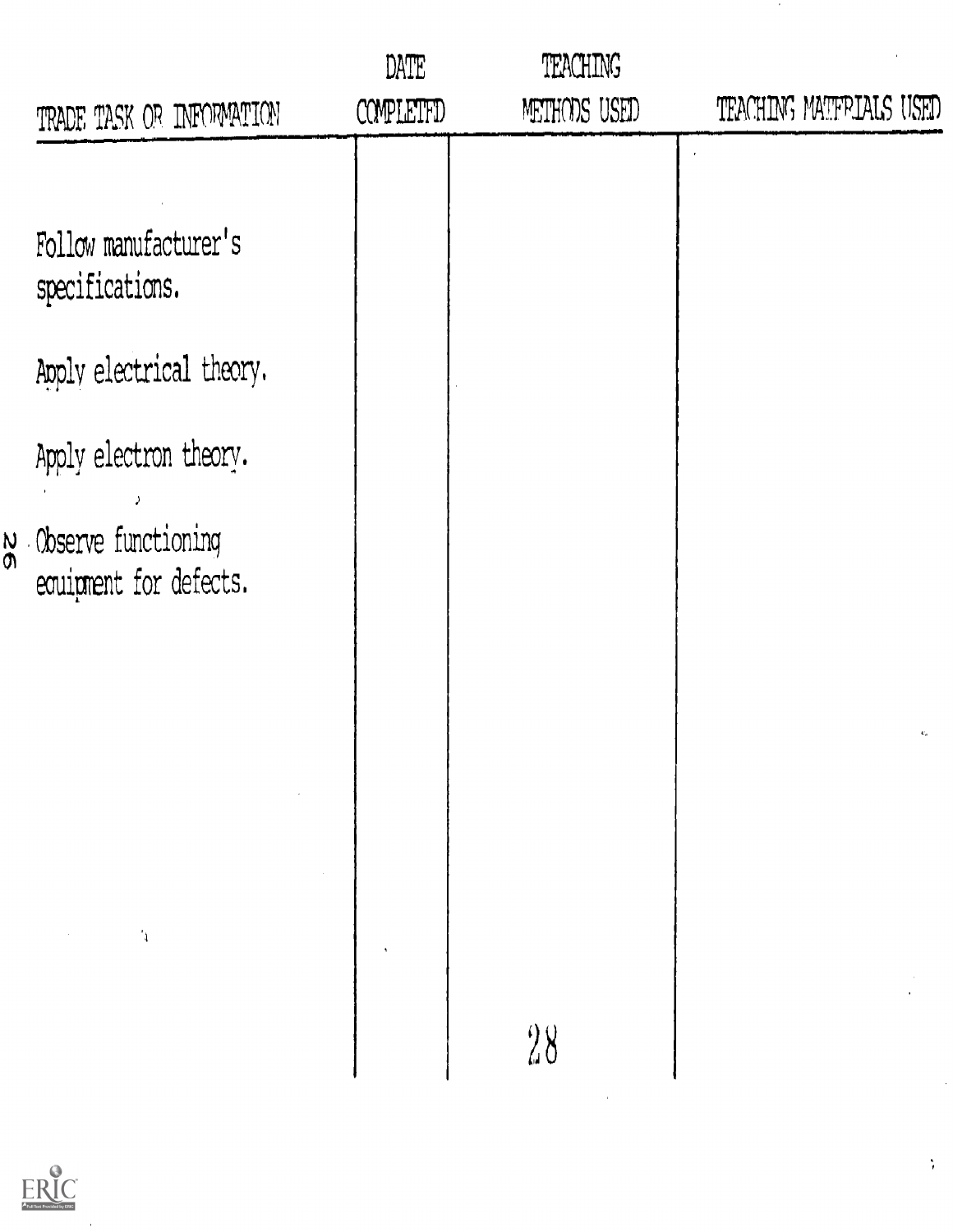# INDUSTRIAL ELECTRONICS

(Identified Trade Tasks or Information)

 $29$ 



 $\begin{bmatrix} 1 \\ 1 \\ 1 \end{bmatrix}$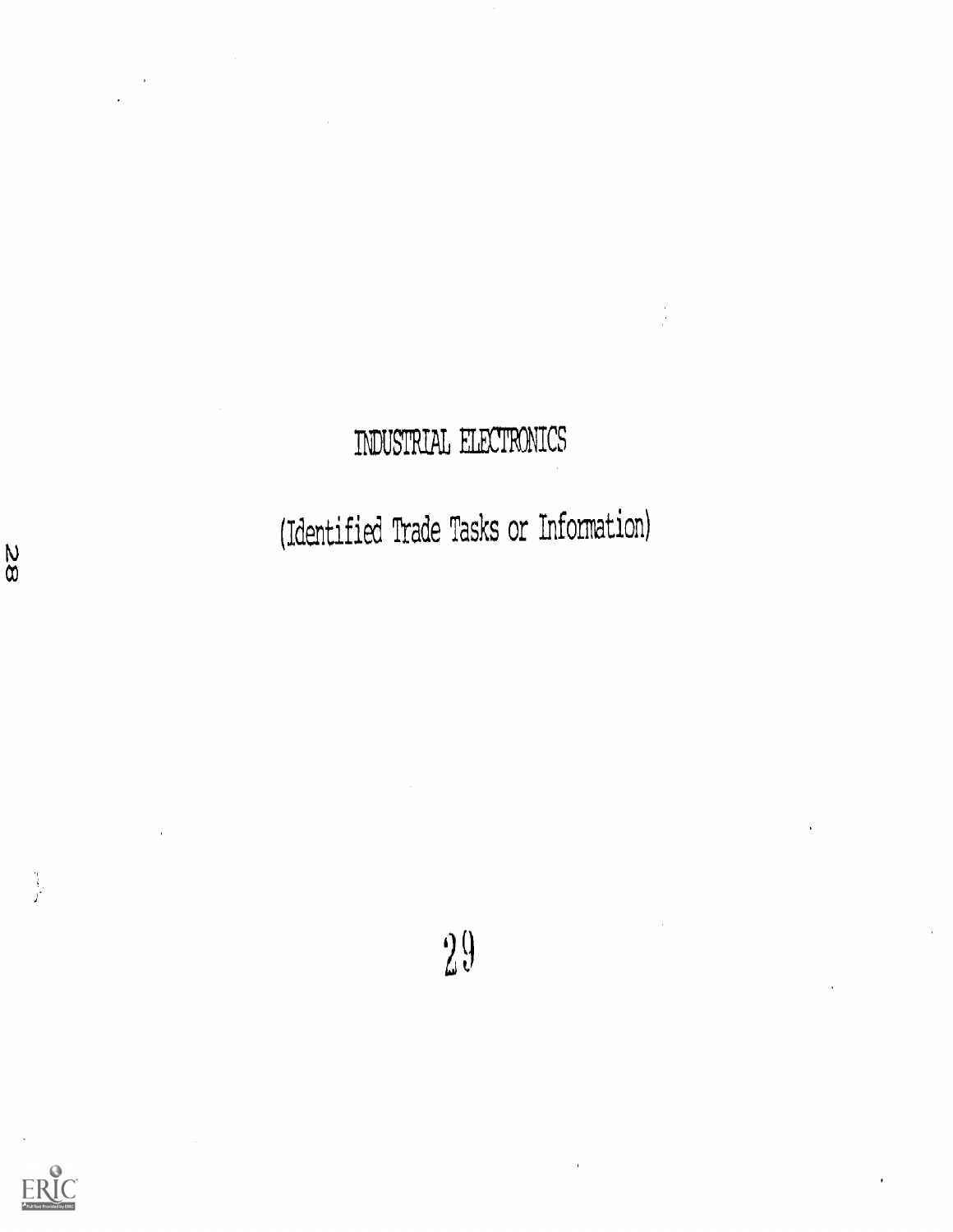|               | TRADE TASK OR INFORMATION                                                                                                                                                                                                                                                     | DATE<br>COMPLETED | <b>TEACHING</b><br>METHODS USED | TEACHING MATERIALS USED |
|---------------|-------------------------------------------------------------------------------------------------------------------------------------------------------------------------------------------------------------------------------------------------------------------------------|-------------------|---------------------------------|-------------------------|
| $\frac{8}{5}$ | <b>SAFETY</b><br>Provide first aid to<br>victims of electrical<br>shock, chemical and<br>electrical burns, solvent<br>poisoning, etc.<br>Exercise care in using<br>and storing inflammables<br>and combustibles.<br>Provide adequate venti-<br>lation when using<br>solvents. |                   |                                 |                         |
|               |                                                                                                                                                                                                                                                                               |                   | $\frac{9}{9}$                   |                         |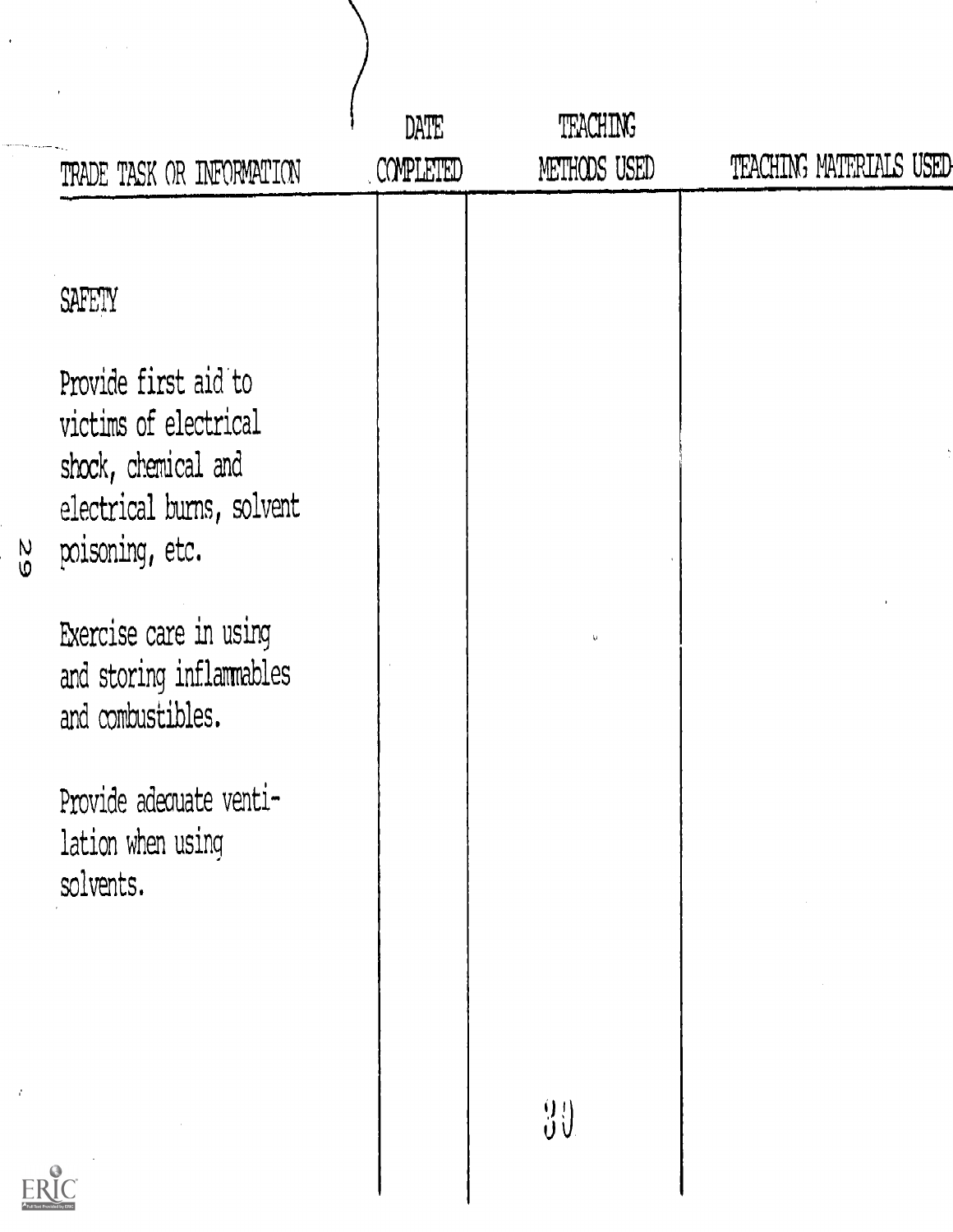| METHODS USED<br>COMPLETED<br>TRADE TASK OR INFORMATION                                                                                                                                                                                                                                                                                                                                                                                       | TEACHING MATERIALS USED |
|----------------------------------------------------------------------------------------------------------------------------------------------------------------------------------------------------------------------------------------------------------------------------------------------------------------------------------------------------------------------------------------------------------------------------------------------|-------------------------|
| Provide appropriate<br>safety precautions to<br>prevent injury to one-<br>self and others as<br>equipment undergoes<br>operations, testing,<br>and maintenance.<br>$\overset{\mathsf{u}}{\circ}$<br>Identify fire extin-<br>quishers and their use.<br>Operate fire extin-<br>quishers.<br>Recognize safe and un-<br>safe areas--avoid areas<br>of possible danger.<br>Recognize safe and un-<br>safe methods or prac-<br>tices--avoid those |                         |

ï

 $\hat{\boldsymbol{\theta}}$ 

 $\epsilon$ 

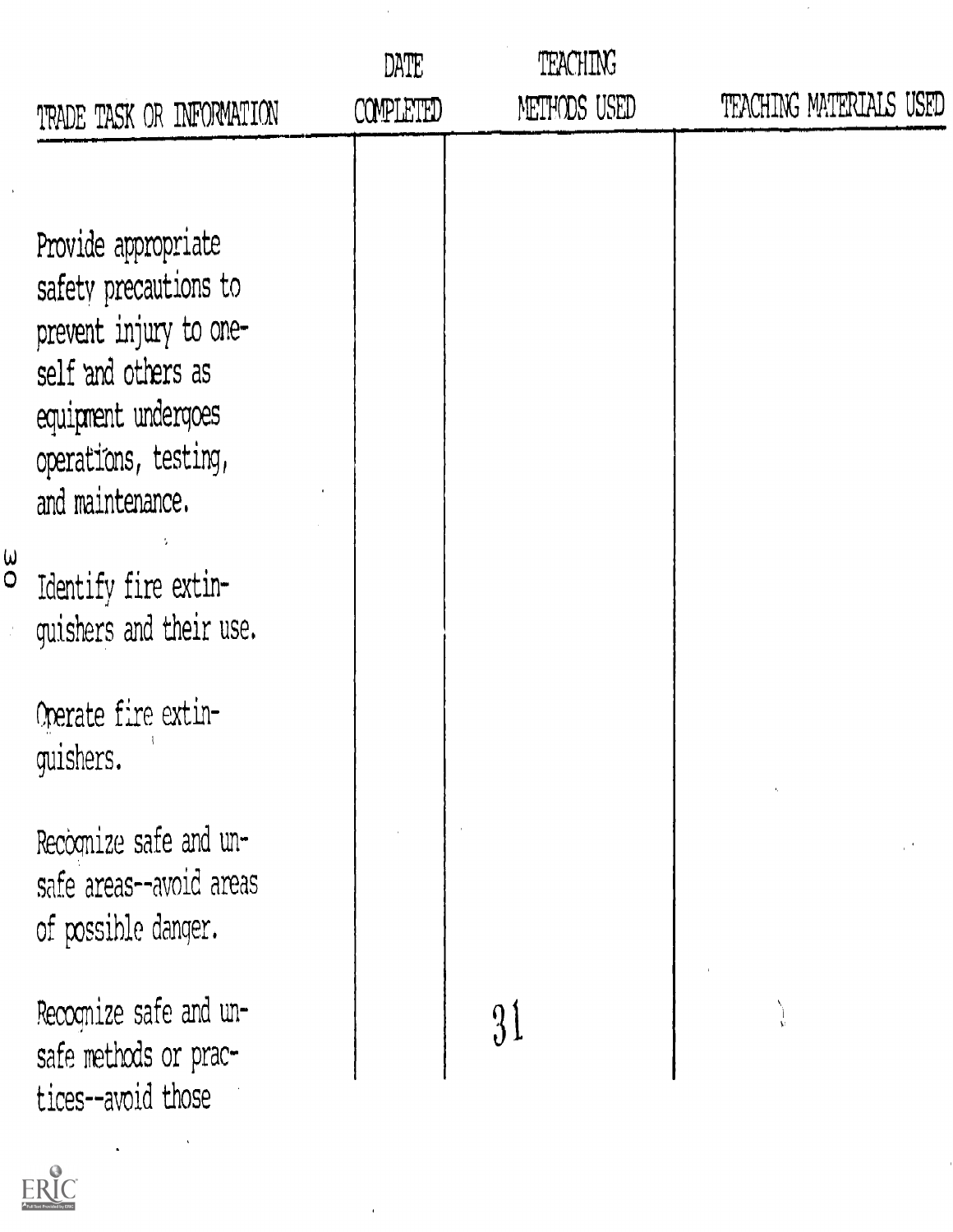which may be dangerous.

Select appropriate clothing and safety apparel.

Exercise care in handling and using testing/measuring instruments.

 $\frac{\epsilon}{L}$ 

Exercise care in handling and using hand and power tools.

Recognize and report unsafe conditions to immediate supervisor.

Correct unsafe conditions of tools and test/reasuring instruments.

 $32^{\circ}$ 

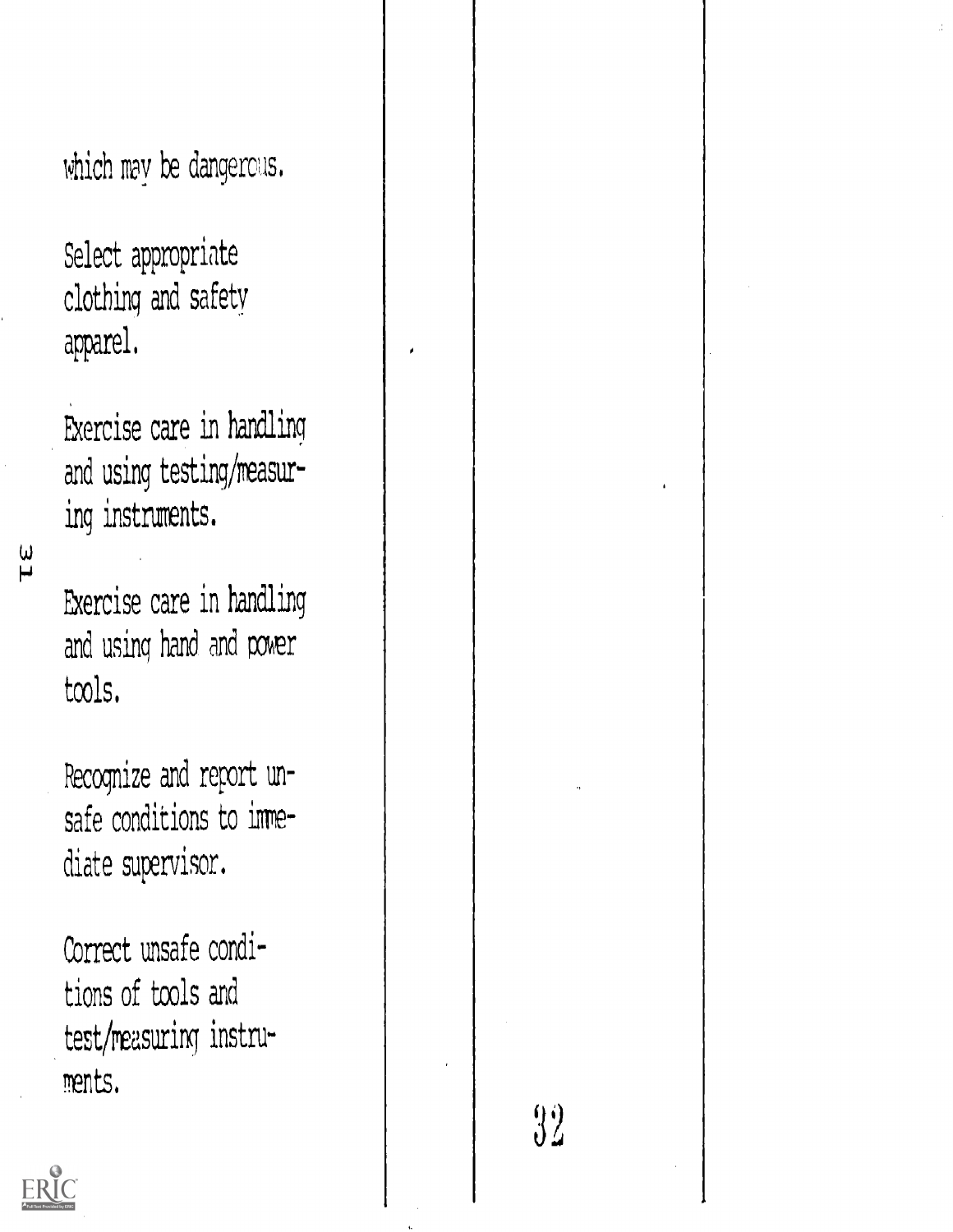| TRADE TASK OR INFORMATION                                                                                 | DATE<br><b>COMPLETED</b> | <b>TEACHING</b><br>METHODS USED | TFACHING MATERIALS USED |
|-----------------------------------------------------------------------------------------------------------|--------------------------|---------------------------------|-------------------------|
|                                                                                                           |                          |                                 |                         |
| Follow federal occupa-<br>tional safety laws re-<br>lating to industrial<br>electronics occupations.      |                          |                                 |                         |
| COMMUNICATION SKILLS                                                                                      |                          |                                 |                         |
| Exercise competent com-<br>$\frac{\omega}{N}$ munication skill with<br>supervisors and fellow<br>workers. |                          |                                 |                         |
| Exercise proper use of<br>telephone communi-<br>cations.                                                  |                          |                                 |                         |
| Prepare equipment oper-<br>ation reports.                                                                 |                          |                                 |                         |
| Prepare equipment de-                                                                                     |                          | 33                              |                         |

 $\ddot{\phantom{1}}$ 

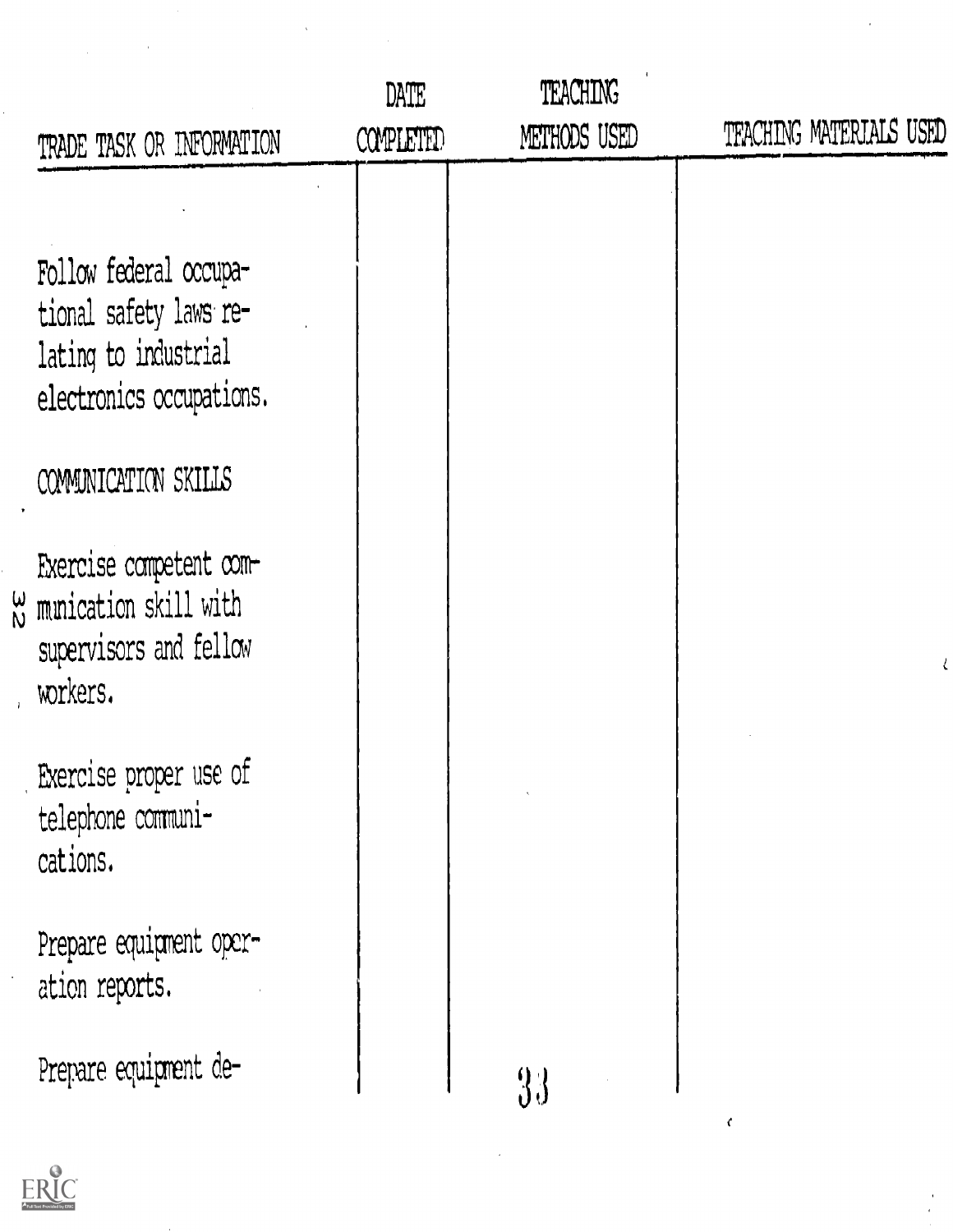fect/repair reports.

Keep records specified by employer.

JOB RELATIONS

Establish and maintain a high quality of personal workmanship.

 $\frac{\omega}{\omega}$ 

Practice a pleasant attitude toward supervisors and fellow workers.

Apply concepts of good dress and grooming.

Be punctual.

 $3<sub>1</sub>$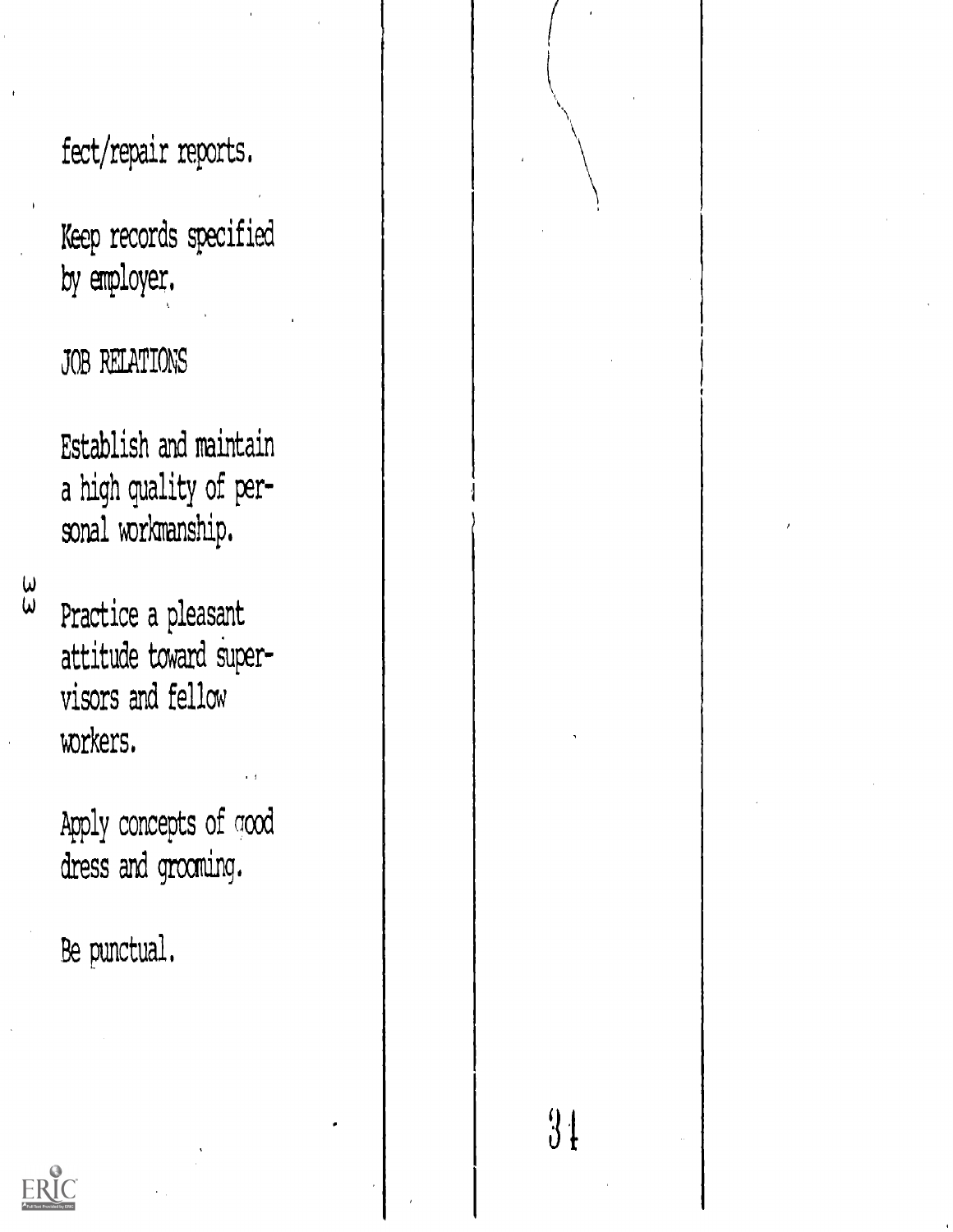|                                                                     | DATE      | V<br><b>TEACHING</b> |                         |
|---------------------------------------------------------------------|-----------|----------------------|-------------------------|
| TRADE TASK OR INFORMATION                                           | COMPLETED | METHODS USED         | TEACHING MATERIALS USED |
|                                                                     |           |                      |                         |
| Work with minimum imme-<br>diate supervision.                       |           |                      |                         |
| Keep facilities clean<br>and orderly.                               |           |                      |                         |
| Develop and follow<br>work plans or schedules.                      |           |                      |                         |
| Understand and follow<br>through on instructions<br>or directions.  |           |                      |                         |
| LABOR AND REPLACEMENT/<br>REPAIR ESTIMATING                         |           |                      |                         |
| Question equipment<br>operator about per-<br>formance of equipment. |           | 35                   |                         |
|                                                                     |           |                      |                         |

ł,

 $\hat{\mathbf{v}}$ 

 $\label{eq:2.1} \frac{1}{2} \sum_{i=1}^n \frac{1}{2} \sum_{j=1}^n \frac{1}{2} \sum_{j=1}^n \frac{1}{2} \sum_{j=1}^n \frac{1}{2} \sum_{j=1}^n \frac{1}{2} \sum_{j=1}^n \frac{1}{2} \sum_{j=1}^n \frac{1}{2} \sum_{j=1}^n \frac{1}{2} \sum_{j=1}^n \frac{1}{2} \sum_{j=1}^n \frac{1}{2} \sum_{j=1}^n \frac{1}{2} \sum_{j=1}^n \frac{1}{2} \sum_{j=1}^n \frac{$ 

 $\frac{1}{2}$ 



ل<br>ھ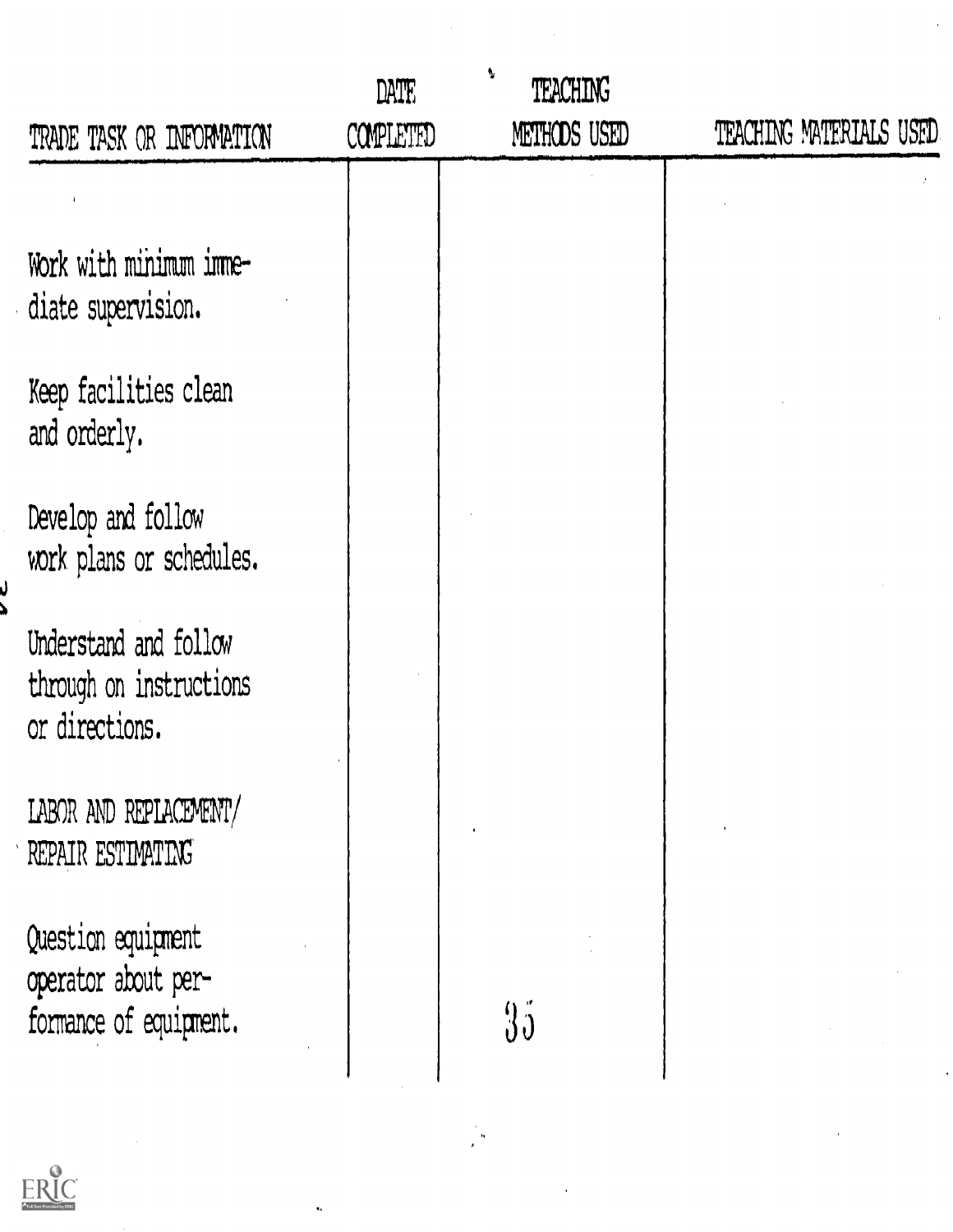```
Estimate time and per-
sonnel needed to com-
plete job.
```
Estimate replacement/repair costs.

Estimate total costs of job.

ELECTRICAL & ELECTRONIC DRAWINGS, SYMBOLS, & **DIAGRAMS** 

 $\omega$  $\overline{u}$ 

> Possess and utilize fundamentals of orthographic projections and pictorial drawings.

Make simple free-hand sketches.

 $36$ 

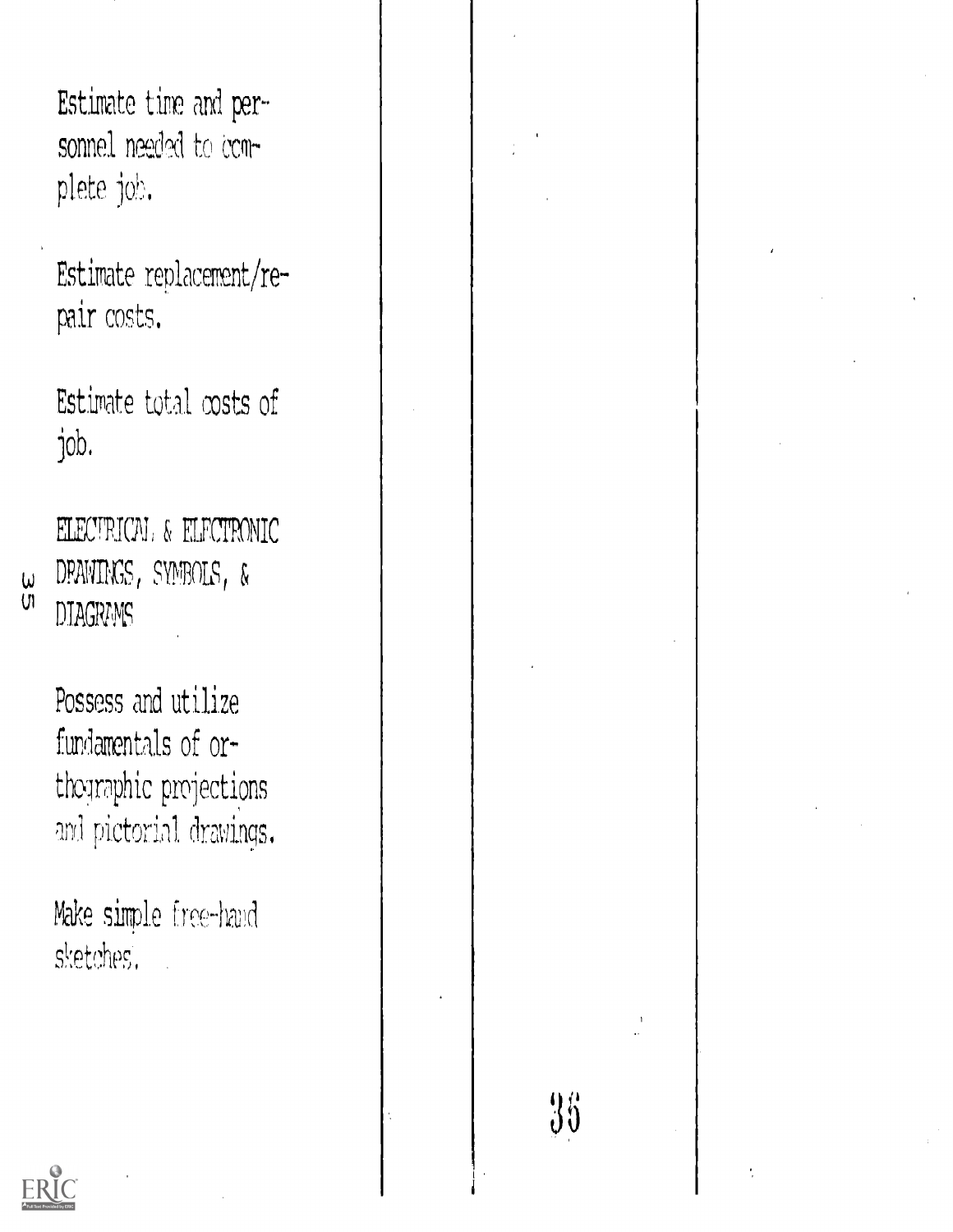| TRADE TASK OR INFORMATION                                                                    | DATE<br><b>COMPLETED</b> | TEACHING<br>METHODS USED | TEACHING MATERIALS USED |
|----------------------------------------------------------------------------------------------|--------------------------|--------------------------|-------------------------|
| Draw electrical and<br>electronic symbols.<br>Identify electrical and<br>electronic symbols. |                          |                          |                         |
| Interpret wiring and<br>w schematic diagrams.                                                |                          |                          |                         |
| MATHEMATICS                                                                                  |                          |                          |                         |
| Solve problems using<br>basic mathematics.                                                   |                          |                          |                         |
| Apply algebra c<br>functions.                                                                |                          |                          |                         |
| Utilize basic<br>trigonometry.                                                               |                          | 37                       |                         |
| <b>BASIC CHEMISTRY</b>                                                                       |                          |                          |                         |

 $\bar{\mathbf{r}}$ 

 $\hat{\boldsymbol{r}}$ 



 $\ddot{\phantom{1}}$ 

 $\frac{1}{2}$ 

 $\frac{1}{2}$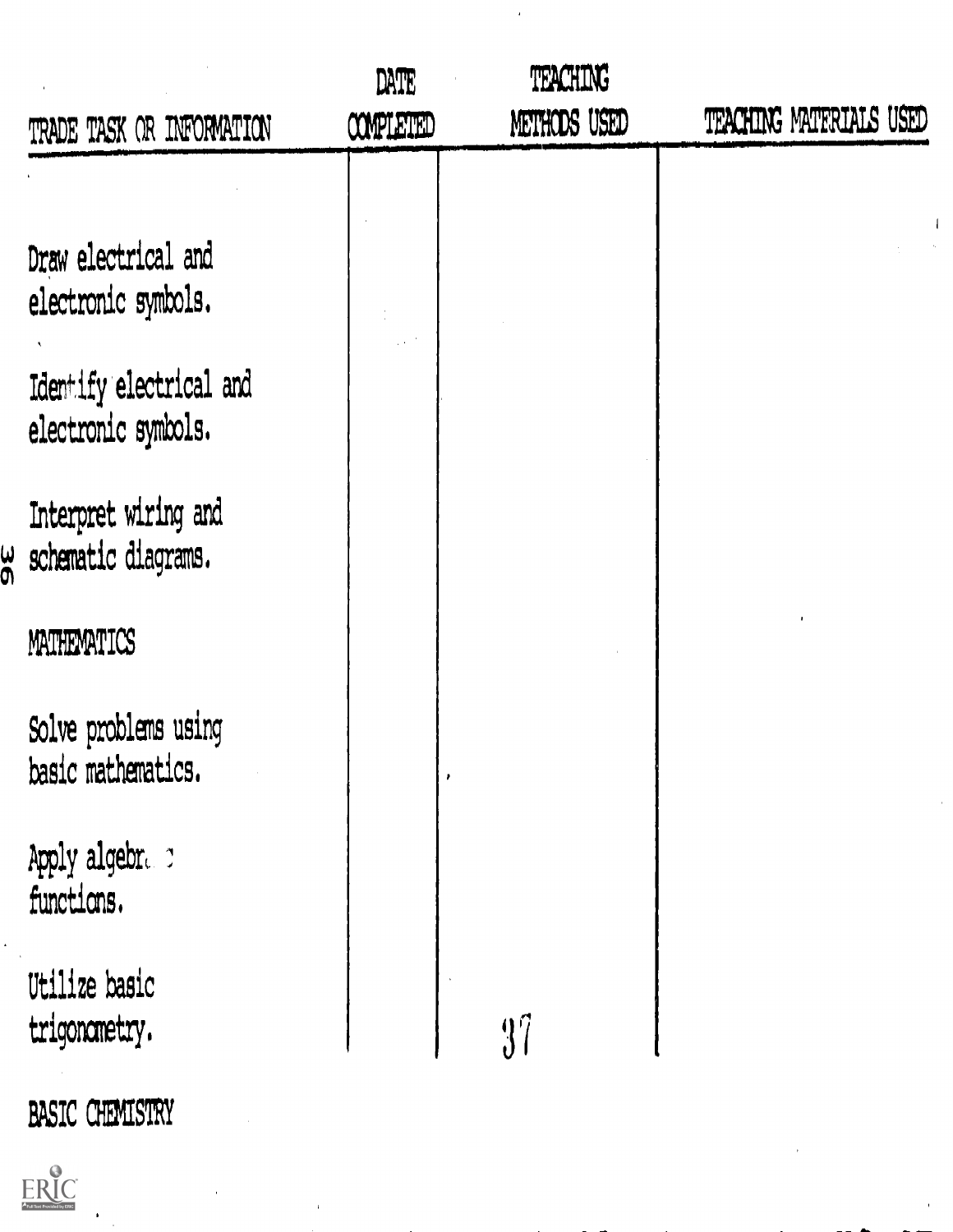Recognize types of corrosion.

Identify causes of corrosion.

Eliminate sources of corrosion.

u<br>J

Know and utilize laws of combustion.

# BASIC PHYSICS

Lpply principles of mechanical advantage.

Apply principles relating to specific heat,

38

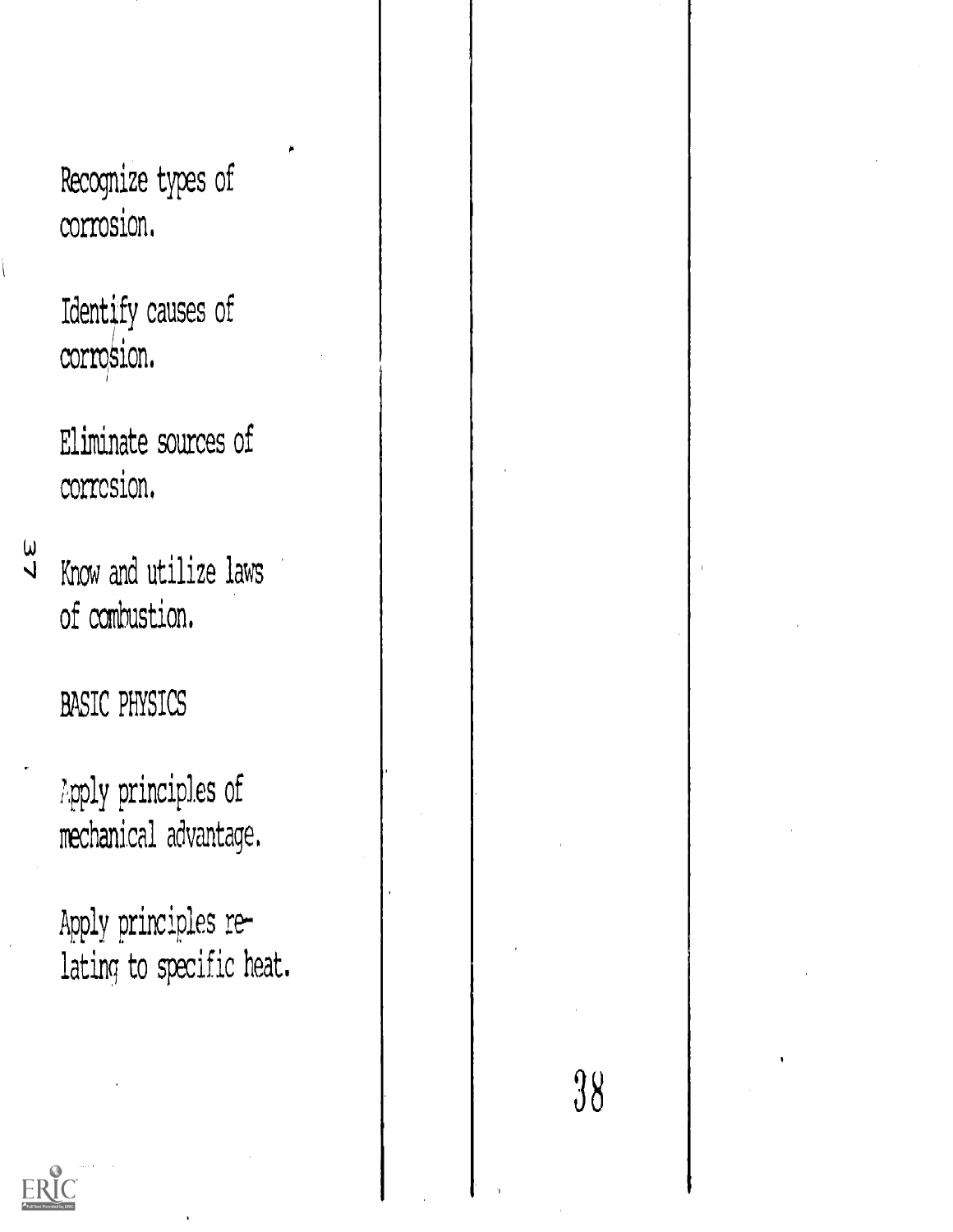| TRADE TASK OR INFORMATION                                                       | DATE<br><b>COMPLETED</b> | TEACHING<br>METHODS USED | TEACHING MATERIALS USED |
|---------------------------------------------------------------------------------|--------------------------|--------------------------|-------------------------|
| Apply principles re-<br>lating to latent heat.                                  |                          |                          |                         |
| <b>BASIC THERMODYNAMICS</b>                                                     |                          |                          |                         |
| Analyze effects of tem-<br>perature in and around<br>equipment.                 |                          |                          |                         |
| Analyze effects of<br>various collants on<br>circuit parts and com-<br>ponents. |                          |                          |                         |
| Analyze effects of<br>induction heating on<br>circuit/equipment parts.          |                          |                          |                         |
| <b>ELECTRICITY</b>                                                              |                          | 39                       |                         |
| Understand and use fund-<br>ERIC                                                |                          |                          |                         |

 $\hat{\theta}$ 

 $\frac{1}{8}$ 

 $\frac{9}{3}$ 

 $\frac{1}{2}$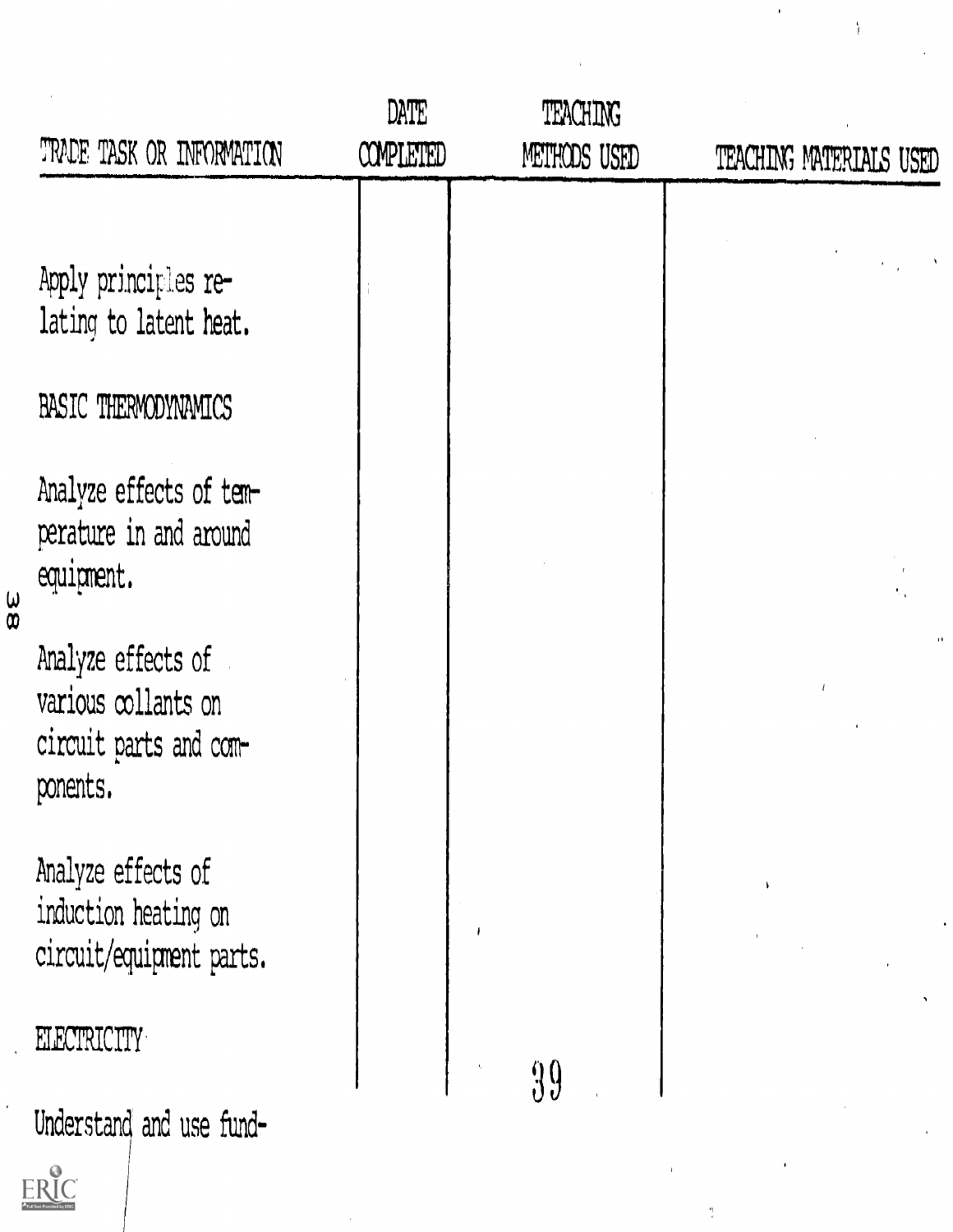amentals of electricity--their practical application and use including:

 $pc$  circuits

Y,

 $\frac{\omega}{6}$ 

AC circuits

 $DC$  machines

AC machines polyphase transformers synchoronous machines

magnetic circuits

Ohm's Law



 $\stackrel{1}{\mathfrak{J}}$ 

40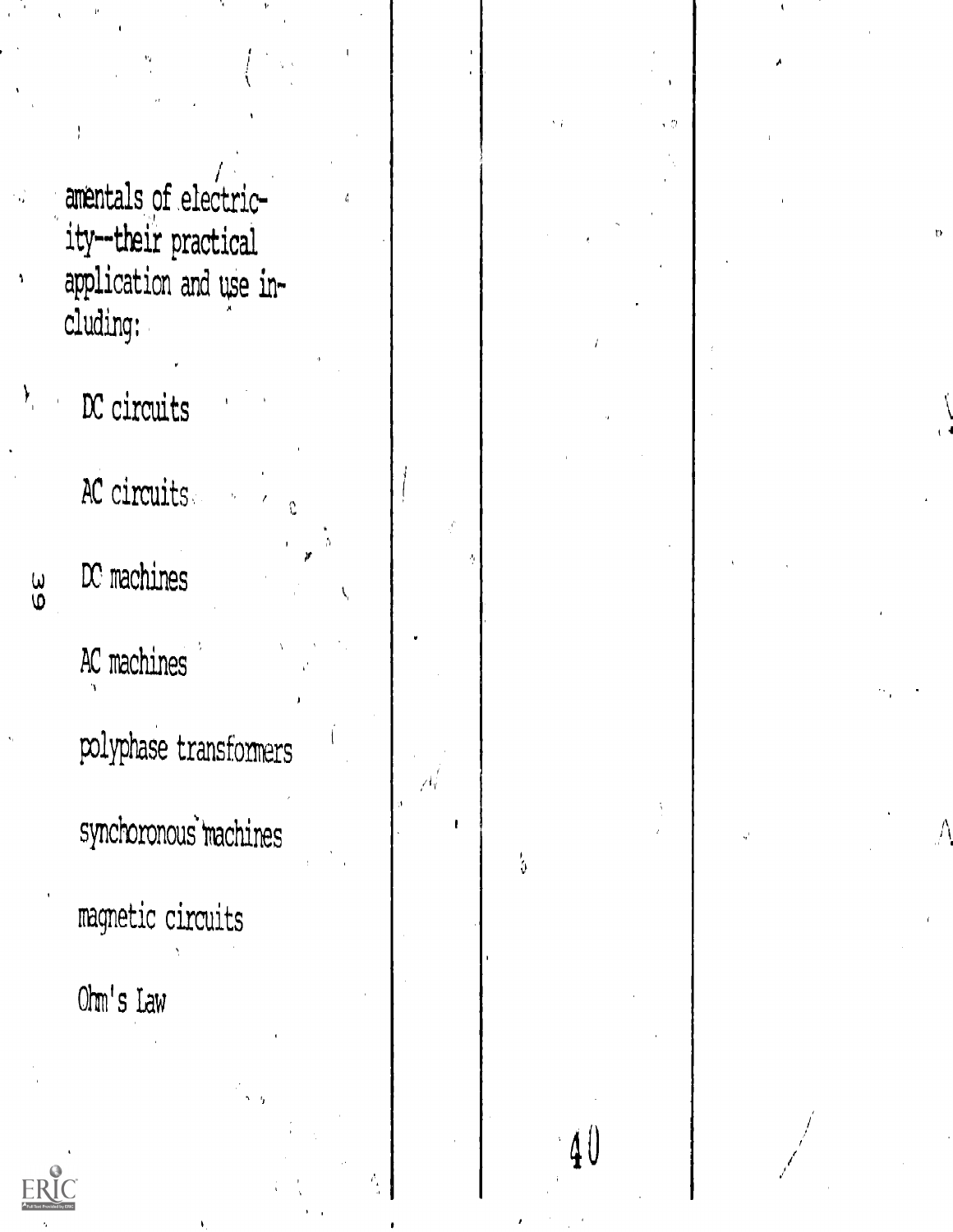| $\mathcal{L}^{\star}$                                                                                             | DATE             | <b>TEACHING</b> |                         |
|-------------------------------------------------------------------------------------------------------------------|------------------|-----------------|-------------------------|
| TRADE TASK OR INFORMATION                                                                                         | <b>COMPLETED</b> | METHODS USED    | TEACHING MATERIALS USED |
| Kirchoff's law<br><b>FLECTRONICS</b>                                                                              |                  |                 |                         |
| Understand and use fund-<br>amentals of electronics--<br>their practical ap-<br>plication and use in-<br>cluding: |                  |                 |                         |
| vacuum tubes                                                                                                      | r II             |                 |                         |
| gas filled tubes                                                                                                  |                  |                 |                         |
| semi-conductors                                                                                                   |                  |                 |                         |
| filter circuits                                                                                                   |                  |                 |                         |
| power supplies<br>$\tilde{\mathcal{X}}$                                                                           |                  | $\c4$           |                         |
| $\odot$                                                                                                           |                  |                 |                         |

 $\label{eq:2.1} \frac{1}{\sqrt{2}}\sum_{i=1}^n\frac{1}{\sqrt{2}}\left(\frac{1}{\sqrt{2}}\sum_{i=1}^n\frac{1}{\sqrt{2}}\right)^2\left(\frac{1}{\sqrt{2}}\sum_{i=1}^n\frac{1}{\sqrt{2}}\right)^2\left(\frac{1}{\sqrt{2}}\sum_{i=1}^n\frac{1}{\sqrt{2}}\right)^2.$ 

ERIC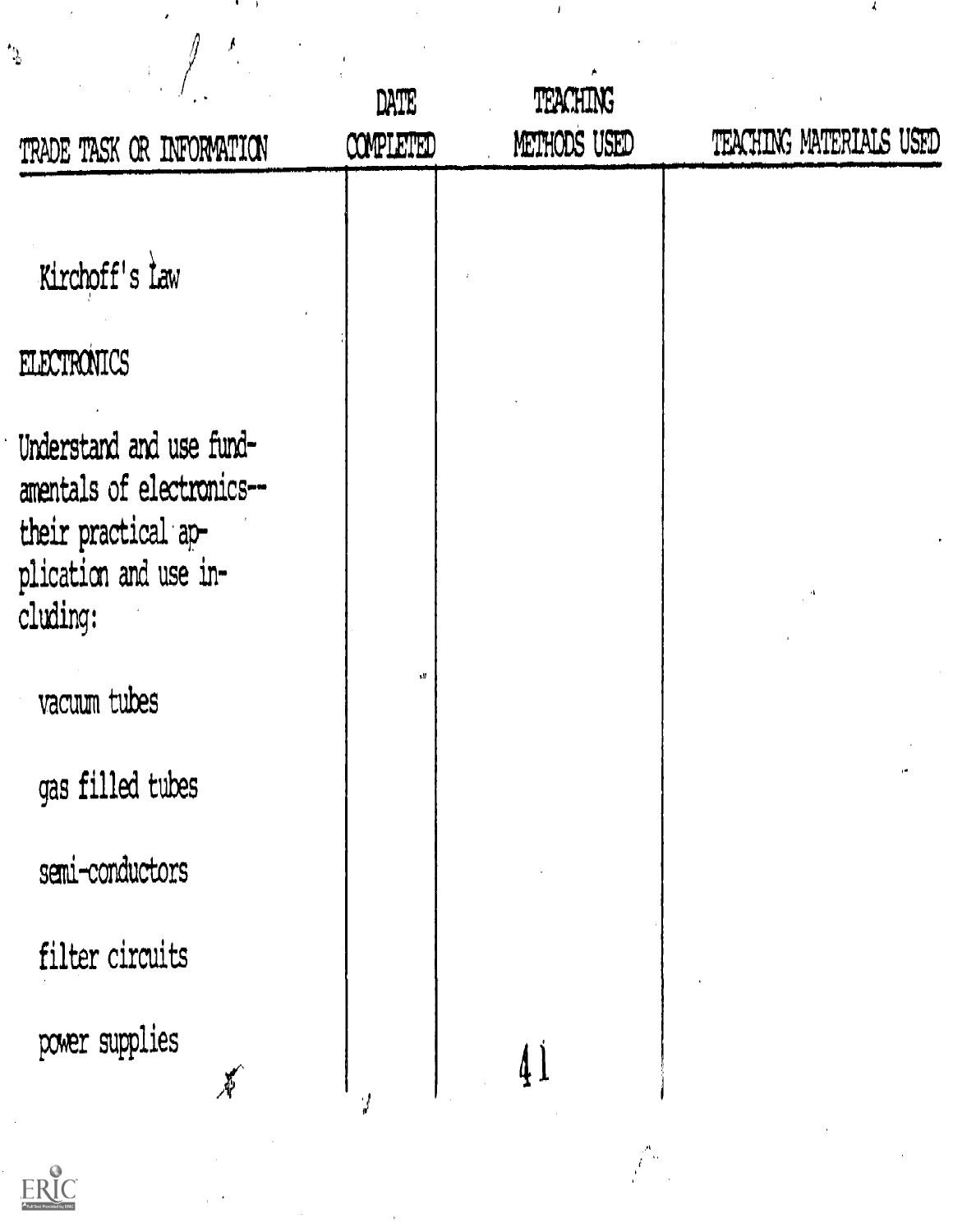# amplifiers magnetic amplifiers feed-back controls oscillator circuits MECHANICAL Select proper lubricants. 41 ELECTROMECHANICAL Understand and use the theory and structure of equipment mechanisms including: motors timers $\sqrt{2}$

 $\mathcal{I}$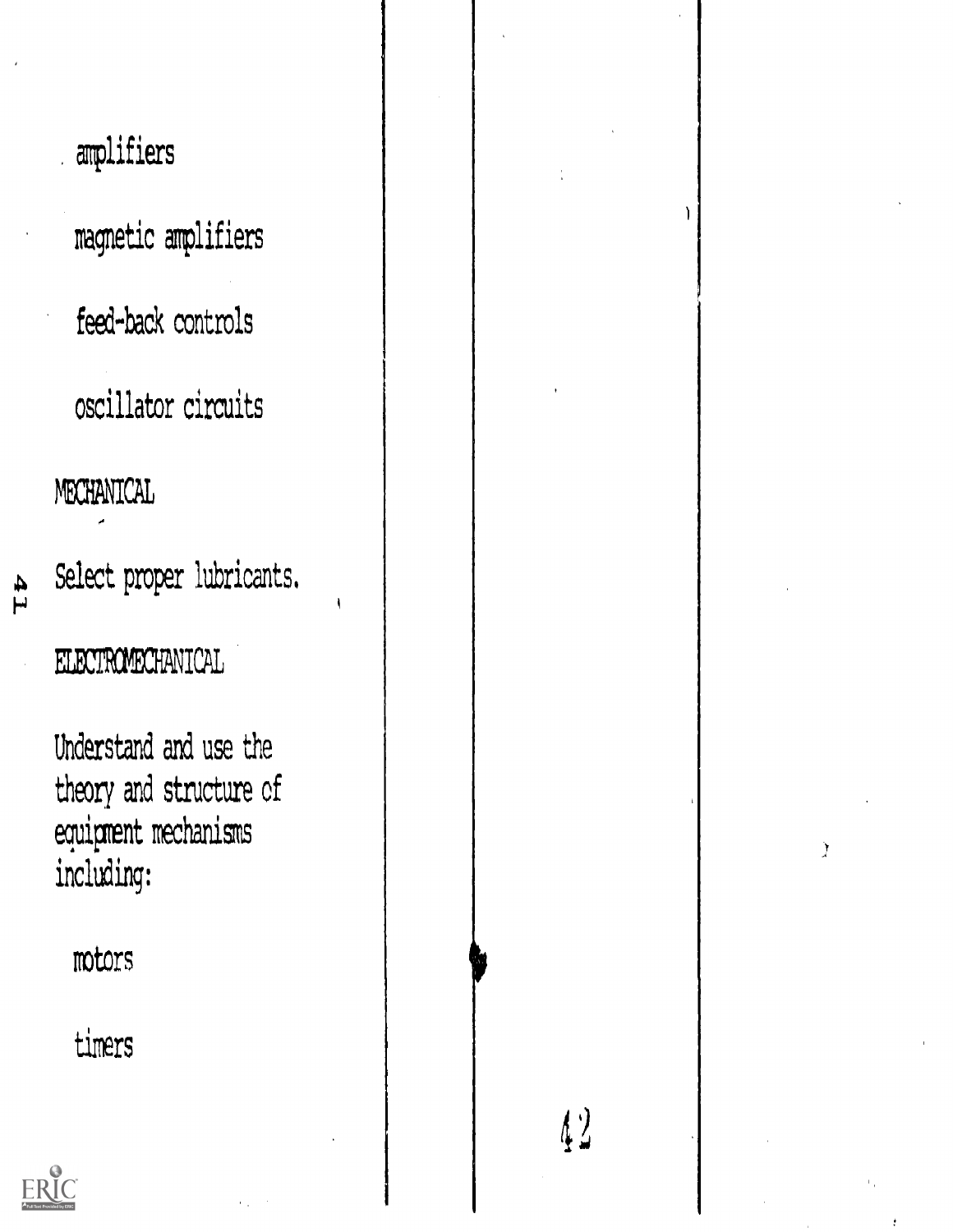|    | TRADE TASK OR INFORMATION                                                             | DATE<br>COMPLETED | TEACHING<br>METHODS USED | TEACHING MATERIALS USED |  |
|----|---------------------------------------------------------------------------------------|-------------------|--------------------------|-------------------------|--|
|    | solenoids<br>heating electments and                                                   |                   |                          |                         |  |
|    | burners<br>fans and blowers                                                           |                   |                          |                         |  |
|    | Know and utilize the<br>theory and operation of<br>equipment controls in-<br>cluding: |                   |                          |                         |  |
|    | timers                                                                                |                   |                          |                         |  |
|    | motor speed controls                                                                  |                   |                          |                         |  |
|    | switches                                                                              |                   |                          |                         |  |
| ŧ, |                                                                                       |                   | $\c{\varphi}$            |                         |  |

 $\frac{1}{2} \frac{1}{2} \frac{1}{2} \frac{1}{2} \frac{1}{2}$ 

 $\alpha$ 



 $\ddot{\phantom{0}}$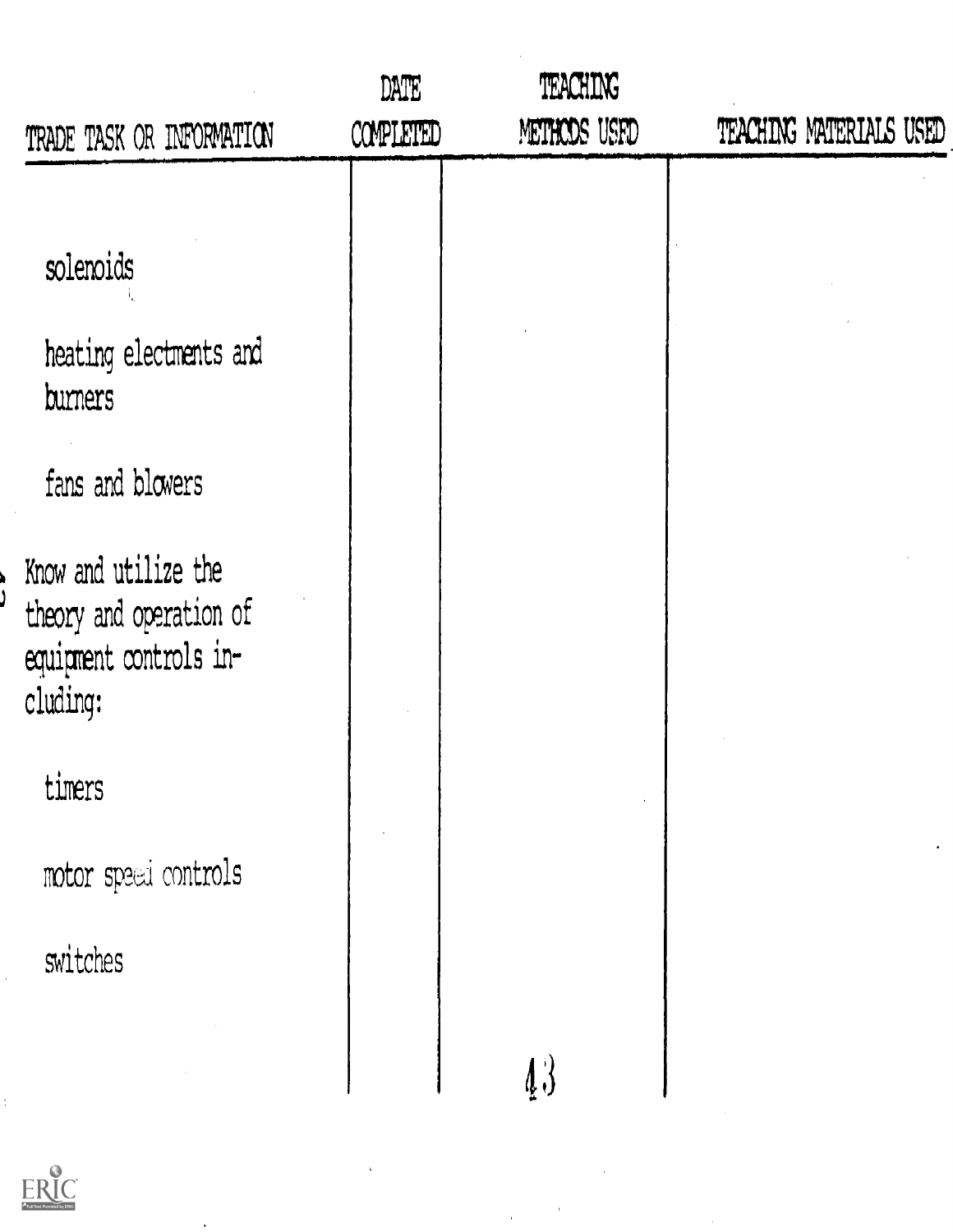ection ontrol ontrols valves alves  $\overline{\mathcal{R}}$ use fundnetic  $\,$  practical  $\,$ duse in-

ERIC

 $\bar{t}_i$ 4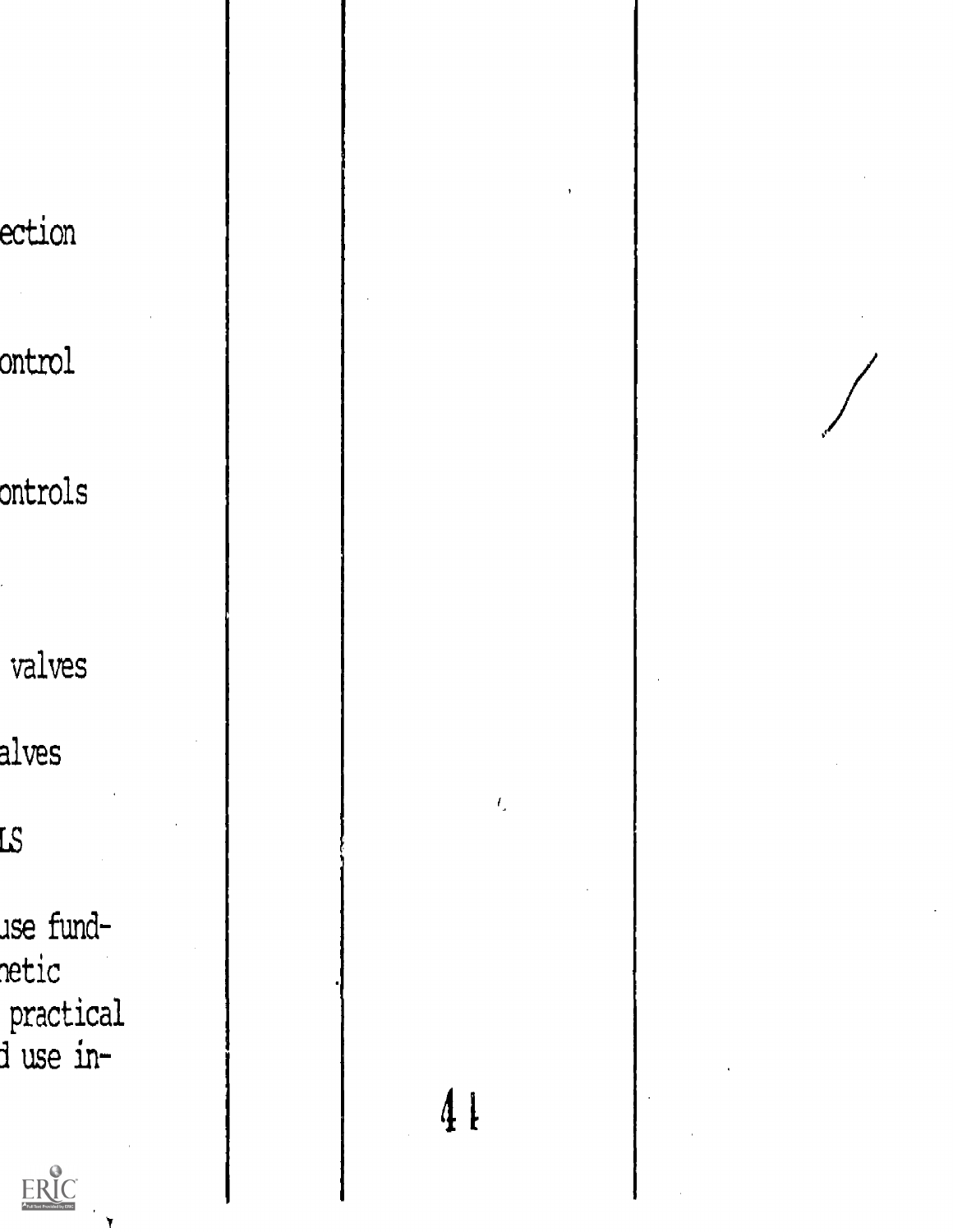| TRADE TASK OR INFORMATION                                                                             | DATE<br>COMPLETED | TEACHING<br>METHODS USED | TEACHING MATERIALS USED |
|-------------------------------------------------------------------------------------------------------|-------------------|--------------------------|-------------------------|
| DC contactors and re-<br><b>Lays</b>                                                                  |                   |                          |                         |
| contactors and re-<br>la s                                                                            |                   |                          |                         |
| $\mathbb{R}$ xontrol circuits                                                                         |                   |                          |                         |
| AC control circuits                                                                                   |                   |                          |                         |
| construction of con-<br>trol panels.                                                                  |                   |                          |                         |
| ELECTRONIC CONTROLS                                                                                   |                   |                          |                         |
| Understand and use fund-<br>amentals of electronic<br>controls, their prac-<br>tical application, and |                   |                          |                         |

 $\mathcal{L}$ 

 $ERIC$ 

 $\frac{1}{4}$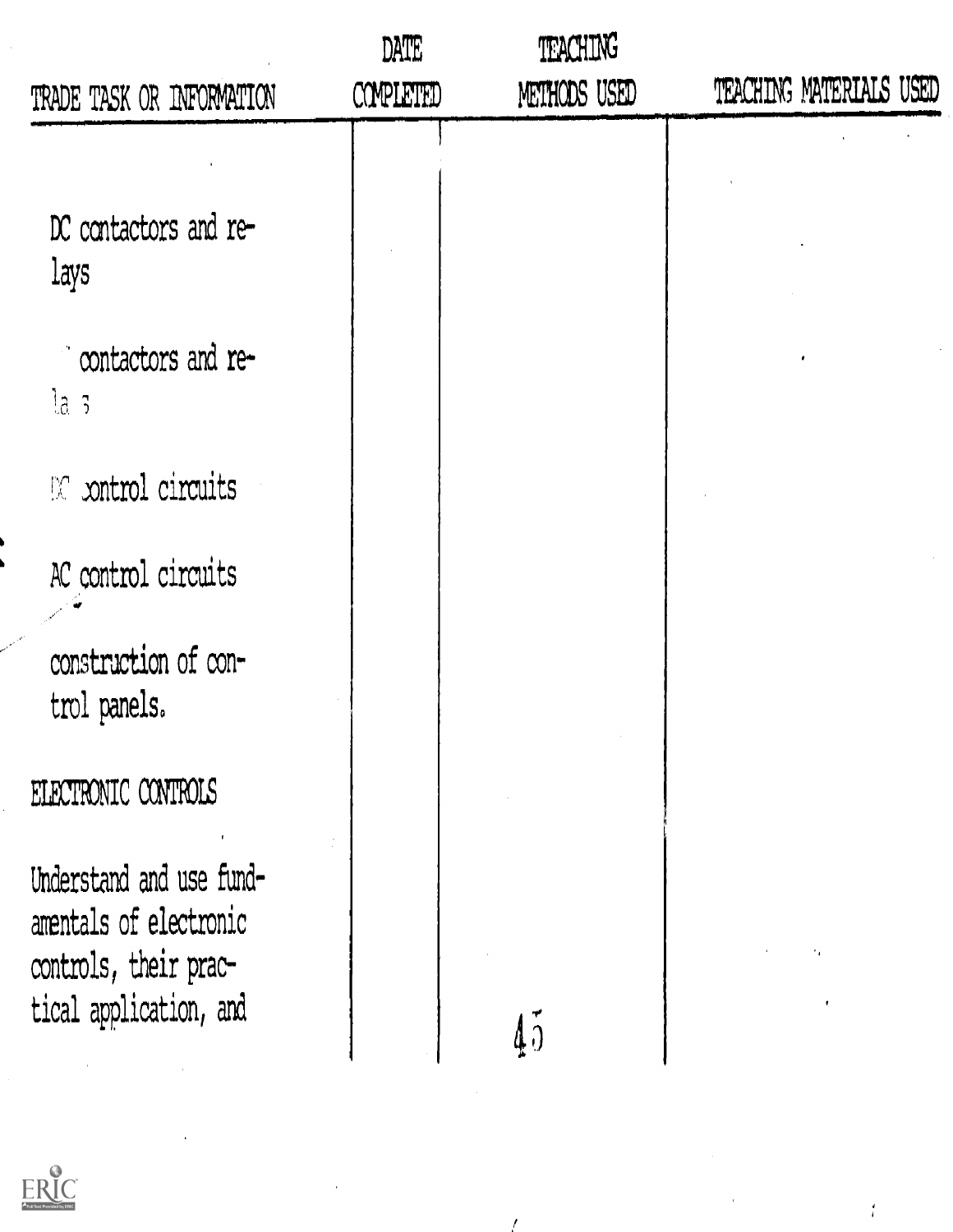use including:

timing circuits

photoelectric devices

 $\ddot{\phantom{a}}$ 

electronic control of resistance welders

electronic control of motors and generators

thyraton motor controls

SCR motor controls

saturable reactors

sequential operations

error correction devices.

 $45$ 



 $\frac{4}{10}$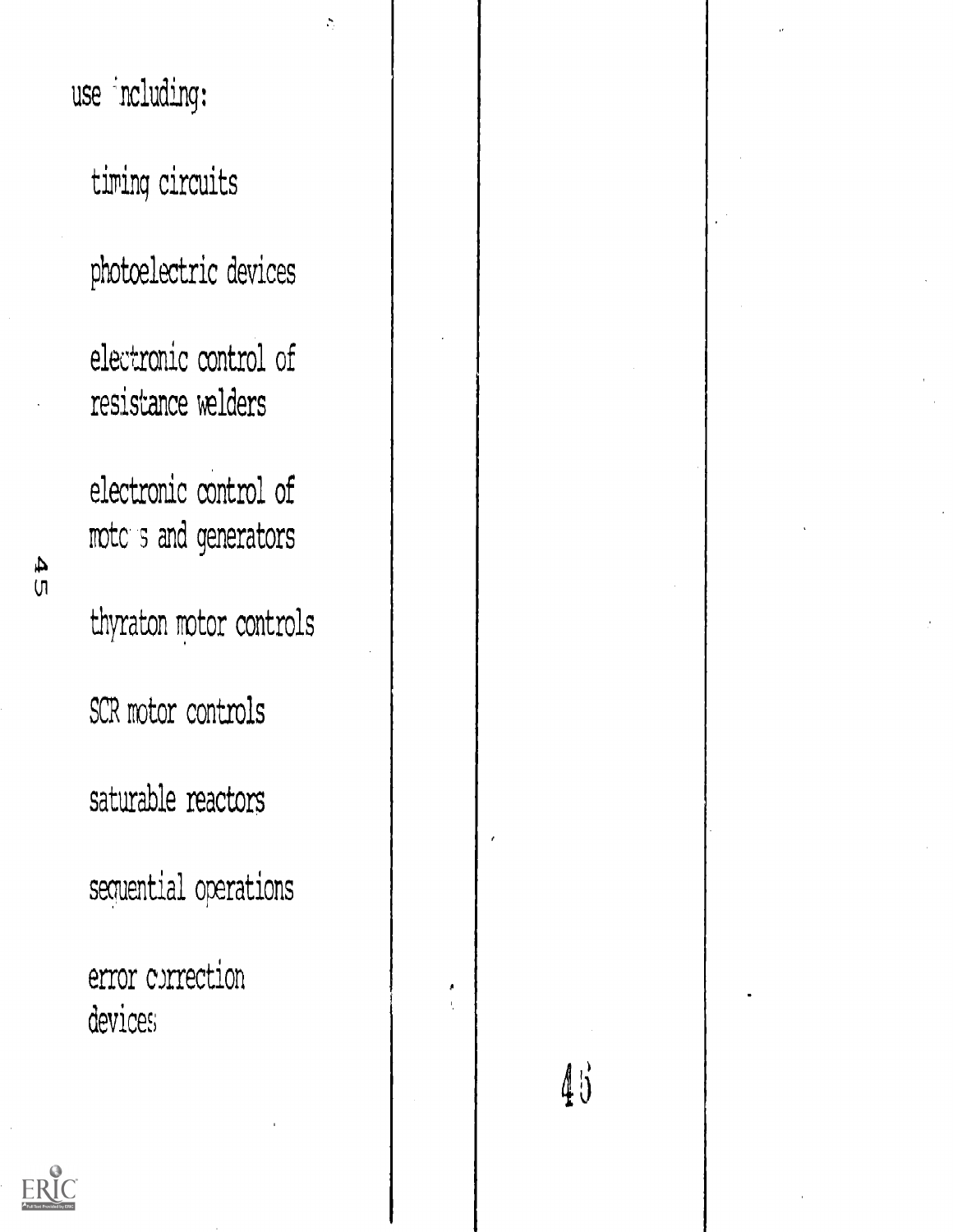|                                   | DATE      | <b>TEACHING</b> |                         |
|-----------------------------------|-----------|-----------------|-------------------------|
| TRADE TASK OR INFORMATION         | COMPLETED | METHODS USED    | TEACHING MATERIALS USED |
|                                   |           |                 |                         |
| switching circuits                |           |                 |                         |
| TEST AND MEASURING EQUIP-<br>MENT |           |                 |                         |
| Use and maintain:                 |           |                 |                         |
| VOM                               |           |                 |                         |
| VIWM                              |           |                 |                         |
| amprobe                           |           |                 |                         |
| wattmeter                         |           |                 |                         |
| continuity checker                |           |                 |                         |
| test lamp                         |           |                 |                         |
|                                   |           | 47              |                         |

 $\overline{1}$ 

 $\hat{\boldsymbol{\beta}}$ 

 $\sim$   $\sim$ 



Ċ,

 $\frac{1}{2}$ 

د<br>آ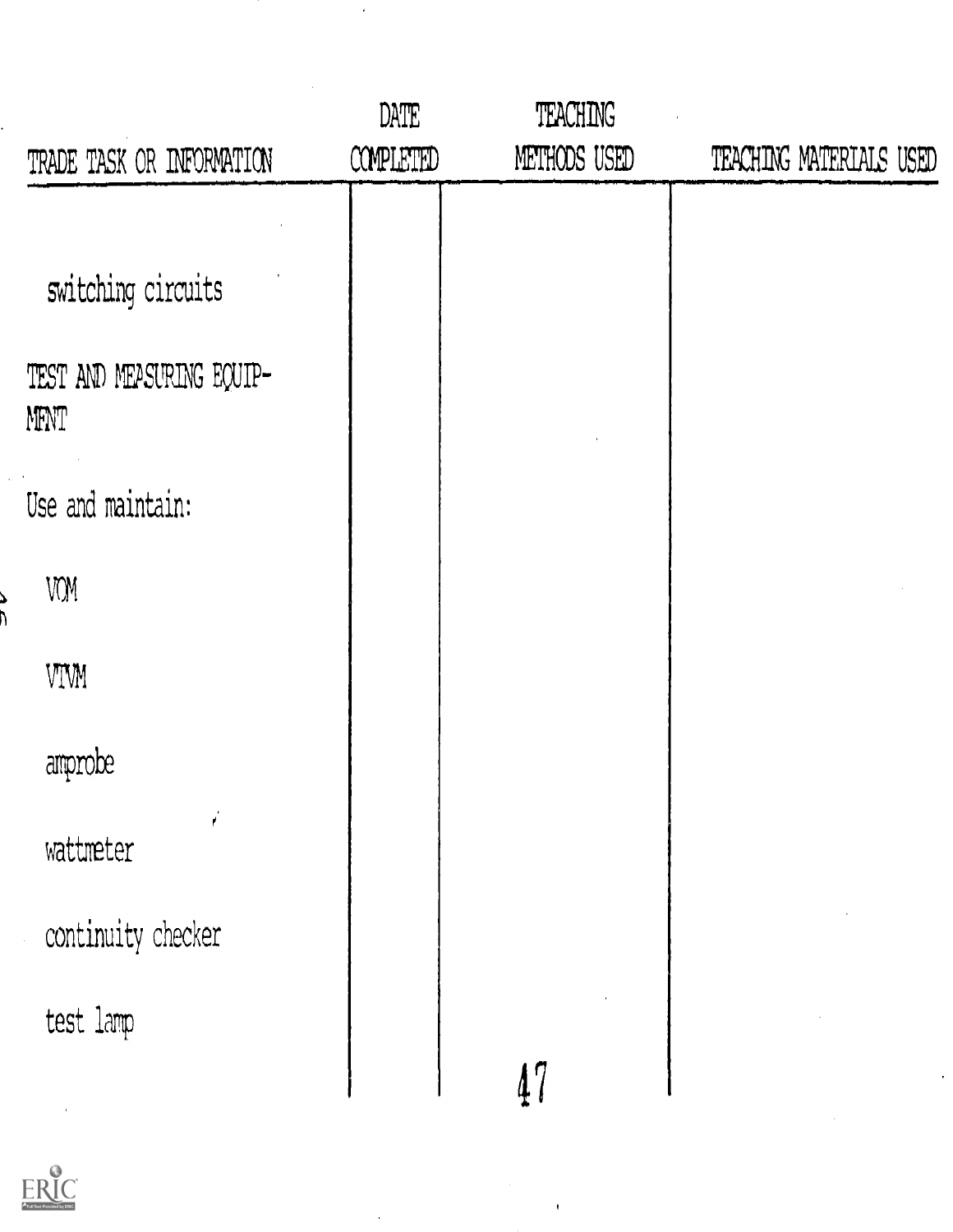pyrometer grid-dip meter temperature recorder digital multimeter battery tester oscilloscope capacitance checker resistance decade box transistor analyzer tube tester RF signal generator audio signal gen-

 $\frac{47}{2}$ 

erator

RĬC

48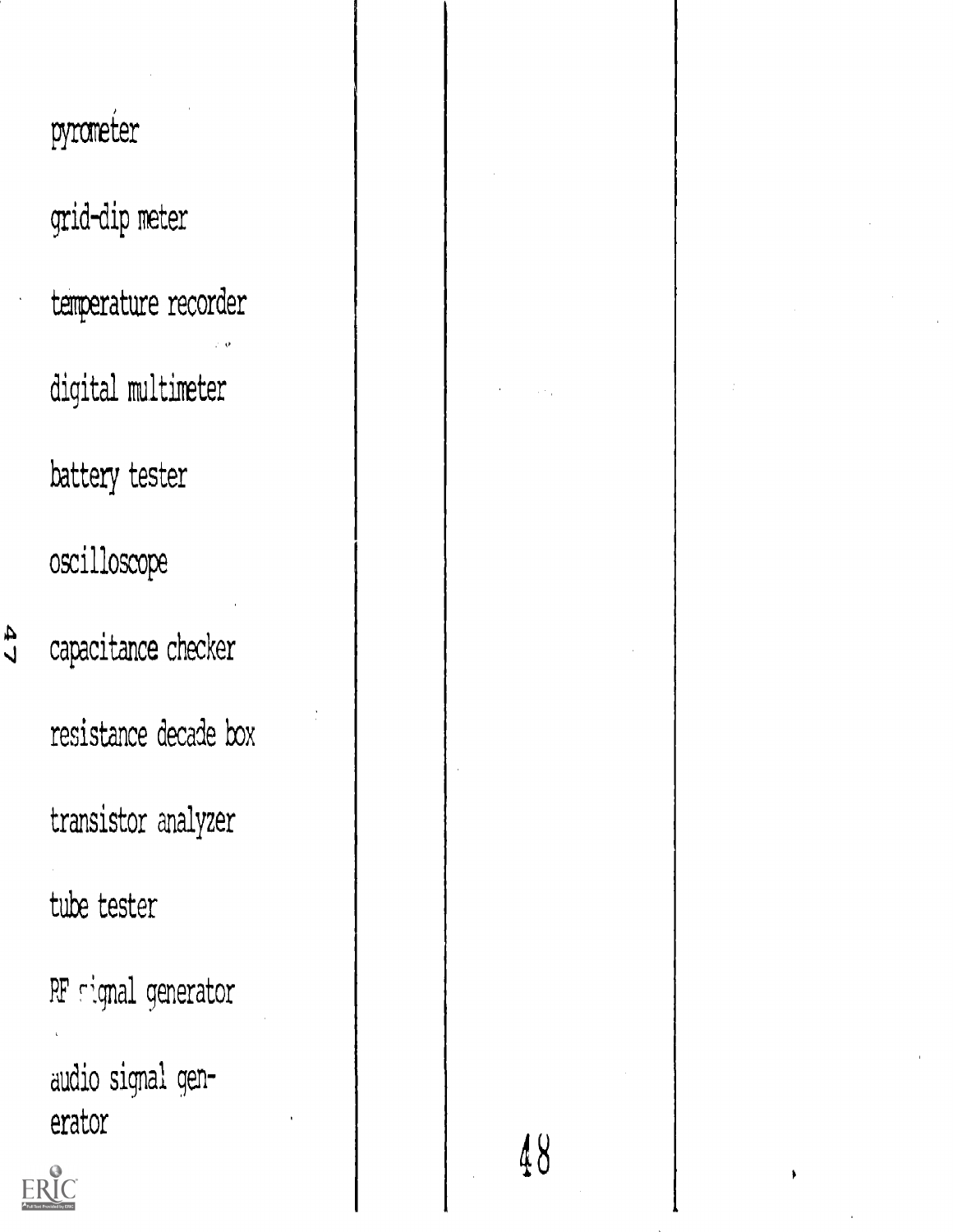|               | TRADE TASK OR INFORMATION                    | DATE<br><b>COMPLETED</b> | TEACHING<br>METHODS USED | TEACHING MATERIALS USED |  |
|---------------|----------------------------------------------|--------------------------|--------------------------|-------------------------|--|
|               |                                              |                          |                          |                         |  |
|               | signal tracer                                |                          |                          |                         |  |
|               | RC bridge and RCL<br>comparator              |                          |                          |                         |  |
|               | sine/square wave<br>generator                |                          |                          |                         |  |
| $\frac{4}{8}$ | fet tester                                   |                          |                          |                         |  |
|               | hi-voltage test probe                        |                          |                          |                         |  |
|               | combination audio and<br>RF signal generator |                          |                          |                         |  |
|               | power supplies                               |                          |                          |                         |  |
|               | coil shorted-turns<br>tester                 |                          | $\sqrt{4}$               |                         |  |

 $\hat{\mathcal{A}}$ 



 $\frac{1}{2}$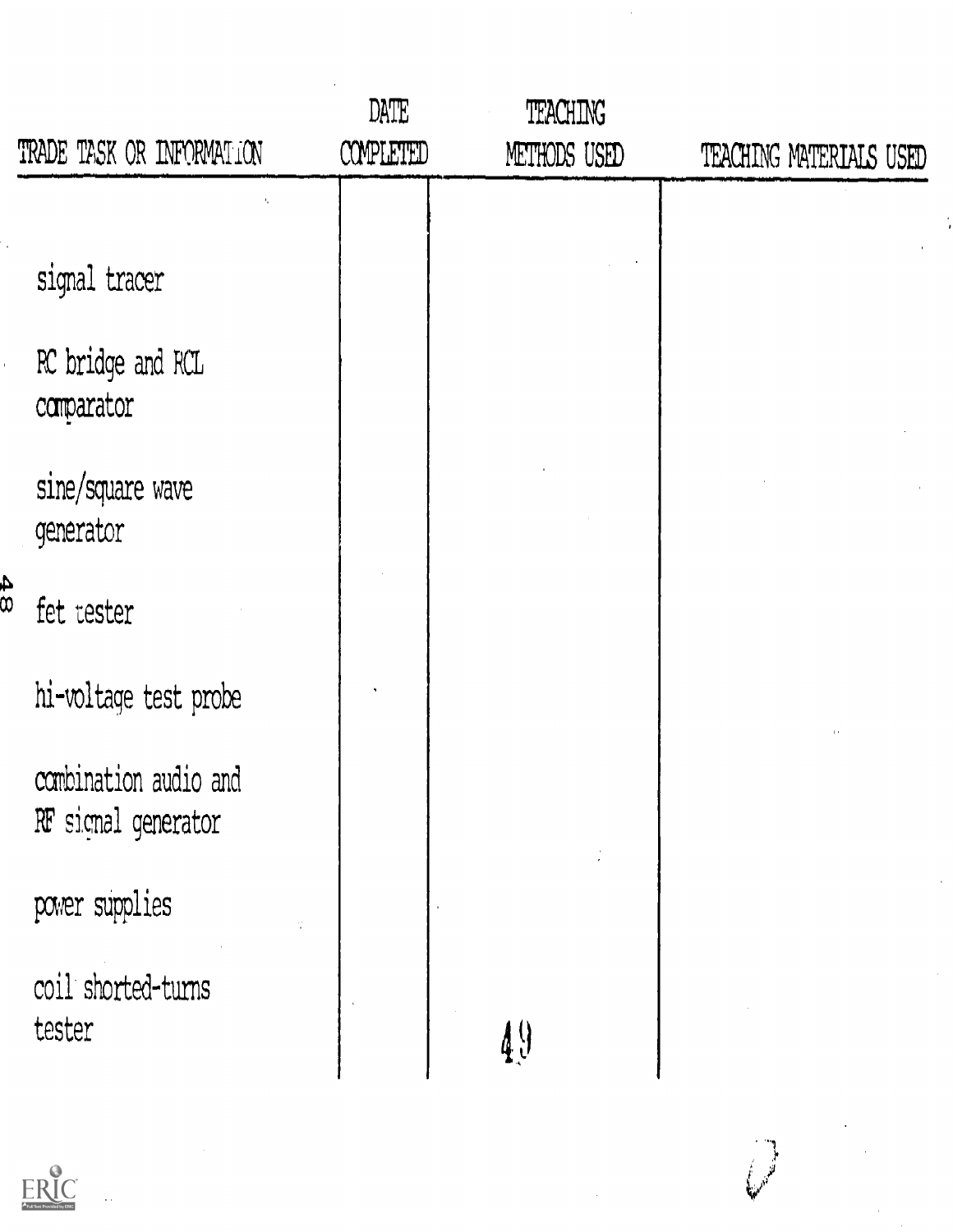frequency mete megohmeter  $\epsilon$ electronic tac SPECIAL TOOLS AN TERIALS Identify and prc use:  $49$ fuse puller soldering aids de-soldering a soldering heat electronic pli  $\mathcal{L}$ 

 $\sim$ 

 $\bar{z}$ 

relay service

 $\mathcal{A}$ 

 $\mathbf{r}$ 

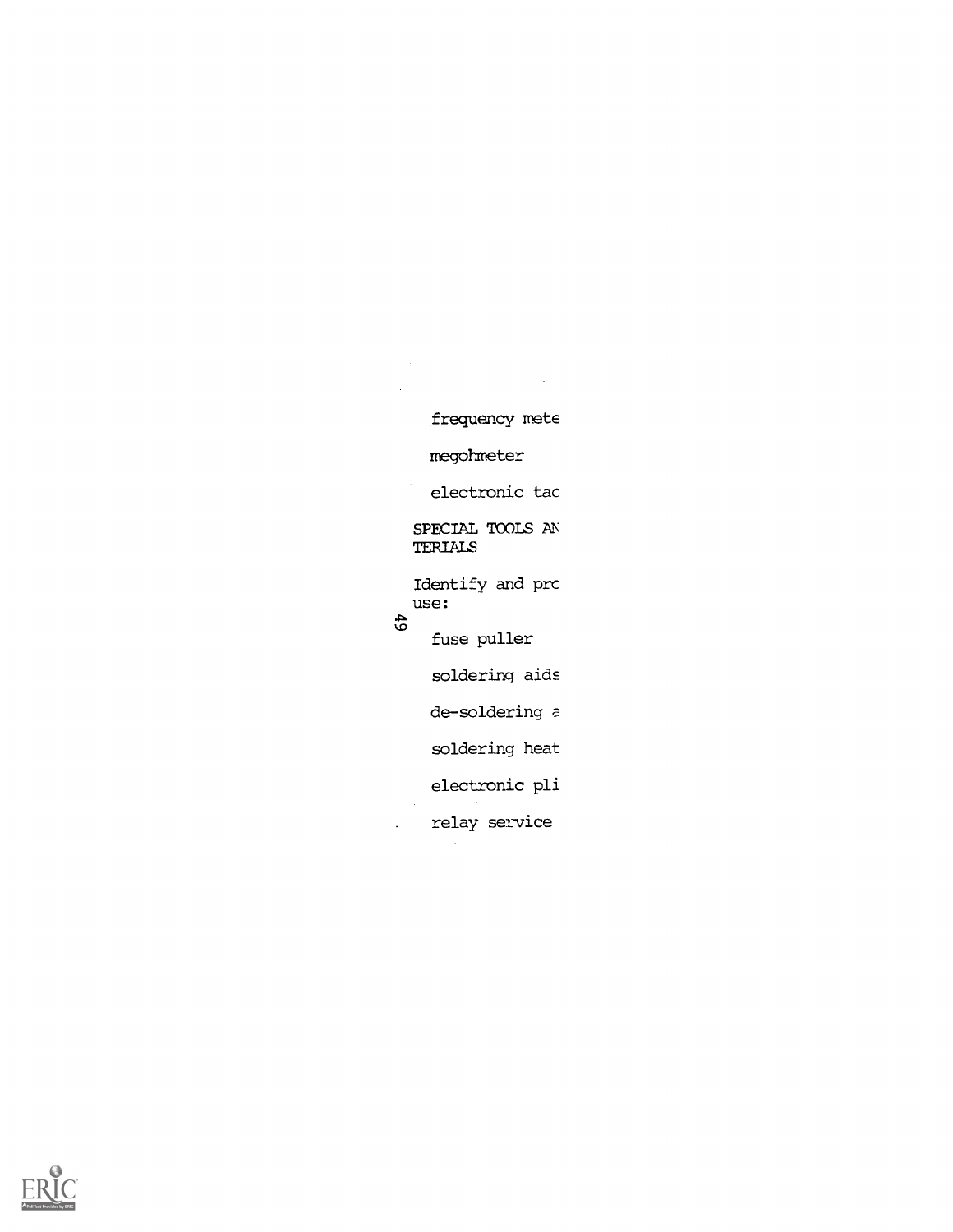

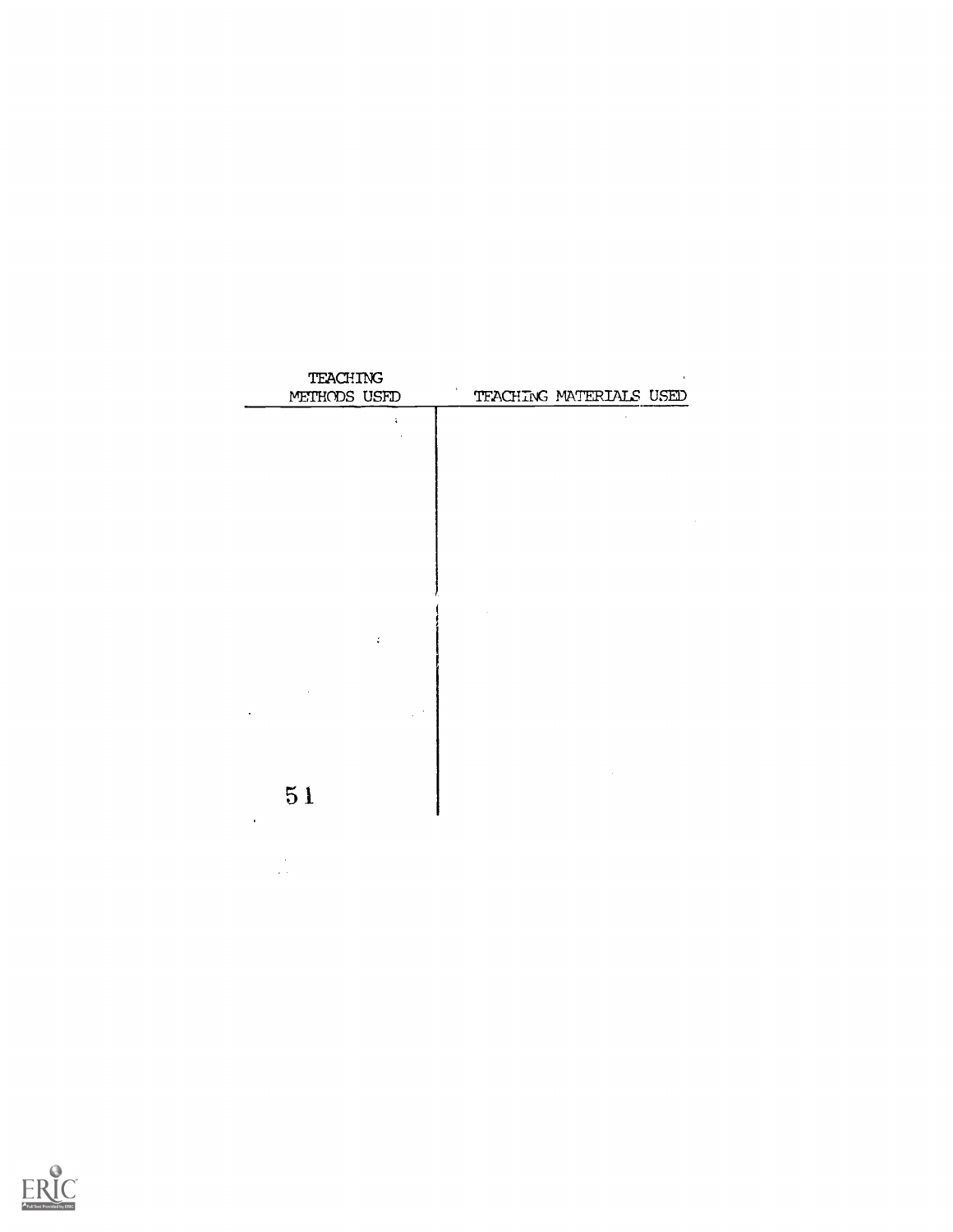| TRADE TASK OR INFORMATION                                                                             | DATE<br>COMPLETED | TEACHING<br>METHODS USED | TFACHING MATERIALS USED |
|-------------------------------------------------------------------------------------------------------|-------------------|--------------------------|-------------------------|
|                                                                                                       |                   |                          |                         |
| Analyze test data.                                                                                    |                   |                          |                         |
| Follow manufacturer's<br>specification.                                                               |                   |                          |                         |
| Apply electrical theory.                                                                              |                   |                          |                         |
| Apply electron theory.                                                                                |                   |                          |                         |
| Observe functioning<br>equipment for defects.                                                         |                   |                          |                         |
| Interpret and utilize<br>drawing, specifications,<br>manufacturer's cat-<br>aloques, service manuals, |                   |                          |                         |
|                                                                                                       |                   | 55                       |                         |

 $\sim$ 

 $\tilde{\mathcal{Q}}$ 



 $\frac{1}{2}$ 

 $\sim$   $\epsilon$ 

n<br>∆

 $\mathcal{F}^{\mathcal{G}}$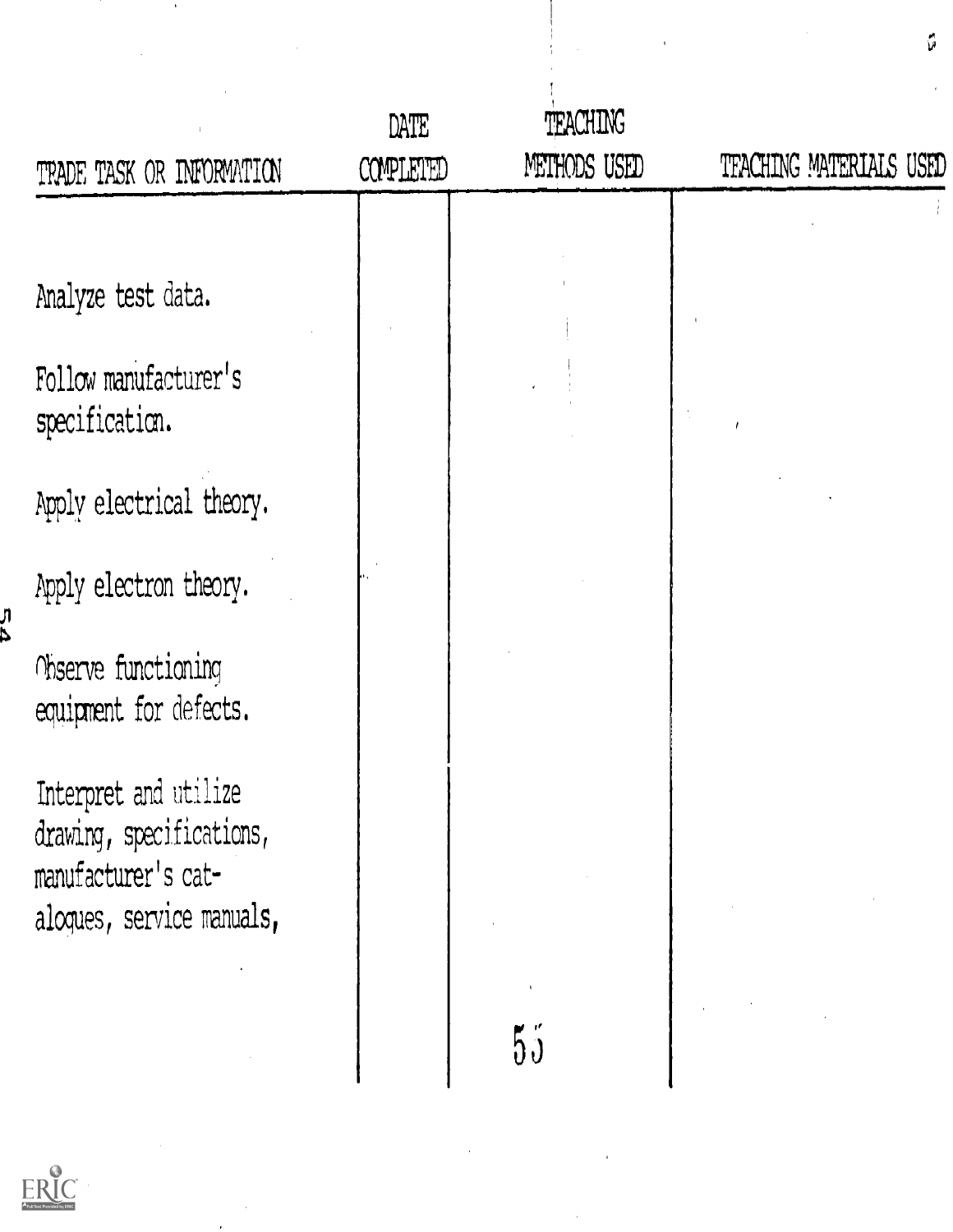scbematics and handbooks.

Perform maintenance accordinc to Federal, State, and Local electrical codes.

Install conduit and related hardware.

Pull electrical wiring.

Use and raintain stripping table.

បា<br>ក្រ

t.

 $56$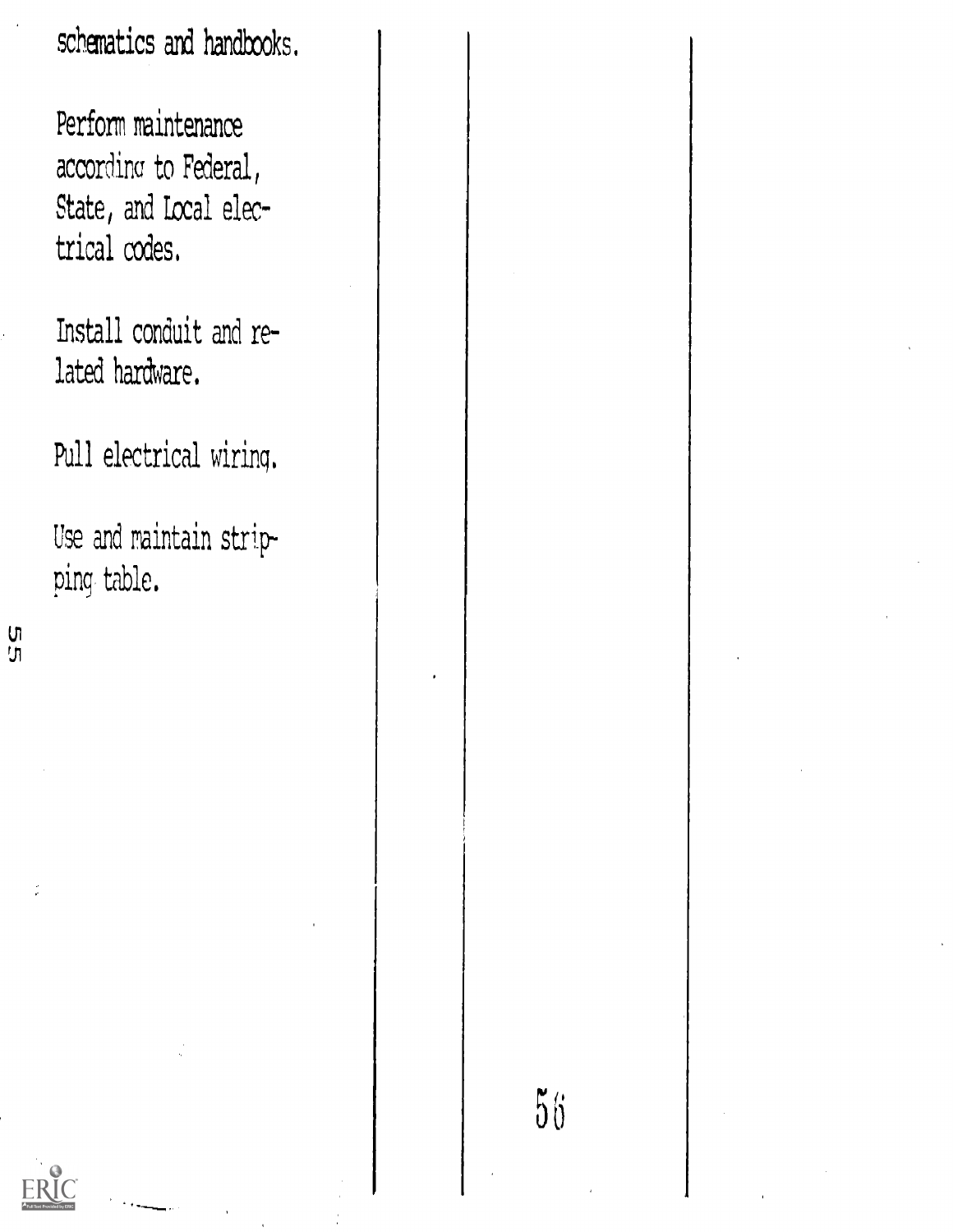| 15,50                                                                                      |                                                               | OWN HONE                                                      | <b>RENT</b>                                                 |                                                                               | $\frac{1}{2}$                                             |                     |
|--------------------------------------------------------------------------------------------|---------------------------------------------------------------|---------------------------------------------------------------|-------------------------------------------------------------|-------------------------------------------------------------------------------|-----------------------------------------------------------|---------------------|
| OF BIRTH                                                                                   | <b>NEIGHT</b>                                                 | WEIGHT                                                        | COLOR<br>OF HAIR                                            |                                                                               | COLOR<br>OF EVES                                          |                     |
| 1180                                                                                       | <b>BINGLY</b>                                                 | WIDOWED                                                       | DIVORCED                                                    |                                                                               | <b>BEPARATED</b>                                          |                     |
| <b>BER OF CHILDREN</b>                                                                     |                                                               | <b>DEPENDENTS OTHER</b><br>THAN WIFE OF CHILDREN              |                                                             |                                                                               | <b>TES</b><br>$\circ$<br>CITIZEN<br>OF U B A<br>$-0$<br>Ω | H                   |
| LATED TO ANYONE IN OUR EMPLOY<br><b>E HAME AND OEPARTMENT</b>                              |                                                               |                                                               | REPERRED<br>$\blacksquare$                                  |                                                                               |                                                           |                     |
| <b>RESERVATION</b> AND ARRAIGNMENT<br>PLOYMENT DESIRED                                     |                                                               |                                                               |                                                             |                                                                               | an mar                                                    |                     |
| NON                                                                                        |                                                               | DATE YOU<br>CAN BTART                                         |                                                             | BALARY<br>OCH RED                                                             |                                                           | E                   |
| FOU EMPLOYED HOWT                                                                          |                                                               |                                                               | IF 60 HAT WE INDUIRE<br>OF YOUR PRESENT EMPLOYER            |                                                                               |                                                           | o<br>۱P             |
| APPLIED TO THIS COMPANY BEFORE?                                                            |                                                               | WHEEL                                                         |                                                             | WHEN                                                                          |                                                           |                     |
|                                                                                            | HAME AND LOCATION OF RCHOOL                                   | APROPATION TO                                                 | <b>Committee Committee</b><br><b>VEARS</b>                  | DATE                                                                          | <b>SUBJECTS STUDIED</b>                                   |                     |
| <b>DUCATION</b>                                                                            |                                                               |                                                               | <b>AVTENDED</b>                                             | <b>GRADUATED</b>                                                              |                                                           |                     |
| AMMAR SCHOOL                                                                               |                                                               |                                                               |                                                             |                                                                               |                                                           |                     |
|                                                                                            |                                                               |                                                               |                                                             |                                                                               |                                                           |                     |
| <b>118H BCHOOL</b>                                                                         |                                                               |                                                               |                                                             |                                                                               |                                                           |                     |
| COLLEGE                                                                                    |                                                               |                                                               |                                                             |                                                                               |                                                           |                     |
| OE, SURINESS OR                                                                            |                                                               |                                                               |                                                             |                                                                               |                                                           |                     |
| RRESPL-HOENCE<br><b>BCHOOL</b>                                                             |                                                               |                                                               |                                                             |                                                                               |                                                           |                     |
|                                                                                            | lo de <del>nominación d</del> e la malencia (no servizo de    |                                                               | <b>STATISTICS</b><br>×                                      | mount for<br><b>CONTRACTOR</b>                                                | $\gamma\sigma$ is our changes of the company $\gamma$     | <b>SANTA SE</b>     |
|                                                                                            | POREIGH LANGUAGES DO YOU SPEAK PLUFNTLY!<br>$\frac{max}{max}$ |                                                               | <b>PRESENT NEMBERSHIP IN<br/>NATIONAL GUARD OR SERESVES</b> | ÷.<br>$\sim$<br><b>All Angeles</b><br>$\frac{\text{max}}{\text{max}}$         | WAITE                                                     |                     |
| manager of the manager of the common common the<br><b>Constitution of the Constitution</b> | <b>A contract and a series</b><br>الرابط الملاد فتصحب الكرمة  | $\frac{1}{2}$ and $\frac{1}{2}$ .<br>CONTINUED ON OTHER SIDE: |                                                             | $\sigma_{\rm L1}$ , and the collection moved imaging to the constantineous of | $\sim 10$<br>$\sim$ 10 $\pm$                              | calculation in susc |
|                                                                                            |                                                               | 57                                                            |                                                             |                                                                               |                                                           |                     |
|                                                                                            |                                                               |                                                               |                                                             |                                                                               |                                                           |                     |
| SERVICE                                                                                    |                                                               |                                                               |                                                             |                                                                               |                                                           |                     |
|                                                                                            |                                                               |                                                               |                                                             |                                                                               |                                                           |                     |
|                                                                                            |                                                               |                                                               |                                                             |                                                                               |                                                           |                     |
|                                                                                            |                                                               |                                                               |                                                             |                                                                               |                                                           |                     |
|                                                                                            |                                                               |                                                               |                                                             |                                                                               |                                                           |                     |
|                                                                                            |                                                               |                                                               |                                                             |                                                                               |                                                           |                     |
|                                                                                            |                                                               |                                                               |                                                             |                                                                               |                                                           |                     |
|                                                                                            |                                                               |                                                               |                                                             |                                                                               |                                                           |                     |
|                                                                                            |                                                               |                                                               |                                                             |                                                                               |                                                           |                     |
|                                                                                            |                                                               |                                                               |                                                             |                                                                               |                                                           |                     |
|                                                                                            |                                                               |                                                               |                                                             |                                                                               |                                                           |                     |
|                                                                                            |                                                               |                                                               |                                                             |                                                                               |                                                           |                     |
|                                                                                            |                                                               |                                                               |                                                             |                                                                               |                                                           |                     |

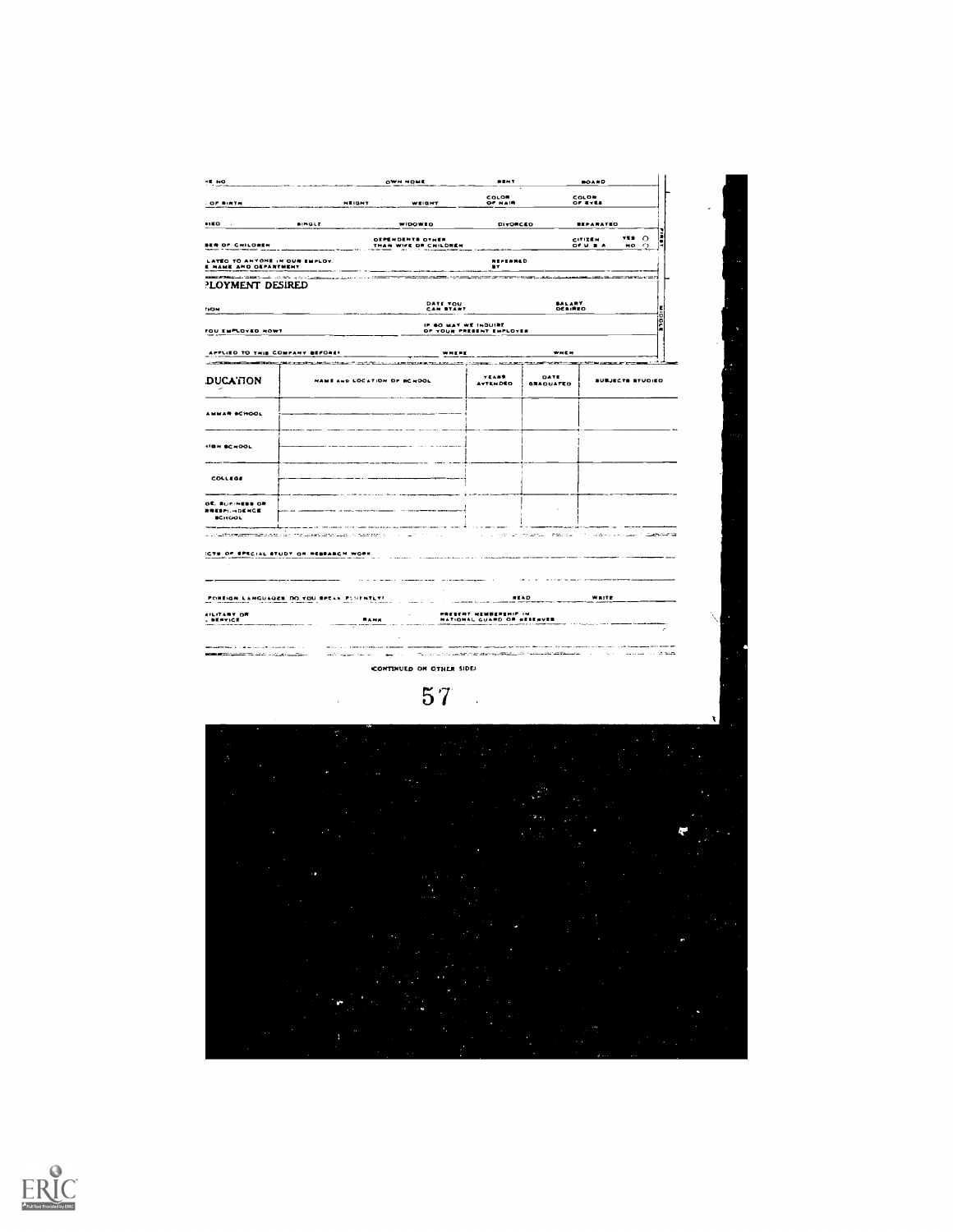| <b>DATE</b><br>MONTH AND YEAR                                                                                       |               | <b>NAME AND ADDRESS OF EMPLOYER</b>                                                                                                                                                                                                                                                                          | <b>SALARY</b>                                  | POSITION                                                | REASON FOR LEAVING                                                                     |
|---------------------------------------------------------------------------------------------------------------------|---------------|--------------------------------------------------------------------------------------------------------------------------------------------------------------------------------------------------------------------------------------------------------------------------------------------------------------|------------------------------------------------|---------------------------------------------------------|----------------------------------------------------------------------------------------|
| PROM                                                                                                                |               |                                                                                                                                                                                                                                                                                                              |                                                |                                                         |                                                                                        |
| $\overline{\mathbf{r}}$                                                                                             |               |                                                                                                                                                                                                                                                                                                              |                                                |                                                         |                                                                                        |
| <b>FROM</b>                                                                                                         |               |                                                                                                                                                                                                                                                                                                              |                                                |                                                         |                                                                                        |
| ŤO                                                                                                                  |               |                                                                                                                                                                                                                                                                                                              |                                                |                                                         |                                                                                        |
| FROM                                                                                                                |               |                                                                                                                                                                                                                                                                                                              |                                                |                                                         |                                                                                        |
| $\mathbf{v}$                                                                                                        |               |                                                                                                                                                                                                                                                                                                              |                                                |                                                         |                                                                                        |
| PROM                                                                                                                |               |                                                                                                                                                                                                                                                                                                              |                                                |                                                         |                                                                                        |
| 1o                                                                                                                  |               |                                                                                                                                                                                                                                                                                                              |                                                |                                                         |                                                                                        |
|                                                                                                                     |               | REFERENCES: GIVE BELOW THE NAMES OF THREE FERBONS NOT RELATED TO YOU. WHOM YOU HAVE KNOWN AY LEAST ONE YEAH.                                                                                                                                                                                                 |                                                | The company of the second company of the subsequents of |                                                                                        |
|                                                                                                                     | NAME          | <b>AODRESS</b>                                                                                                                                                                                                                                                                                               |                                                | <b>SUSINESS</b>                                         | <b>YEARS</b><br><b>ACQUAINTED</b>                                                      |
| 1                                                                                                                   |               |                                                                                                                                                                                                                                                                                                              |                                                |                                                         |                                                                                        |
| $\overline{\mathbf{z}}$                                                                                             |               |                                                                                                                                                                                                                                                                                                              |                                                |                                                         |                                                                                        |
| з                                                                                                                   |               |                                                                                                                                                                                                                                                                                                              |                                                |                                                         |                                                                                        |
| PHYSICAL RECORD:<br>LIST ANY FHYSICAL DEFECTS                                                                       |               |                                                                                                                                                                                                                                                                                                              |                                                |                                                         |                                                                                        |
|                                                                                                                     |               |                                                                                                                                                                                                                                                                                                              |                                                |                                                         |                                                                                        |
|                                                                                                                     |               | GIVE OFTAILS                                                                                                                                                                                                                                                                                                 |                                                |                                                         |                                                                                        |
|                                                                                                                     |               |                                                                                                                                                                                                                                                                                                              |                                                | IN EPEECHE                                              |                                                                                        |
|                                                                                                                     | $\overline{}$ |                                                                                                                                                                                                                                                                                                              | IN VISION!<br>$-$ Abon $\overline{\mathbf{a}}$ |                                                         | PHONE NO                                                                               |
|                                                                                                                     |               | I AUTHORIZE INVESTIGATION OF ALL STATEMENTS CONTAINED IN THIS APPLICATION<br>OMISSION OF FACTS CALLED FOR IS CAUSE FOR DISNISSAL. FURTHER I UNOERSTAND AND AGREE THAT WY EMPLOYMENT IS FOR NO<br>DEFINITE FERIOD AND MAY, REGARDLESE OF THE DATE OF FATHENT OF MY WAGES AND SALARY BE TERMINATED AT ANY TIME |                                                |                                                         |                                                                                        |
| WERE YOU EVER INJURED:<br><b>HAVE YOU ANY DEFECTS IN HEARING!</b><br>IN CASE OF<br><b>ENERGENCY NOTIFY</b>          |               | <b>BIGNATURE</b>                                                                                                                                                                                                                                                                                             |                                                |                                                         | <b>TANTO IN THE</b>                                                                    |
|                                                                                                                     |               | DO NOT WRITE BELOW THIS LINF                                                                                                                                                                                                                                                                                 |                                                | DATE                                                    |                                                                                        |
|                                                                                                                     |               |                                                                                                                                                                                                                                                                                                              |                                                |                                                         |                                                                                        |
|                                                                                                                     |               |                                                                                                                                                                                                                                                                                                              | <b>CHARACTER</b>                               |                                                         |                                                                                        |
|                                                                                                                     |               |                                                                                                                                                                                                                                                                                                              | <b>ABILITY</b>                                 |                                                         |                                                                                        |
| WITHOUT ANY PREVIOUS NOTICE<br>DATE<br>IMTERVIEWED BY<br>REMARKS:<br><b>NEATHERS</b><br>PERSONALITY<br><b>HIRED</b> | FOR DEPT      | <b>POSITION</b>                                                                                                                                                                                                                                                                                              | WILL REPORT                                    |                                                         | I UNDERSTAND THAT MISREPRESENTATION OR<br><b>TOTAL STATE</b><br><b>BALARY</b><br>WAGER |



 $\sim 10^{-11}$ 

 $\sim$   $\lambda$ 

 $\label{eq:2.1} \frac{1}{\sqrt{2}}\left(\frac{1}{\sqrt{2}}\right)^{2} \left(\frac{1}{\sqrt{2}}\right)^{2} \left(\frac{1}{\sqrt{2}}\right)^{2} \left(\frac{1}{\sqrt{2}}\right)^{2} \left(\frac{1}{\sqrt{2}}\right)^{2} \left(\frac{1}{\sqrt{2}}\right)^{2} \left(\frac{1}{\sqrt{2}}\right)^{2} \left(\frac{1}{\sqrt{2}}\right)^{2} \left(\frac{1}{\sqrt{2}}\right)^{2} \left(\frac{1}{\sqrt{2}}\right)^{2} \left(\frac{1}{\sqrt{2}}\right)^{2} \left(\$ 

 $\mathcal{L}^{\mathcal{L}}(\mathcal{L}^{\mathcal{L}})$  and  $\mathcal{L}^{\mathcal{L}}(\mathcal{L}^{\mathcal{L}})$  and  $\mathcal{L}^{\mathcal{L}}(\mathcal{L}^{\mathcal{L}})$  and  $\mathcal{L}^{\mathcal{L}}(\mathcal{L}^{\mathcal{L}})$ 

 $\sim 10^6$ 

58

 $\label{eq:2} \frac{1}{\sqrt{2}}\int_{\mathbb{R}^3} \frac{1}{\sqrt{2}}\,d\mu\int_{\mathbb{R}^3} \frac{1}{\sqrt{2}}\,d\mu\int_{\mathbb{R}^3} \frac{1}{\sqrt{2}}\,d\mu\int_{\mathbb{R}^3} \frac{1}{\sqrt{2}}\,d\mu\int_{\mathbb{R}^3} \frac{1}{\sqrt{2}}\,d\mu\int_{\mathbb{R}^3} \frac{1}{\sqrt{2}}\,d\mu\int_{\mathbb{R}^3} \frac{1}{\sqrt{2}}\,d\mu\int_{\mathbb{R}^3} \frac$ 

 $\bar{\lambda}$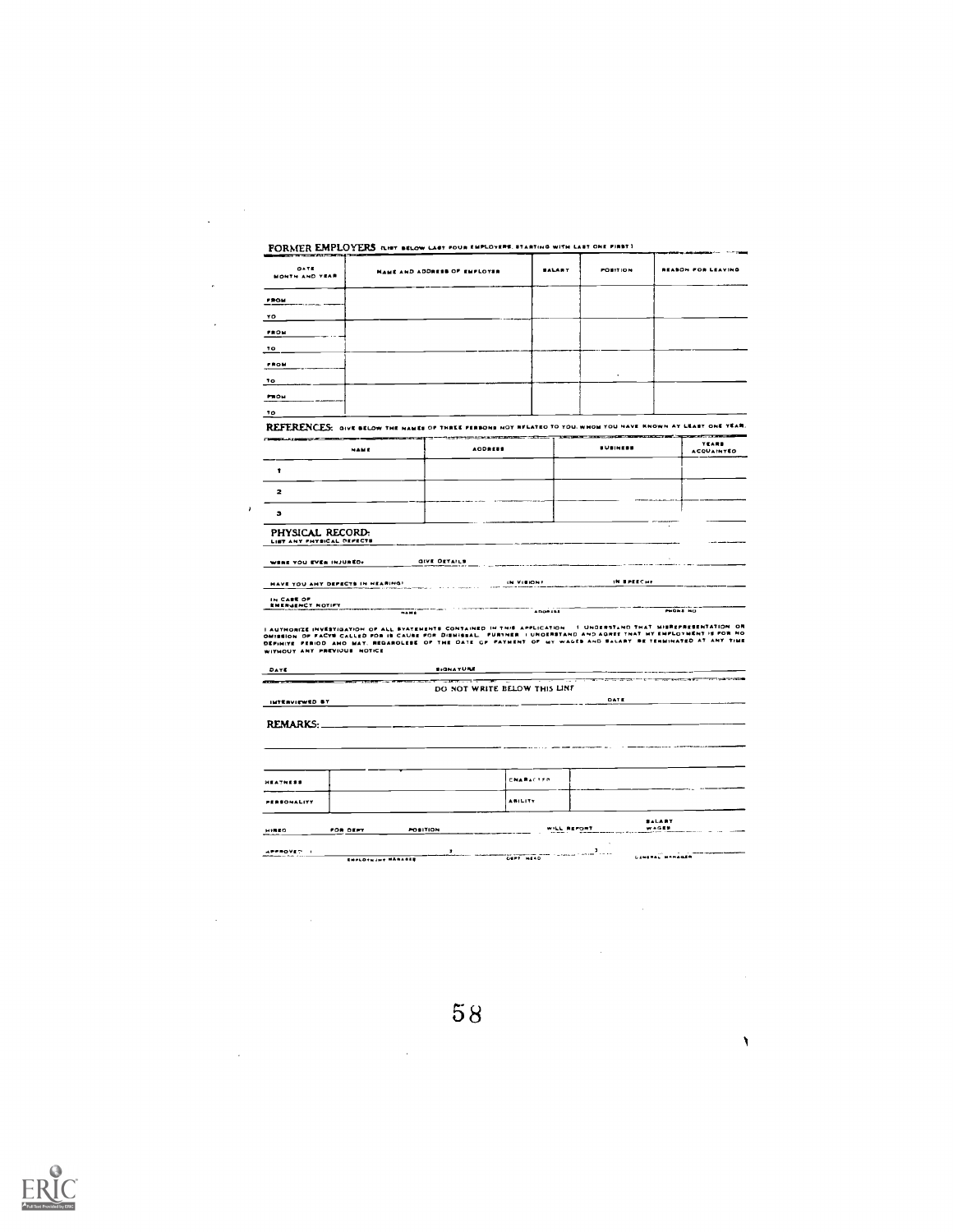# Appendix B

 $\mathbb{R}^2$ 

 $\frac{1}{2}$ 

 $\hat{\mathbf{r}}$ 

One of the most important parts of any trade and industrial education course is a safety program. The following form is recommended for use in courses of this type.

# SAMPLE TRADE AND INDUSTRIAL EDUCATION INJURY REPORT\*

|                                                                                                                                                                                                                                                                                                                            | Shop in which accident occurred ___________________ Time ________________________                                     |
|----------------------------------------------------------------------------------------------------------------------------------------------------------------------------------------------------------------------------------------------------------------------------------------------------------------------------|-----------------------------------------------------------------------------------------------------------------------|
| Instructor in charge $\frac{1}{2}$ $\frac{1}{2}$ $\frac{1}{2}$ $\frac{1}{2}$ $\frac{1}{2}$ $\frac{1}{2}$ $\frac{1}{2}$ $\frac{1}{2}$ $\frac{1}{2}$ $\frac{1}{2}$ $\frac{1}{2}$ $\frac{1}{2}$ $\frac{1}{2}$ $\frac{1}{2}$ $\frac{1}{2}$ $\frac{1}{2}$ $\frac{1}{2}$ $\frac{1}{2}$ $\frac{1}{2}$ $\frac{1}{2}$               |                                                                                                                       |
|                                                                                                                                                                                                                                                                                                                            |                                                                                                                       |
|                                                                                                                                                                                                                                                                                                                            |                                                                                                                       |
|                                                                                                                                                                                                                                                                                                                            |                                                                                                                       |
|                                                                                                                                                                                                                                                                                                                            | <u> 1980 - Jan Barat, amerikan bahasa perang berakhir perang berakhir perang berakhir perang berakhir perang bera</u> |
| Action taken or recommendations made to prevent recurrence __________                                                                                                                                                                                                                                                      |                                                                                                                       |
| Signed<br>Witnesses: $\frac{1}{2}$ $\frac{1}{2}$ $\frac{1}{2}$ $\frac{1}{2}$ $\frac{1}{2}$ $\frac{1}{2}$ $\frac{1}{2}$ $\frac{1}{2}$ $\frac{1}{2}$ $\frac{1}{2}$ $\frac{1}{2}$ $\frac{1}{2}$ $\frac{1}{2}$ $\frac{1}{2}$ $\frac{1}{2}$ $\frac{1}{2}$ $\frac{1}{2}$ $\frac{1}{2}$ $\frac{1}{2}$ $\frac{1}{2}$ $\frac{1}{2}$ | (Person making report)                                                                                                |
| and                                                                                                                                                                                                                                                                                                                        |                                                                                                                       |
| *Complete in Duplicate<br>**File one copy in office                                                                                                                                                                                                                                                                        | 59                                                                                                                    |

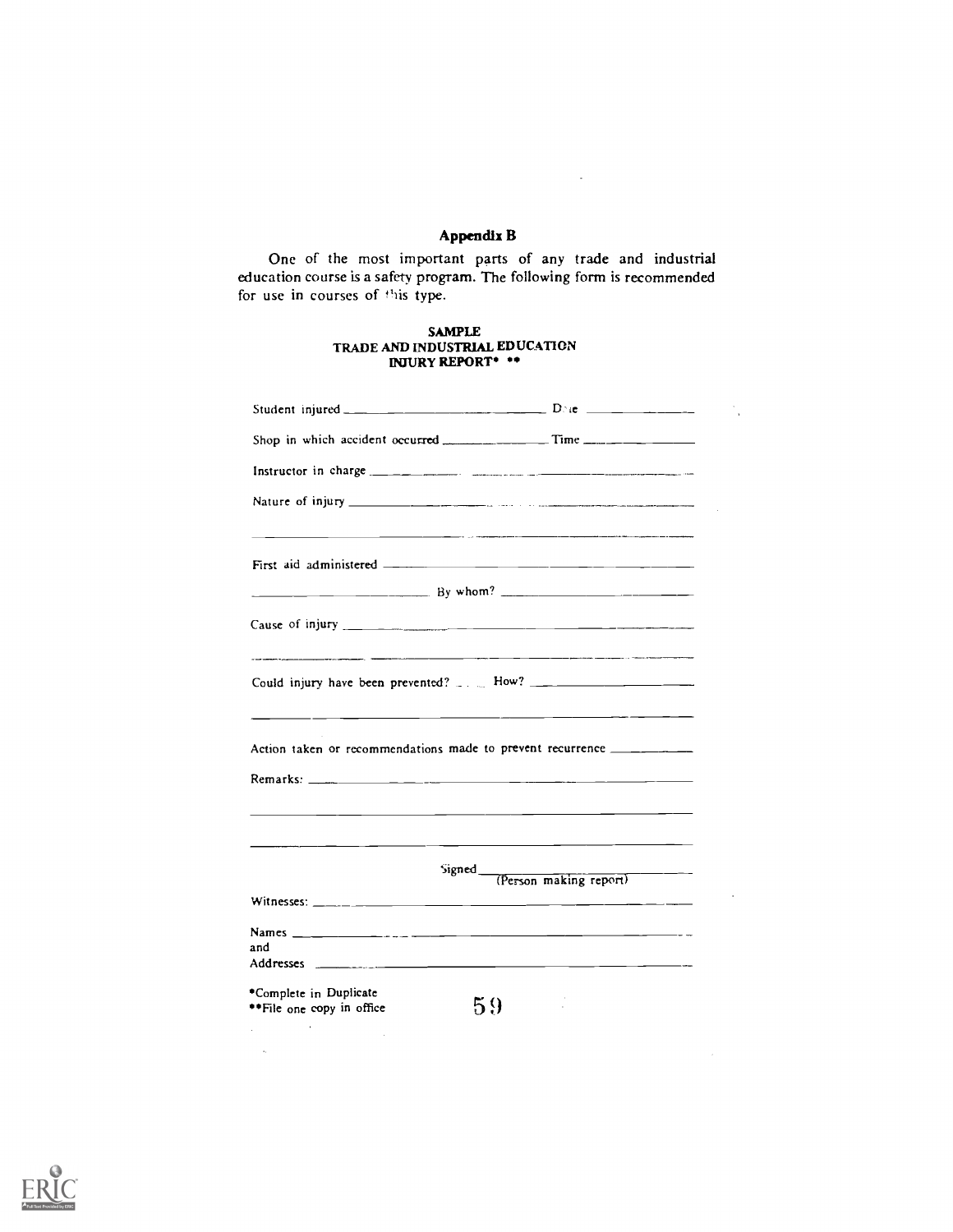# RFCOMMENDFD TEXTS AND REFERENCES

# Carmunication Electronics

# Bibliography

Brophy, James J. Basic Electronics for Scientists. New York: McGraw-Hill Book Company, 1966.

- Chirlian, P. M. Anlaysis and Design of Electronic Circuits. New York: McGraw-Hill Book Company, 1965.
- Mileaf, Harry Electronics One-Seven. New York: Hvden Book COmpany, Inc.
- Van Valkenburgh, Nboger and Neville Basic Electricity. New York: John F. Rider Publisher, Inc.
- Communication Engineering. Washington, D.C.: CREI.
- Inc. ----- Communication. New York: RCA Institute
- ----- Complete Communications Electronics. Washington, D N.: National Radio Institute.

TWo-Way Radio Flectronic Communication. -------Chicago: Bell and Howell Schools.

6 0

 $\alpha_{\rm eff}$  and  $\alpha_{\rm eff}$ 

 $\Delta \sim$ 

59 $\sim$   $\omega$